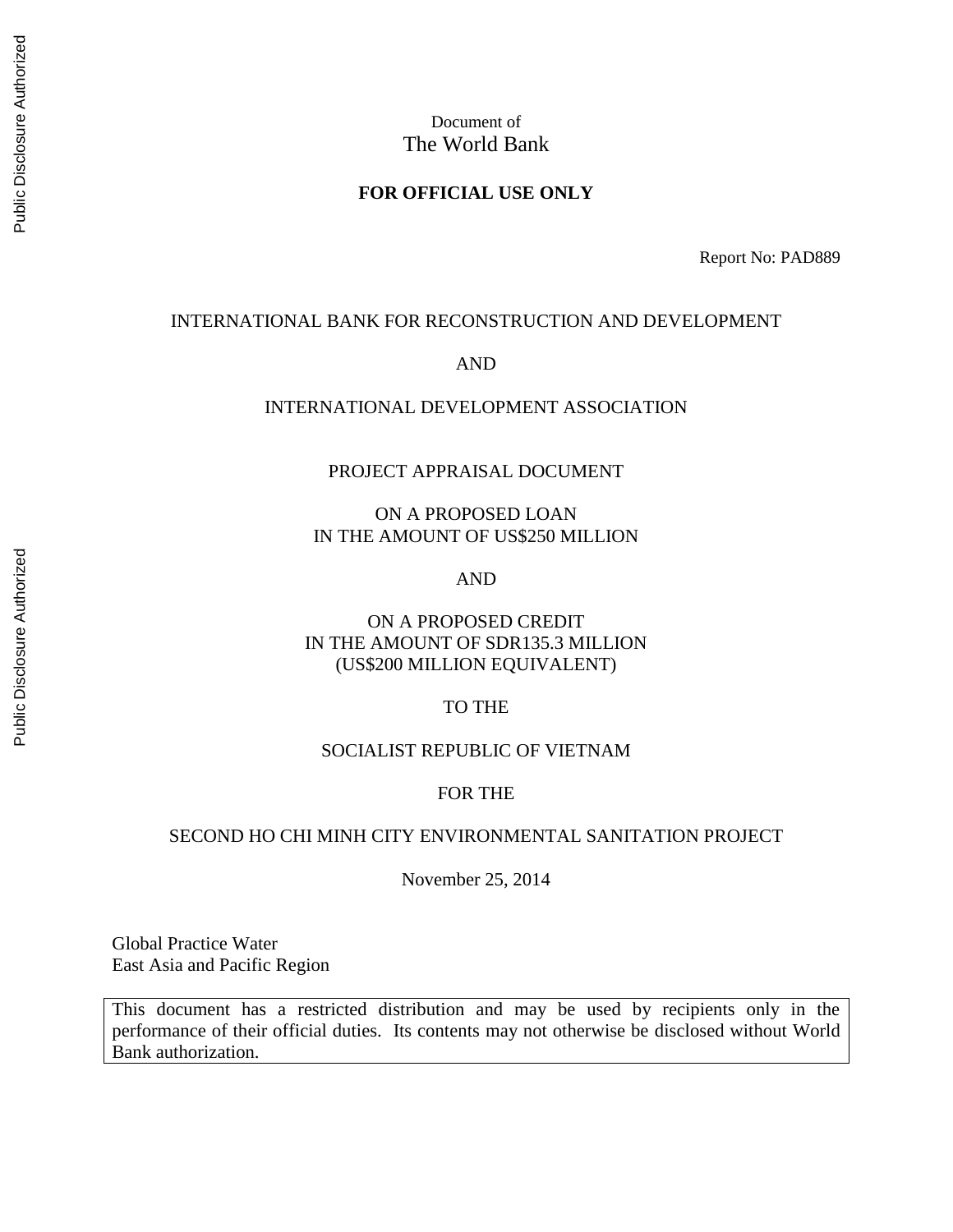# **CURRENCY EQUIVALENTS**

(Exchange Rate Effective June 23, 2014)

Currency Unit = VND  $VND 21,310 = US$1$ 

FISCAL YEAR

January 1 – December 31

## **ABBREVIATIONS AND ACRONYMS**

| <b>AMT</b>      | <b>Aligned Monitoring Tool</b>                                         | <b>MOF</b>              | Ministry of Finance                                                |
|-----------------|------------------------------------------------------------------------|-------------------------|--------------------------------------------------------------------|
| <b>BOD</b>      | <b>Biological Oxygen Demand</b>                                        | <b>NLTN</b>             | Nhieu Loc-Thi Nghe                                                 |
| <b>BP</b>       | <b>Bank Procedure (World Bank)</b>                                     | O&M                     | <b>Operations and Maintenance</b>                                  |
| <b>CPS</b>      | <b>Country Partnership Strategy</b>                                    | OM                      | <b>Project Operational Manual</b>                                  |
| D <sub>2</sub>  | District 2 of Ho Chi Minh City                                         | <b>OP</b>               | <b>Operational Policy (World Bank)</b>                             |
| DA              | Designated Account                                                     | PC                      | People's Committee                                                 |
| <b>DBO</b>      | Design Build Operate                                                   | <b>PDO</b>              | Project Development Objective                                      |
| <b>DOT</b>      | Department of Transportation                                           | <b>PPTAF</b>            | <b>Project Preparation Technical</b><br><b>Assistance Facility</b> |
| <b>EIA</b>      | <b>Environmental Impact</b><br>Assessment                              | <b>RAP</b>              | <b>Resettlement Action Plan</b>                                    |
| <b>ELC</b>      | <b>Environmental Learning Center</b>                                   | <b>RPF</b>              | <b>Resettlement Policy Framework</b>                               |
| <b>EMP</b>      | <b>Environmental Management Plan</b>                                   | <b>SA</b>               | Social Assessment                                                  |
| <b>ESMF</b>     | <b>Environmental and Social</b><br><b>Management Framework</b>         | <b>SAV</b>              | <b>State Audit of Vietnam</b>                                      |
| <b>FM</b>       | <b>Financial Management</b>                                            | <b>SCFC</b>             | Steering Committee of Flood Control                                |
| <b>GDP</b>      | <b>Gross Domestic Product</b>                                          | <b>SDR</b>              | <b>Special Drawing Rights</b>                                      |
| <b>HCMC</b>     | Ho Chi Minh City                                                       | <b>SOE</b>              | <b>Statement of Expenditures</b>                                   |
| <b>HCMC ES1</b> | <b>HCMC</b> Environmental Sanitation<br>Project Phase 1                | <b>TOR</b>              | Terms of Reference                                                 |
| <b>HCMC ES2</b> | <b>HCMC</b> Environmental Sanitation<br>Project Phase 2                | US\$/USD                | <b>United States Dollar</b>                                        |
| <b>IBRD</b>     | <b>International Bank for</b><br><b>Reconstruction and Development</b> | <b>VAT</b>              | Value-Added Tax                                                    |
| <b>IDA</b>      | <b>International Development</b><br>Association                        | <b>VND</b>              | Vietnamese Dong                                                    |
| <b>IEC</b>      | Information, Education and<br>Communication                            | <b>VST</b>              | Vietnam State Treasury                                             |
| <b>IMA</b>      | <b>Investment Management</b><br>Authority                              | <b>WSP</b>              | Water and Sanitation Program                                       |
| <b>ISP</b>      | <b>Implementation Support Plan</b>                                     | <b>WWTP</b>             | <b>Wastewater Treatment Plant</b>                                  |
| <b>MARD</b>     | Ministry of Agriculture and Rural<br>Development                       |                         |                                                                    |
|                 |                                                                        | <b>Units of Measure</b> |                                                                    |
| ha              | hectare                                                                | m                       | meter                                                              |
| km              | kilometer                                                              | m <sup>3</sup>          | cubic meter                                                        |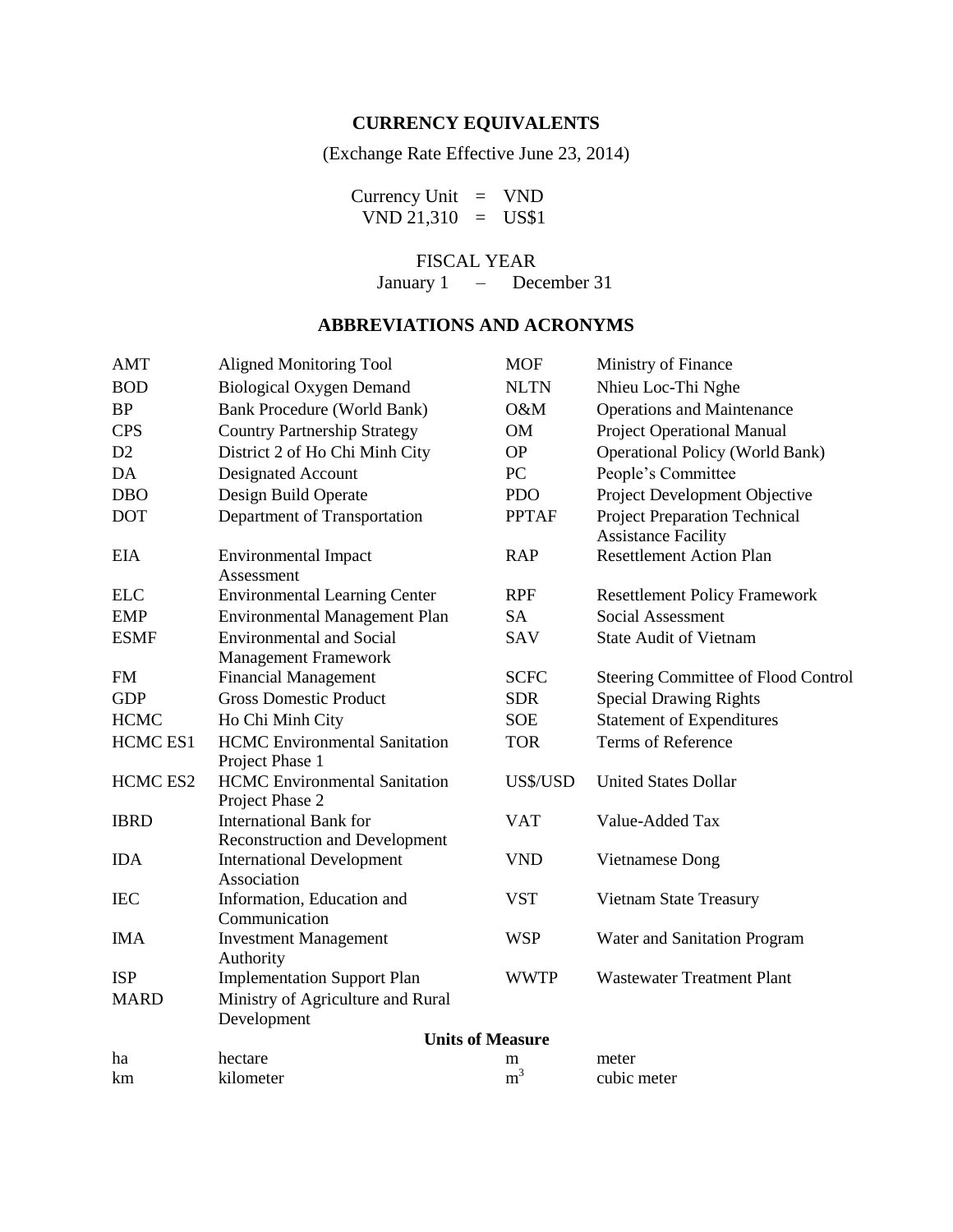Regional Vice President: Axel van Trotsenburg Task Team Leader:

Country Director: Victoria Kwakwa<br>Sector Director: John A. Roome (the Victoria Country) John A. Roome (through June 30, 2014) Global Practice Senior Director: Junaid Kamal Ahmad (from July 1, 2014) Sector Manager: Jennifer J. Sara (through June 30, 2014)<br>Practice Manager: Ousmane Dione (from July 1, 2014) Ousmane Dione (from July 1, 2014)<br>Sudipto Sarkar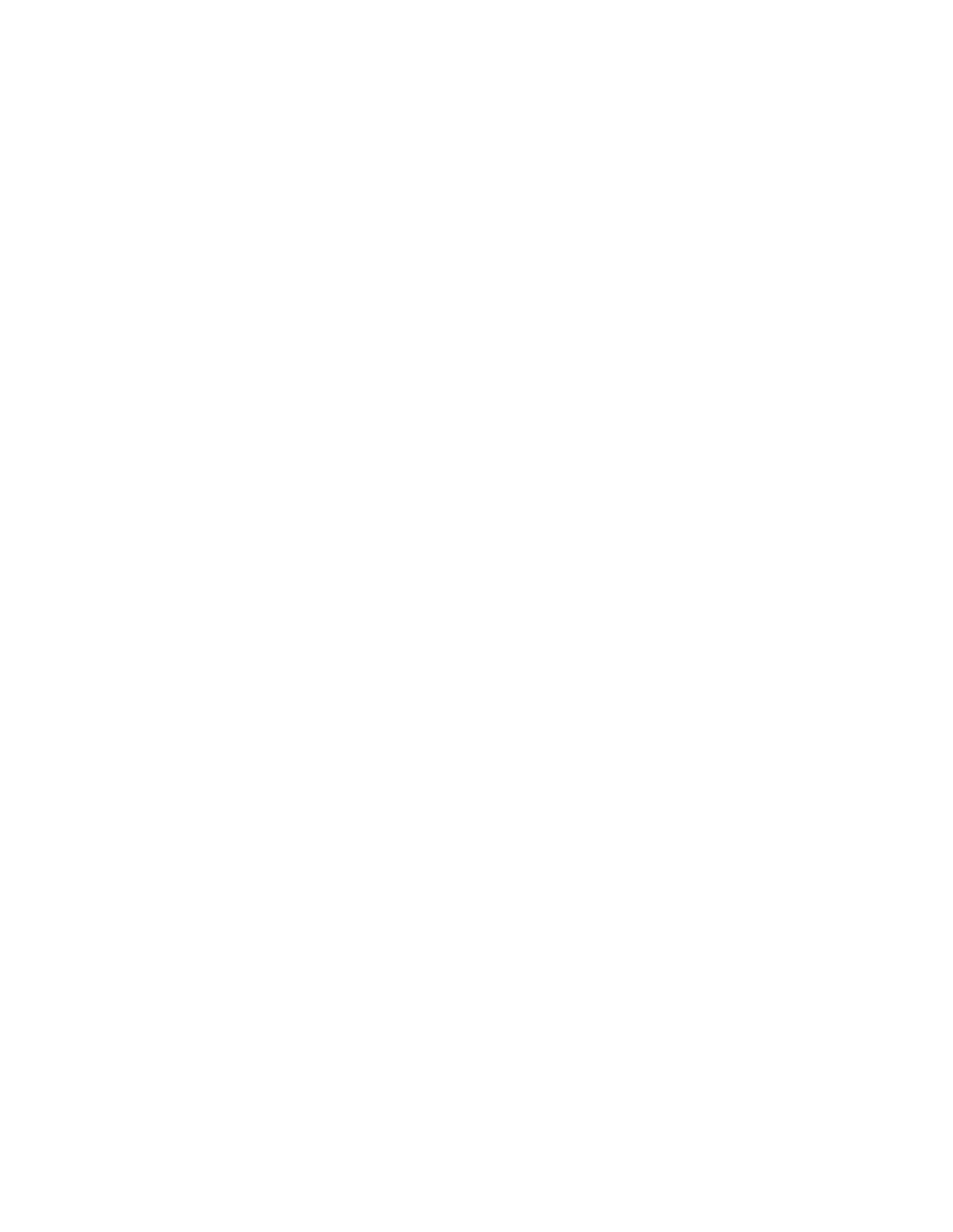# **VIETNAM**

# Second Ho Chi Minh City Environmental Sanitation Project (P127978)

# **TABLE OF CONTENTS**

| I.   |    |  |
|------|----|--|
|      |    |  |
|      |    |  |
|      |    |  |
|      |    |  |
|      |    |  |
|      |    |  |
| II.  |    |  |
|      |    |  |
|      |    |  |
|      |    |  |
| III. |    |  |
|      |    |  |
|      |    |  |
|      |    |  |
| IV.  |    |  |
|      |    |  |
|      |    |  |
| V.   |    |  |
|      |    |  |
|      |    |  |
|      |    |  |
|      |    |  |
|      | Е. |  |
|      | F. |  |
|      |    |  |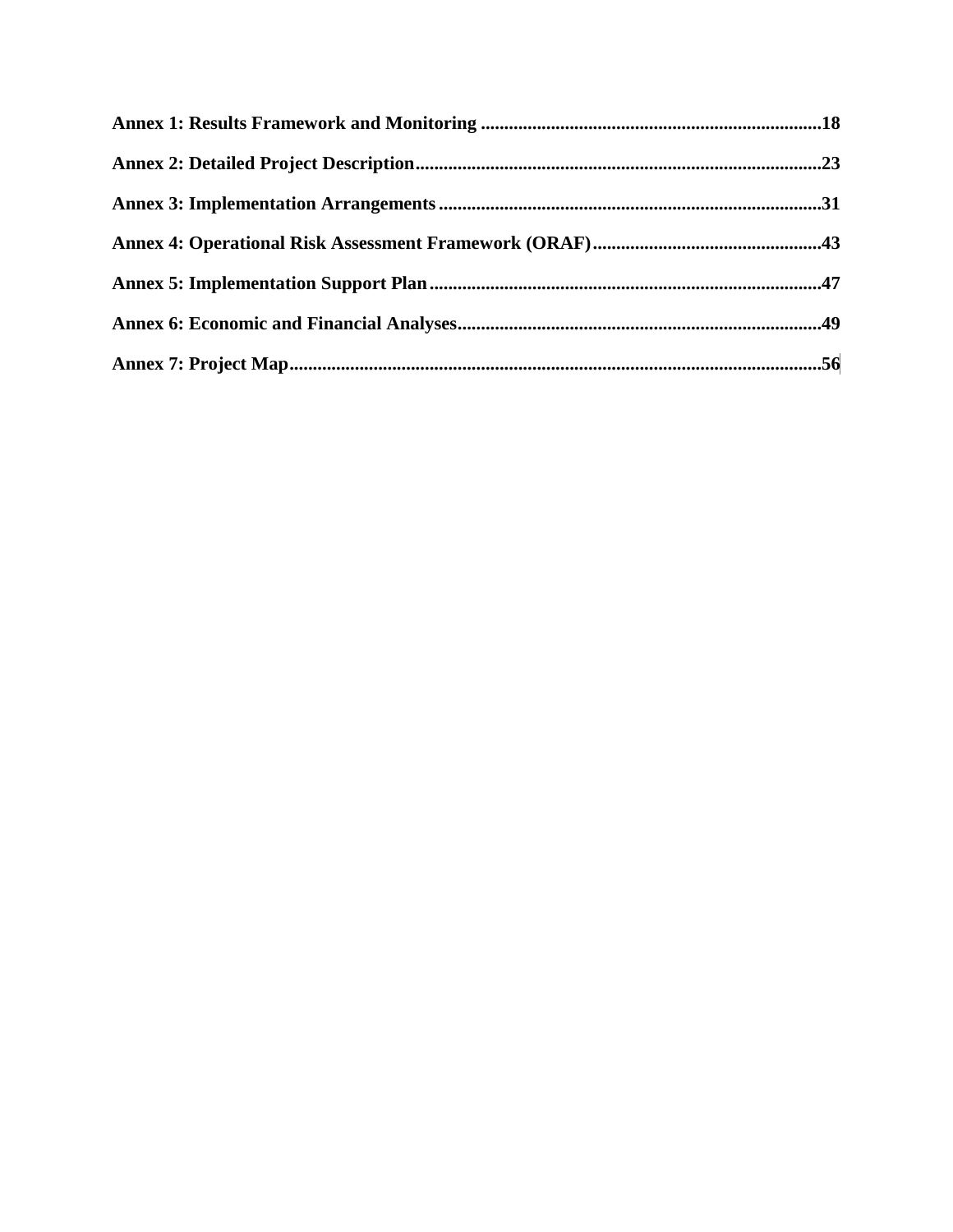## **PAD DATA SHEET**

#### *Vietnam*

# *Second Ho Chi Minh City Environmental Sanitation Project (P127978)* **PROJECT APPRAISAL DOCUMENT**

*EAST ASIA AND PACIFIC GWARD*

## Report No.: PAD889

| <b>Basic Information</b>                                        |                                      |                                       |                                               |                                |  |  |  |
|-----------------------------------------------------------------|--------------------------------------|---------------------------------------|-----------------------------------------------|--------------------------------|--|--|--|
| Project ID                                                      | <b>EA</b> Category                   |                                       |                                               | <b>Team Leader</b>             |  |  |  |
| P127978                                                         |                                      | A - Full Assessment<br>Sudipto Sarkar |                                               |                                |  |  |  |
| Lending Instrument                                              |                                      |                                       | Fragile and/or Capacity Constraints [ ]       |                                |  |  |  |
| Specific Investment Loan                                        |                                      |                                       | Financial Intermediaries [ ]                  |                                |  |  |  |
|                                                                 | Series of Projects [ ]               |                                       |                                               |                                |  |  |  |
| Project Implementation Start Date                               |                                      |                                       | Project Implementation End Date               |                                |  |  |  |
| July 1, 2015                                                    | June 30, 2021                        |                                       |                                               |                                |  |  |  |
| <b>Expected Effectiveness Date</b>                              | <b>Expected Closing Date</b>         |                                       |                                               |                                |  |  |  |
| April 15, 2015                                                  | June 30, 2021                        |                                       |                                               |                                |  |  |  |
| Joint IFC                                                       |                                      |                                       |                                               |                                |  |  |  |
| N <sub>o</sub>                                                  |                                      |                                       |                                               |                                |  |  |  |
| <b>Senior Director</b><br><b>Practice Manager</b>               |                                      |                                       | <b>Country Director</b>                       | <b>Regional Vice President</b> |  |  |  |
| <b>Ousmane Dione</b><br>Junaid Kamal Ahmad                      |                                      |                                       | Victoria Kwakwa<br>Axel van Trotsenburg       |                                |  |  |  |
| Borrower: Ministry of Finance                                   |                                      |                                       |                                               |                                |  |  |  |
|                                                                 |                                      |                                       | <b>Project Financing Data(in USD Million)</b> |                                |  |  |  |
| $\lceil \; \rceil$<br>Grant<br>[X]<br>Loan                      | $\Gamma$<br>$\overline{\phantom{a}}$ | Guarantee                             |                                               |                                |  |  |  |
| Credit<br><b>IDA</b> Grant<br>[X]<br>$\lceil \; \rceil$         | $\begin{bmatrix} 1 \end{bmatrix}$    | Other                                 |                                               |                                |  |  |  |
| <b>Total Project Cost:</b><br>495.00                            |                                      |                                       | <b>Total Bank Financing:</b>                  | 450.00                         |  |  |  |
| Financing Gap:<br>0.00                                          |                                      |                                       |                                               |                                |  |  |  |
| <b>Financing Source</b>                                         |                                      |                                       |                                               | <b>Amount</b>                  |  |  |  |
| <b>BORROWER/RECIPIENT</b>                                       |                                      |                                       |                                               | 45.00                          |  |  |  |
| International Bank for Reconstruction and<br>Development (IBRD) |                                      |                                       |                                               | 250.00                         |  |  |  |
| <b>International Development Association (IDA)</b>              |                                      |                                       |                                               | 200.00                         |  |  |  |
| Total                                                           |                                      |                                       |                                               | 495.00                         |  |  |  |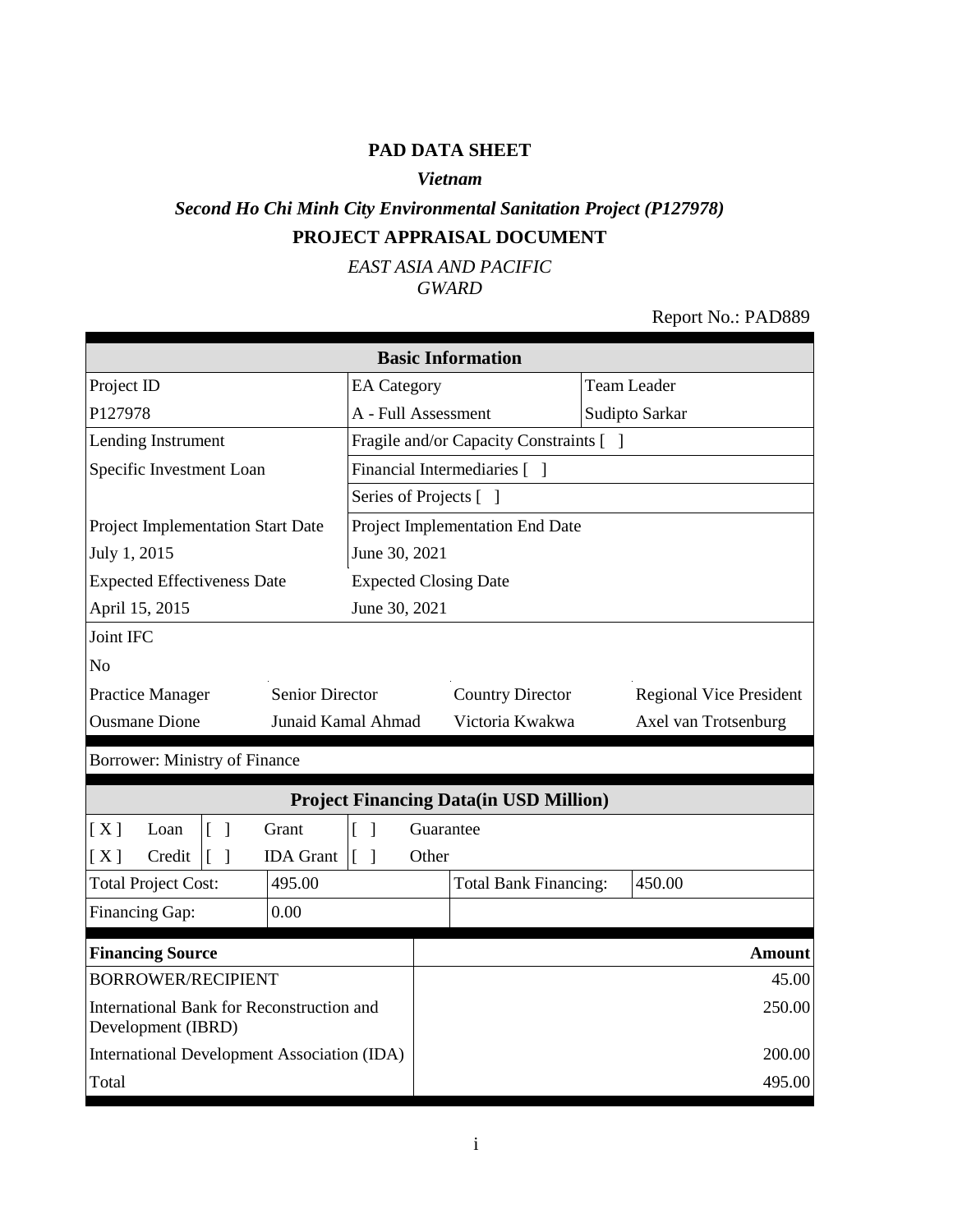### **Expected Disbursements (in USD Million)**

| Fiscal Year $ 2016 $ |      | 2017 | 2018 | 2019  | 2020  | 2021 |  |  |
|----------------------|------|------|------|-------|-------|------|--|--|
| Annual               | 4.00 | 9.0  | 67.5 | 135   |       | 99.5 |  |  |
| Cumulative $ 4.00 $  |      | 13.0 | 80.5 | 215.5 | 350.5 | 450  |  |  |

#### **Proposed Development Objective(s)**

The proposed project development objective (PDO) is to improve wastewater services in a sustainable manner in selected areas of Ho Chi Minh City (HCMC) and increase awareness on sanitation.

| <b>Components</b>                                                                             |                            |  |  |  |  |
|-----------------------------------------------------------------------------------------------|----------------------------|--|--|--|--|
| <b>Component Name</b>                                                                         | <b>Cost (USD Millions)</b> |  |  |  |  |
| Component 1: Interceptor                                                                      | 63.0                       |  |  |  |  |
| <b>Component 2: Wastewater Treatment Plant</b>                                                | 220.0                      |  |  |  |  |
| Component 3: Sewerage in District 2 Area                                                      | 45.0                       |  |  |  |  |
| Component 4A: Construction Supervision and Project<br>Management                              | 29.0                       |  |  |  |  |
| Component 4B: Land Acquisition and Operating Cost of IMA<br>(Investment Management Authority) | 41.0                       |  |  |  |  |
| Physical and Price Contingency                                                                | 49.0                       |  |  |  |  |
| Value Added Tax (VAT)                                                                         | 45.0                       |  |  |  |  |
| Financing Cost (Front End Fee; Commitment Fee)                                                | 3.0                        |  |  |  |  |

#### **Institutional Data**

**Sector Board**

Water

#### **Sectors / Climate Change**

Sector (Maximum 5 and total % must equal 100)

| Major Sector                                                        | Sector                         | %   | Adaptation<br>Co-benefits $\%$   Co-benefits $\%$ | Mitigation |
|---------------------------------------------------------------------|--------------------------------|-----|---------------------------------------------------|------------|
| Water, sanitation and flood protection Wastewater Treatment         | and Disposal                   | 50  |                                                   |            |
| Water, sanitation and flood protection Wastewater Collection        | and Transportation             | 25  |                                                   |            |
| Water, sanitation and flood protection General water, sanitation 25 | and flood protection<br>sector |     |                                                   |            |
| Total                                                               |                                | 100 |                                                   |            |
|                                                                     |                                |     |                                                   |            |

I certify that there is no Adaptation and Mitigation Climate Change Co-benefits information applicable to this project.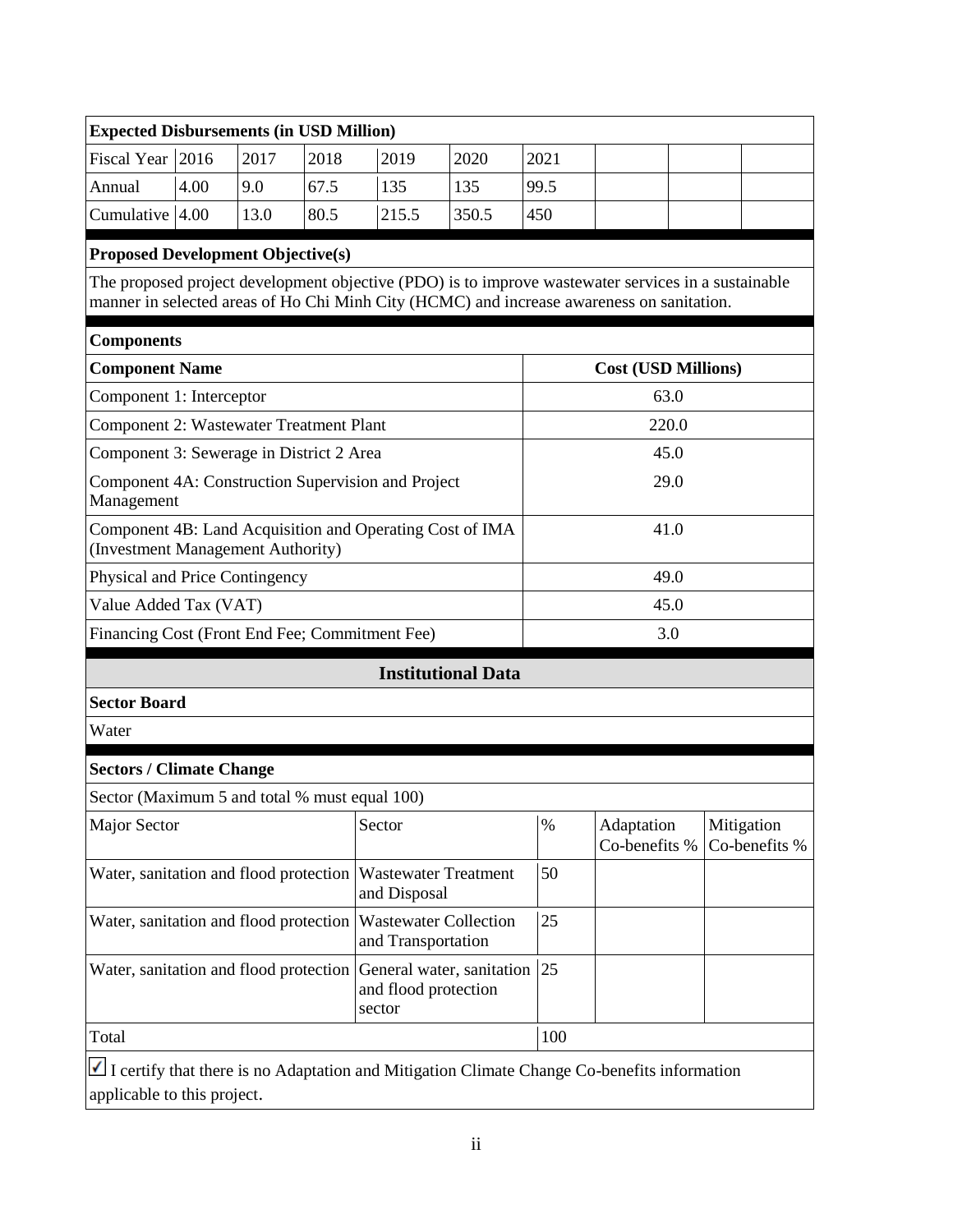| <b>Themes</b>                                                                        |                                                  |                                      |          |                        |                |  |  |
|--------------------------------------------------------------------------------------|--------------------------------------------------|--------------------------------------|----------|------------------------|----------------|--|--|
| Theme (Maximum 5 and total % must equal 100)                                         |                                                  |                                      |          |                        |                |  |  |
| Major theme                                                                          | Theme                                            |                                      |          |                        |                |  |  |
| Environment and natural resources<br>management                                      | Pollution management and<br>environmental health |                                      |          | 50                     |                |  |  |
| Urban development                                                                    | Delivery                                         | City-wide Infrastructure and Service |          | 50                     |                |  |  |
| Total                                                                                |                                                  | 100                                  |          |                        |                |  |  |
|                                                                                      | Compliance                                       |                                      |          |                        |                |  |  |
| <b>Policy</b>                                                                        |                                                  |                                      |          |                        |                |  |  |
| Does the project depart from the CAS in content or in other significant<br>respects? |                                                  |                                      |          | Yes $[$ $]$            | No $[X]$       |  |  |
| Does the project require any waivers of Bank policies?                               |                                                  |                                      |          | Yes $\lceil \; \rceil$ | No $[X]$       |  |  |
| Have these been approved by Bank management?                                         |                                                  |                                      |          | Yes $[X]$              | No [ ]         |  |  |
| Is approval for any policy waiver sought from the Board?                             |                                                  | Yes $\lceil \; \rceil$               | No $[X]$ |                        |                |  |  |
| Does the project meet the Regional criteria for readiness for implementation?        |                                                  |                                      |          | Yes $[X]$              | No [ ]         |  |  |
| <b>Safeguard Policies Triggered by the Project</b>                                   |                                                  |                                      | Yes      |                        | N <sub>0</sub> |  |  |
| Environmental Assessment OP/BP 4.01                                                  |                                                  |                                      | X        |                        |                |  |  |
| Natural Habitats OP/BP 4.04                                                          |                                                  |                                      | X        |                        |                |  |  |
| Forests OP/BP 4.36                                                                   |                                                  |                                      |          |                        | X              |  |  |
| Pest Management OP 4.09                                                              |                                                  |                                      |          |                        | X              |  |  |
| Physical Cultural Resources OP/BP 4.11                                               |                                                  |                                      |          |                        |                |  |  |
|                                                                                      |                                                  |                                      | X        |                        |                |  |  |
| Indigenous Peoples OP/BP 4.10                                                        |                                                  |                                      |          |                        | X              |  |  |
| Involuntary Resettlement OP/BP 4.12                                                  |                                                  |                                      | Χ        |                        |                |  |  |
| Safety of Dams OP/BP 4.37                                                            |                                                  |                                      |          |                        | X              |  |  |
| Projects on International Waterways OP/BP 7.50                                       |                                                  |                                      | X        |                        |                |  |  |
| Projects in Disputed Areas OP/BP 7.60                                                |                                                  |                                      |          |                        | X              |  |  |
| <b>Legal Covenants</b>                                                               |                                                  |                                      |          |                        |                |  |  |
| <b>Name</b>                                                                          | Recurrent                                        | <b>Due Date</b>                      |          | Frequency              |                |  |  |

## **Description of Covenant**

The Borrower shall maintain the implementation arrangements and the Project monitoring reporting and evaluation as described respectively in Sections I and II of Schedule 2 to the Loan Agreement.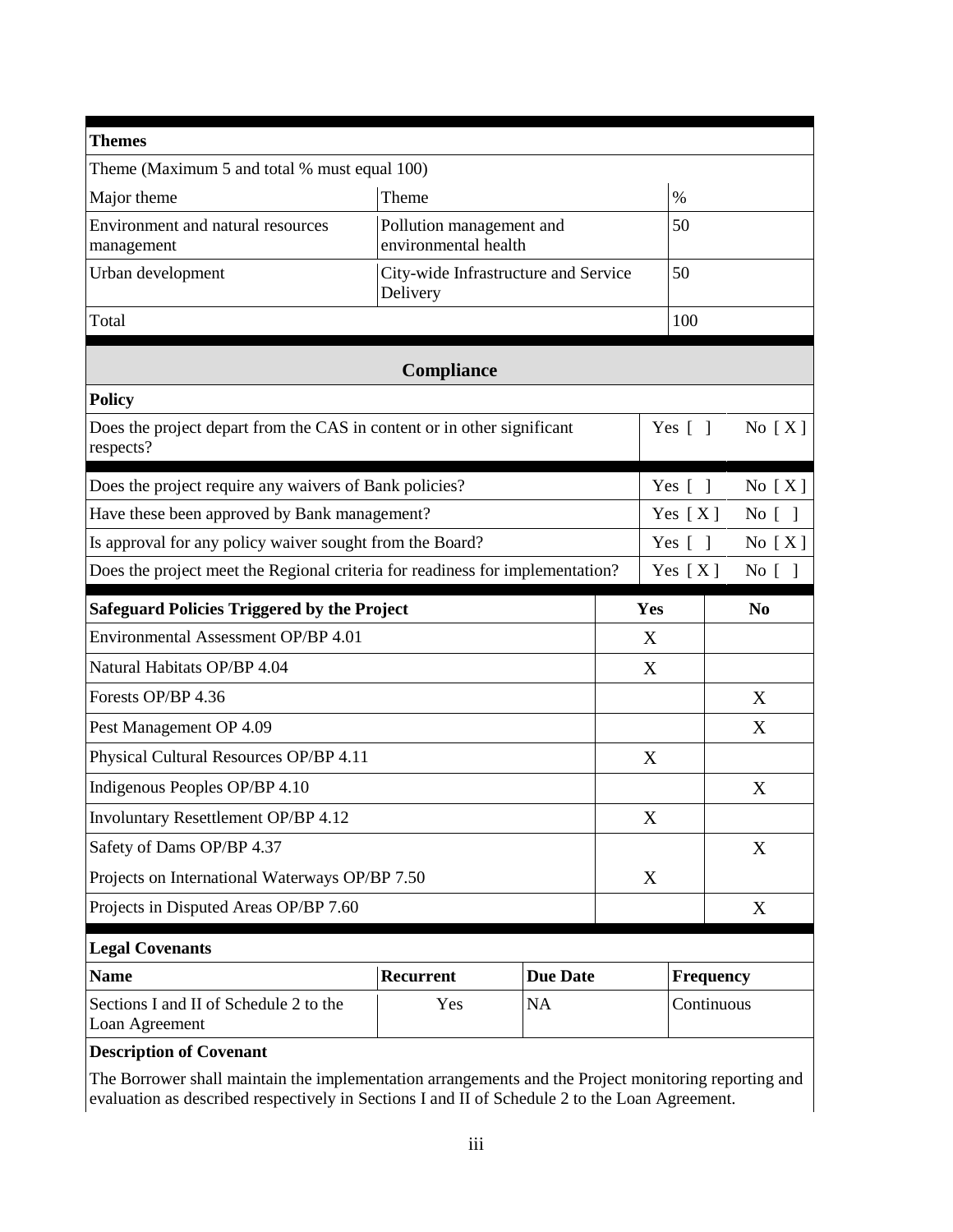| <b>Conditions</b>                |                                                  |                                           |               |  |  |  |  |  |
|----------------------------------|--------------------------------------------------|-------------------------------------------|---------------|--|--|--|--|--|
| <b>Source Of Fund</b>            | <b>Name</b>                                      |                                           | <b>Type</b>   |  |  |  |  |  |
| <b>IBRD</b>                      | Cross Effectiveness condition                    |                                           | Effectiveness |  |  |  |  |  |
| <b>IDA</b>                       | Cross Effectiveness condition                    |                                           | Effectiveness |  |  |  |  |  |
| <b>Description of Condition</b>  |                                                  |                                           |               |  |  |  |  |  |
| <b>Team Composition</b>          |                                                  |                                           |               |  |  |  |  |  |
| <b>Bank Staff</b>                |                                                  |                                           |               |  |  |  |  |  |
| <b>Name</b>                      | <b>Title</b>                                     | Specialization                            | Unit          |  |  |  |  |  |
| Sudipto Sarkar                   | Lead Specialist                                  | <b>Team Leader</b>                        | <b>GWADR</b>  |  |  |  |  |  |
| Dean A. Cira                     | Lead Urban Specialist                            | Lead Urban Specialist                     | AFCE4         |  |  |  |  |  |
| Hien Minh Vu                     | Program Assistant                                | <b>Program Assistant</b>                  | <b>GEEDR</b>  |  |  |  |  |  |
| Kien Trung Tran                  | <b>Senior Procurement</b><br>Specialist          | <b>Senior Procurement</b><br>Specialist   | <b>GGODR</b>  |  |  |  |  |  |
| Nina Masako Eejima               | <b>Senior Counsel</b>                            | <b>Senior Counsel</b>                     | <b>LEGES</b>  |  |  |  |  |  |
| Huong Thi Mai Nong               | <b>Associate Counsel</b>                         | <b>Associate Counsel</b>                  | <b>LEGES</b>  |  |  |  |  |  |
| Kirsten Hommann                  | Senior Economist                                 | Senior Economist                          | <b>GSURR</b>  |  |  |  |  |  |
| Mara T. Baranson                 | Consultant                                       | Project Preparation                       | <b>GWADR</b>  |  |  |  |  |  |
| Hung Duy Le                      | Senior Urban Spec.                               | Senior Urban Specialist                   | <b>GWADR</b>  |  |  |  |  |  |
| Xavier Cledan Mandri-<br>Perrott | <b>Lead Financial Officer</b>                    | <b>Lead Financial Officer</b>             | <b>GCPDR</b>  |  |  |  |  |  |
| <b>Iain Menzies</b>              | Senior Water and<br><b>Sanitation Specialist</b> | Water & Sanitation<br>Specialist          | <b>GWASE</b>  |  |  |  |  |  |
| Linh Thi Thuy Tran               | <b>Team Assistant</b>                            | Team Assistant                            | <b>EACVF</b>  |  |  |  |  |  |
| Giang Thi Huong<br>Nguyen        | Program Assistant                                | Program Assistant                         | <b>EACVF</b>  |  |  |  |  |  |
| Demilour Reyes Ignacio           | Program Assistant                                | Program Assistant                         | <b>GWADR</b>  |  |  |  |  |  |
| Tuan Anh Le                      | Social Development<br>Specialist                 | Social Development<br>Specialist          | <b>GSURR</b>  |  |  |  |  |  |
| Victor Vazquez Alvarez           | Water & Sanitation<br>Specialist                 | Water & Sanitation<br>Specialist          | <b>GWADR</b>  |  |  |  |  |  |
| Ha Thuy Tran                     | <b>Financial Management</b><br>Specialist        | <b>Financial Management</b><br>Specialist | <b>GGODR</b>  |  |  |  |  |  |
| Ruxandra Maria Floroiu           | Senior Environmental<br>Engineer                 | Senior Environmental<br>Engineer          | <b>GENDR</b>  |  |  |  |  |  |
| Thuy Cam Duong                   | <b>Environmental Specialist</b>                  | <b>Environmental Specialist</b>           | <b>GENDR</b>  |  |  |  |  |  |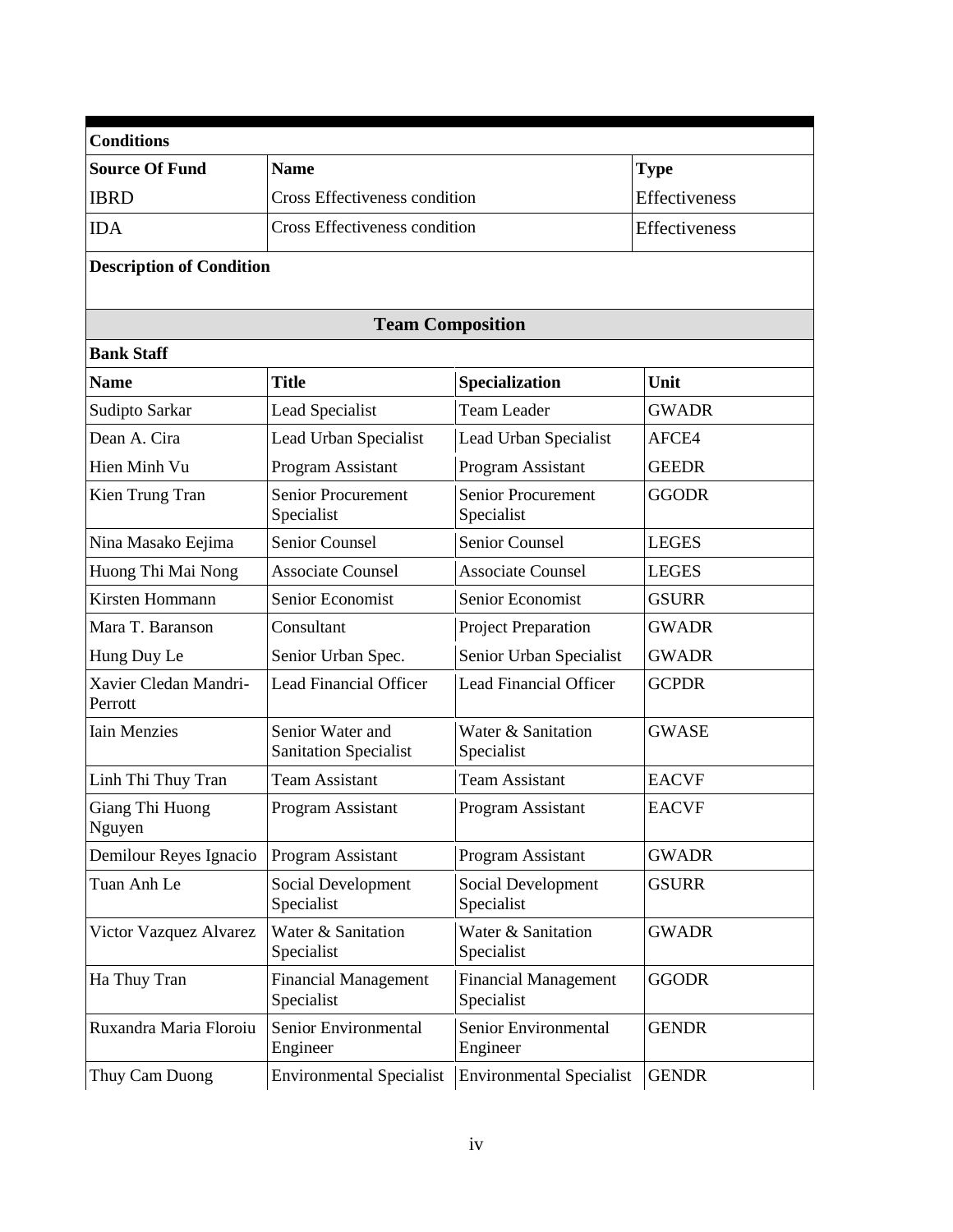| Roxanne Hakim            |                                                          | <b>Senior Social</b><br>Development Specialist |                 | Senior Social<br>Development Specialist |                          |               | <b>GSURR</b>    |
|--------------------------|----------------------------------------------------------|------------------------------------------------|-----------------|-----------------------------------------|--------------------------|---------------|-----------------|
| Prajakta Chitre          |                                                          | Consultant                                     |                 |                                         | <b>Financial Analyst</b> |               | <b>GEEDR</b>    |
| <b>Non Bank Staff</b>    |                                                          |                                                |                 |                                         |                          |               |                 |
| <b>Name</b>              |                                                          | <b>Title</b>                                   |                 | <b>Office Phone</b>                     |                          |               | <b>City</b>     |
| Thi Van Ha Nguyen        |                                                          | <b>Environment Specialist</b>                  |                 |                                         |                          |               |                 |
| Friedrich Schwaiger      |                                                          | <b>Technical Specialist</b>                    |                 |                                         |                          |               |                 |
| <b>Christopher Banes</b> |                                                          | <b>Technical Specialist</b>                    |                 |                                         |                          |               |                 |
| <b>Locations</b>         |                                                          |                                                |                 |                                         |                          |               |                 |
| Country                  | <b>First</b><br><b>Administrative</b><br><b>Division</b> |                                                | <b>Location</b> |                                         | <b>Planned</b>           | <b>Actual</b> | <b>Comments</b> |
|                          |                                                          |                                                |                 |                                         |                          |               |                 |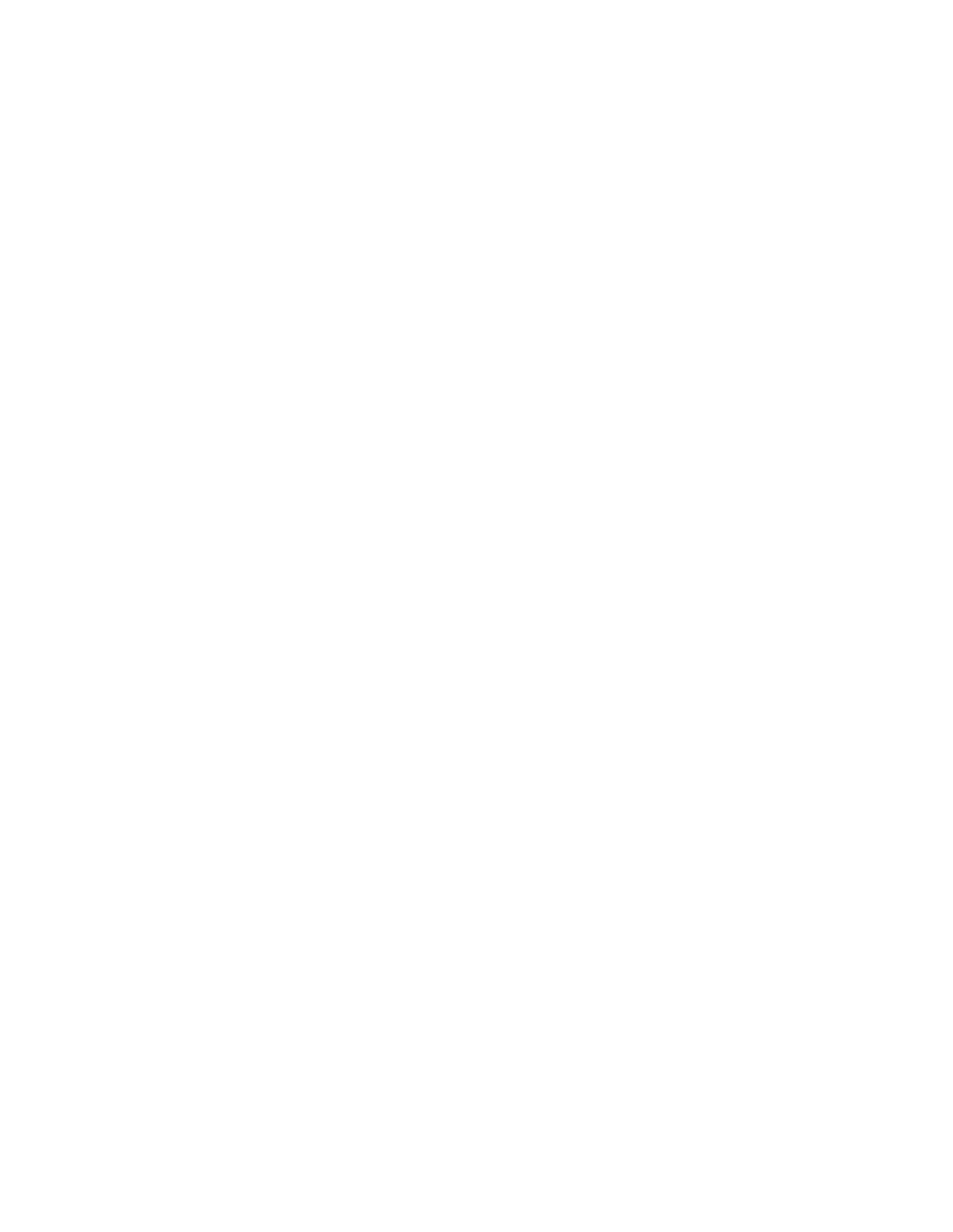## **I. STRATEGIC CONTEXT**

## **A. Country Context**

1. **Vietnam's economic development over the past 25 years has been remarkable.** With the introduction of economic and political reforms in 1986, the country initiated its transformation from a centrally-planned economy to a more market-oriented one. This change has fueled economic growth providing improvements in the welfare of its citizens. Economic growth is increasingly driven by growth in urban areas, led by cities like Hanoi and Ho Chi Minh City (HCMC). Vietnam's rapid urbanization is expected to continue for the next decade. Over 30 percent of Vietnam's population currently lives in urban areas, and this is expected to grow to 50 percent by  $2020-2025$ .<sup>1</sup> Accordingly, the Government plans to support the development of urban areas and services to sustain economic growth.

2. **HCMC has been an engine of economic growth for Vietnam.** HCMC accounts for about 20 percent of Vietnam's gross domestic product (GDP) and between 2001 and 2012, its annual GDP growth was about 1.6 times higher than the national average. While rapid urbanization has created opportunities for growth, it has also resulted in challenges in environmental management including access to sanitation. It is estimated that the economic cost of inadequate sanitation in Vietnam is about 1.3 percent<sup>2</sup> of GDP. The sanitation improvements that are planned under the project will help to reduce this cost in HCMC, benefitting the city and its entire population.

## **B. Sectoral and Institutional Context**

3. **Steady progress is being made to improve wastewater and septage services in Vietnam.** The Government is aware of the sectoral needs and since 1998 has taken measures that have led to progress. Access to toilets in urban areas is high (around 94 percent) but only 10 percent of the wastewater is treated. Most urban homes have septic tanks but only about 4 percent of the septage that is collected is treated. To address these issues, the Government is planning to build more wastewater treatment plants and improve sanitation services. It is also considering new policies on wastewater tariffs that will support the financial viability of the sector.

4. **Improved urban sanitation services benefits all citizens, especially the poor.** The positive environmental externalities are large with improvements in sanitation practices as they make cities more clean and competitive and create a healthy environment for the population. It is often the poor that benefit most from improved sanitation practices – including proper wastewater management – as they may not have access to the sewerage network or may live next to waterways that are polluted due to wastewater generated in other parts of the urban area. Although the costs of improving urban sanitation are large and estimated to be US\$8.3 billion (until 2025), the Government of Vietnam is spending about US\$500 million each year to make improvements. This project supports the Government's efforts. It will pay special attention to ensuring that the poor are served in the project areas. A poverty mapping was carried out in the District 2 (D2) area of HCMC where the project will develop a sewerage network. The project will focus on areas where about 78 percent of the poor households are located in District 2.

 $\overline{a}$ 

<sup>&</sup>lt;sup>1</sup> Vietnam Urbanization Review. World Bank, 2011.

<sup>2</sup> Economic Assessment of Sanitation Interventions in Vietnam, WSP, 2012.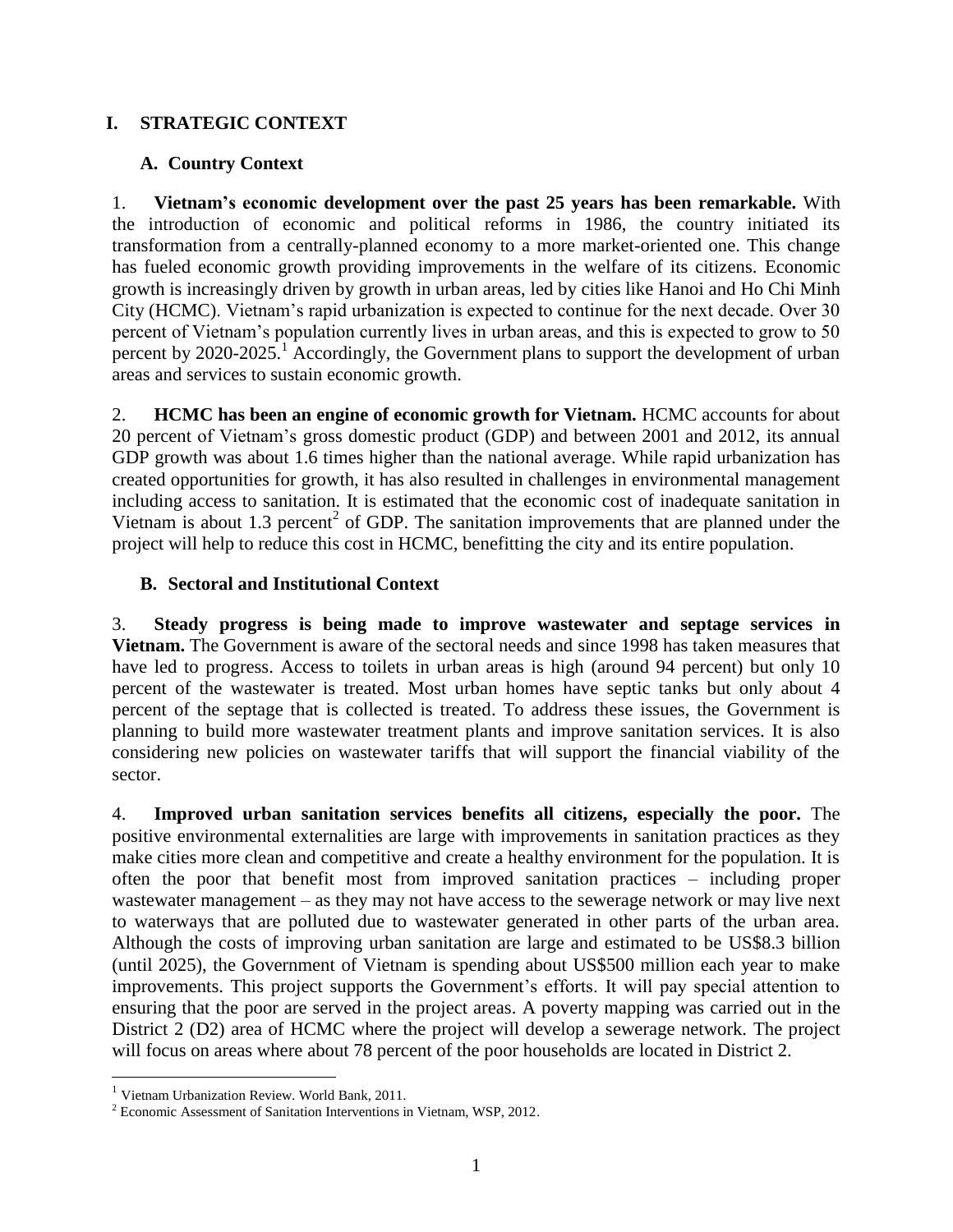5. **HCMC aims to improve its competitiveness through sustainable infrastructure services**. HCMC is emerging as a large city in South East Asia and is a hub of economic activities in Vietnam. To maintain its competitive position and provide quality services to its citizens, the city plans to develop its infrastructure among other initiatives. Water related infrastructure is one area of focus for the city as it plans to increase the supply of drinking water to the growing urban population, protect the city from floods, and improve the environment and reduce health risks through the collection and treatment of wastewater. An integrated approach is being taken to address these water issues, which will support economic growth and in turn help boost shared prosperity in the city. In Vietnam, growth over the last 25 years has strongly benefited the bottom 40 percent. In the most recent period for which household survey data is available (2010-12), the bottom 40 percent has experienced per capita consumption growth of 5.4 percent annually, compared to 1.4 percent for the entire population.

6. **In HCMC, a catchment approach is being used to improve wastewater management.**  Improvement of wastewater management is following a Master Plan (approved in 2000) that outlines initiatives in different catchment areas. The Binh Hung Hoa district and Districts 1 and 5 are served by the Binh Hung Wastewater Treatment Plant (WWTP). In another catchment called the Nhieu Loc-Thi Nghe (NLTN), a phased approach was taken. In the first phase, the Bank supported the development of drains through the first Ho Chi Minh City Environmental Sanitation Project (HCMC ES1; P052037). The earlier project closed on June 30, 2012 and the benefits of the project were significant as seen through the increase in property values due to better drains and collection of wastewater in the NLTN basin. As a second phase, the HCMC ES2 project intends to treat the wastewater that is collected in the NLTN area. The project also aims to collect and treat wastewater from the rapidly growing D2 area.

## **C. Higher Level Objectives to which the Project Contributes**

 $\overline{a}$ 

7. **The proposed project is aligned with the World Bank Country Partnership Strategy (CPS, 2012-2016) for Vietnam**. The CPS is organized through a framework of three pillars: (a) strengthening Vietnam's competitiveness in the regional and global economy; (b) increasing the sustainability of its development; and (c) broadening access to opportunity. The proposed project would directly support the CPS objective of increasing sustainability of development by improving infrastructure services in a city that generates a large portion of the GDP of the country.

8. **The project supports the Prime Minister's decision and complements other Bank**  activities in HCMC. The Prime Minister's Decision<sup>3</sup> on the project has been followed in designing the interventions. The proposed project would provide infrastructure improvements supporting better wastewater management in the project area, while also providing technical assistance to build capacity on sanitation management and increase awareness about the benefits of improved sanitation. In addition, the project complements other Bank activities that are supporting the development of HCMC related to water and wastewater issues, namely: the

 $3$  The Prime Minister approved the Project Detail Outline through Decision #2377 (December 6, 2013). The objective of the project according to the Government is: "…to complete the wastewater interceptor and wastewater treatment system for the whole NLTN basin and District 2 aiming at improving the health of HCMC population, rehabilitating and preserving the Sai Gon River and Dong Nai River ecosystems; upgrading the urban landscape and improving HCMC population awareness about environmental protection…"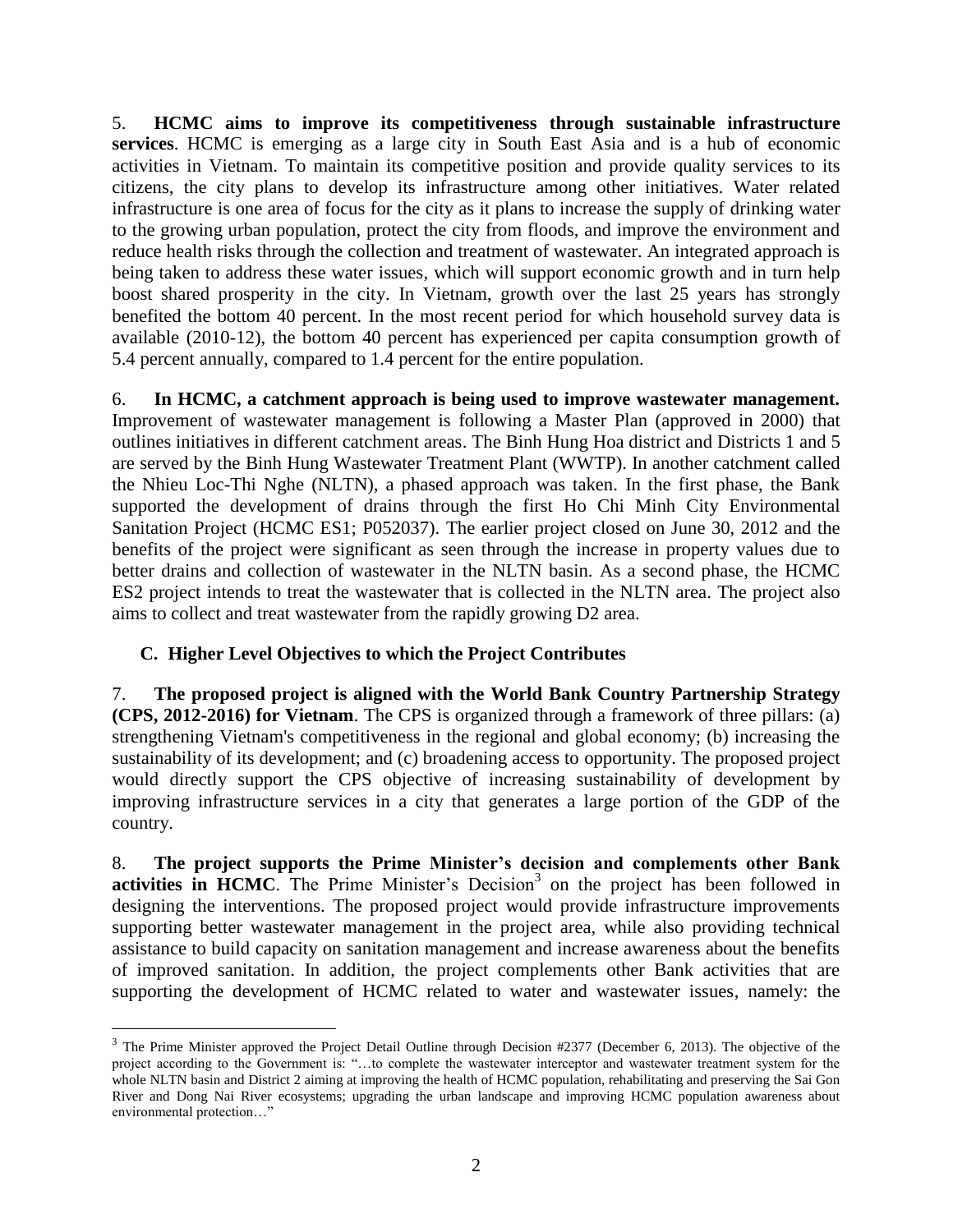proposed HCMC Flood Risk Management Project (P149696) that will mitigate flood risks in some parts of the city; and the ongoing Urban Upgrading Project that is improving the conditions around Tan Hoa - Lo Gom Canal (P070197; the project will close on December 31, 2014).

9. **Poverty mapping carried out to serve the poor.** During project preparation a poverty and sanitation access mapping study, supported by the Water and Sanitation Program (WSP), was carried out which identified the location of the poor in the D2 area. The areas proposed for sewer connection investments under the project were selected on the basis of including the highest concentrations of poor households and the lowest sewer connection rates identified in the studies. These areas comprise: Cat Lai, Binh Trung Dong, Binh Trung Tay, and Thanh My Loi wards in Basin 6; An Phu ward in Basin 1; and Binh An ward in Basin 2. These areas will cover some 78 percent of all the poor households identified by HCMC in the District 2 area (see Annex 2 for details). The poverty mapping and method followed to improve sanitation for the poor could be used in other projects in the country.

# **D. Project Development Objective**

10. The Project Development objective is to improve wastewater services in a sustainable manner in selected areas of Ho Chi Minh City (HCMC) and increase awareness on sanitation.

# **E. Project Beneficiaries**

11. **The proposed project would benefit the entire city of HCMC.** The positive externalities of environmental improvements are large and the interventions under the project will benefit the entire city, especially since the main improvement will take place in the Saigon River, which will receive less pollution due to project activities. The Information, Education, and Communication (IEC) activities that are planned under the project will also make the population of the city more aware of the sanitation improvements that are necessary, leading to better practices on sanitation. Apart from collecting and treating the wastewater generated from the population in the NLTN catchment area, the sewage investments will also benefit the population in the D2 area. About 65,000 people currently live in the D2 area and the improvement in the sewerage system in the area will help to reduce environmental and health concerns. The feasibility study for the area mentions that there are about 987 poor households<sup>4</sup> in the entire District 2; and the project will be focused in areas where about 78 percent of these poor households are located.

## **F. PDO Level Results Indicators**

 $\overline{a}$ 

- 12. Achievement of the PDO will be measured through the following indicators:
	- (a) Volume (mass) of Biological Oxygen Demand (BOD) pollution load removed by the treatment plant supported under the project (tons/year);
	- (b) Direct project beneficiaries (number), of which female (percentage) (number)
	- (c) Maintaining cost recovery for wastewater management in HCMC; and
	- (d) Percentage of respondents demonstrating an increase in awareness on sanitation issues (surveys: baseline and follow-up).

<sup>&</sup>lt;sup>4</sup> Per capita annual income less than VND 16 million (approximately US\$2/capita/day).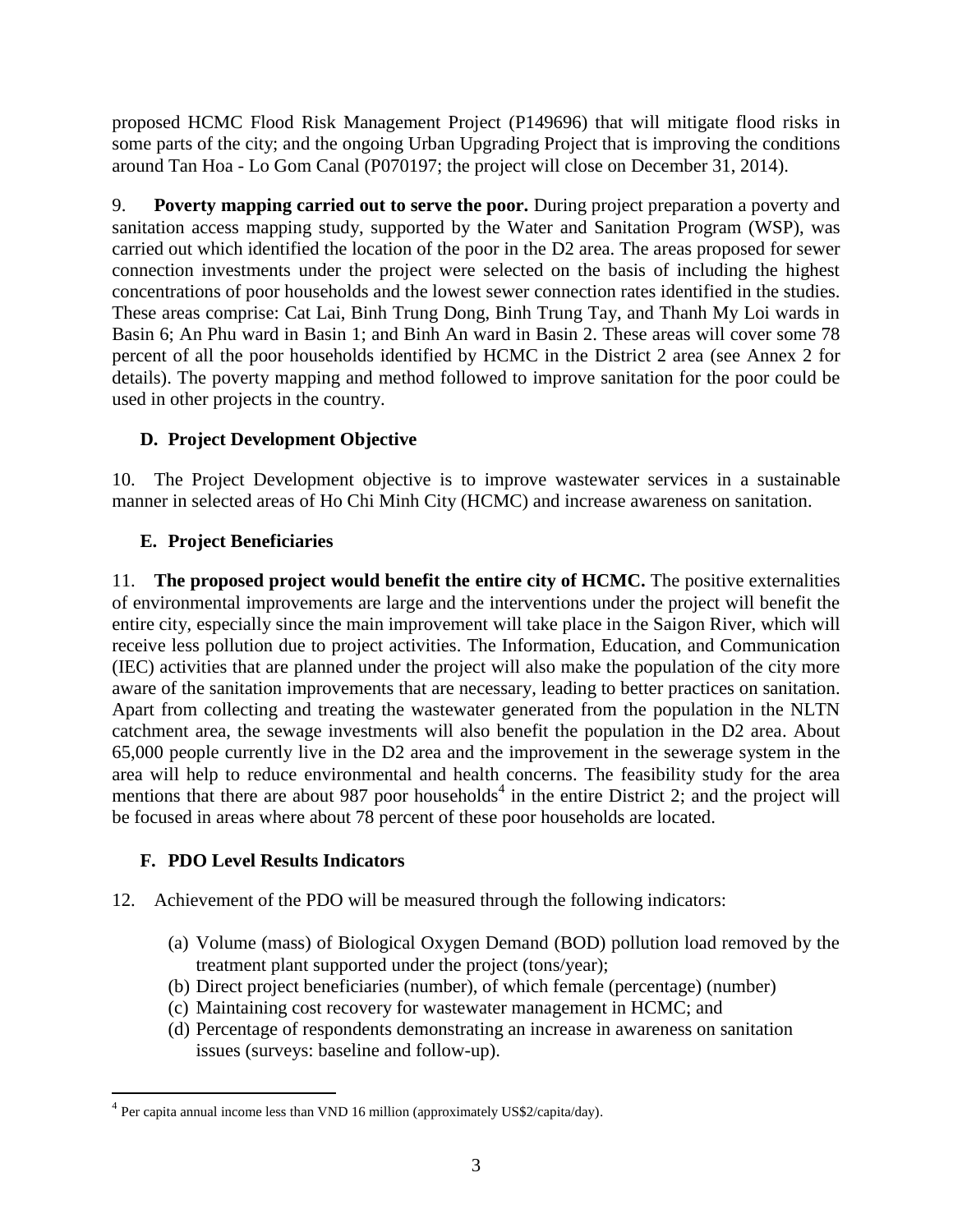### **II. PROJECT DESCRIPTION**

#### **A. Project Components**

- 13. The project will have the following four components. Details are provided in Annex 2.
	- **Component 1: Interceptor (Base Cost: US\$63 million).** This will be a large diameter pipe (about 3.2 meters in diameter; length of about 8 kilometers) that will convey the wastewater that is currently being discharged on the east side of the Saigon River without treatment to the wastewater treatment plant that will be constructed under the project. The construction of the interceptor will prevent the discharge of untreated wastewater collected in the NLTN and D2 areas, to the Saigon River.
	- **Component 2: Wastewater Treatment Plant (Base Cost: US\$220 million).** This WWTP will treat the wastewater collected in the NLTN basin and in the D2 areas. The plant is being designed for a capacity of  $480,000 \text{ m}^3/\text{day}$  and is going to be located at the confluence of the Saigon and the Dong Nai rivers (see map in Annex 7). The site is prone to flooding and as a result flood protection measures would be included in the project design. The plant will be constructed through a Design Build and Operate (DBO) contract through which a private company will design and build the wastewater treatment plant and operate it for a given period of time. The private sector is expected to be in HCMC for at least 10 years (five years for the design and construction and at least another five years for operations, with provisions in the contract to extend the operating period). This will contribute to transfer of knowledge on wastewater management. Specifically, the DBO contractor would be required to provide training to HCMC staff on wastewater treatment to ensure operational sustainability.
	- **Component 3: Sewerage in District 2 Area (Base Cost: US\$45 million).** Sewers (combined and separated) would be installed in three areas of District 2. The areas that have been selected are priority areas within the district where there is an existing population that needs better sewerage services. These areas are Thao Dien, Binh An, and Bing Trung (East and West; this includes the Cat Lai and the Thanh My Loi wards). The project will also support house connections through which septic tanks will be connected to drains, wherever feasible, if they are not already connected. Details on how houses will be connected will be determined during the detailed engineering work and after survey of households is completed. In addition, to address the situation that low elevation project areas often become flooded during periods of high tides when river water flows back to the streets through the combined drains, non-return valves (flap valves) would be provided on drainage outlets in the project areas to prevent flooding. This flood protection activity will complement the larger flood protection measures for HCMC which are being planned by the Ministry of Agriculture and Rural Development (MARD)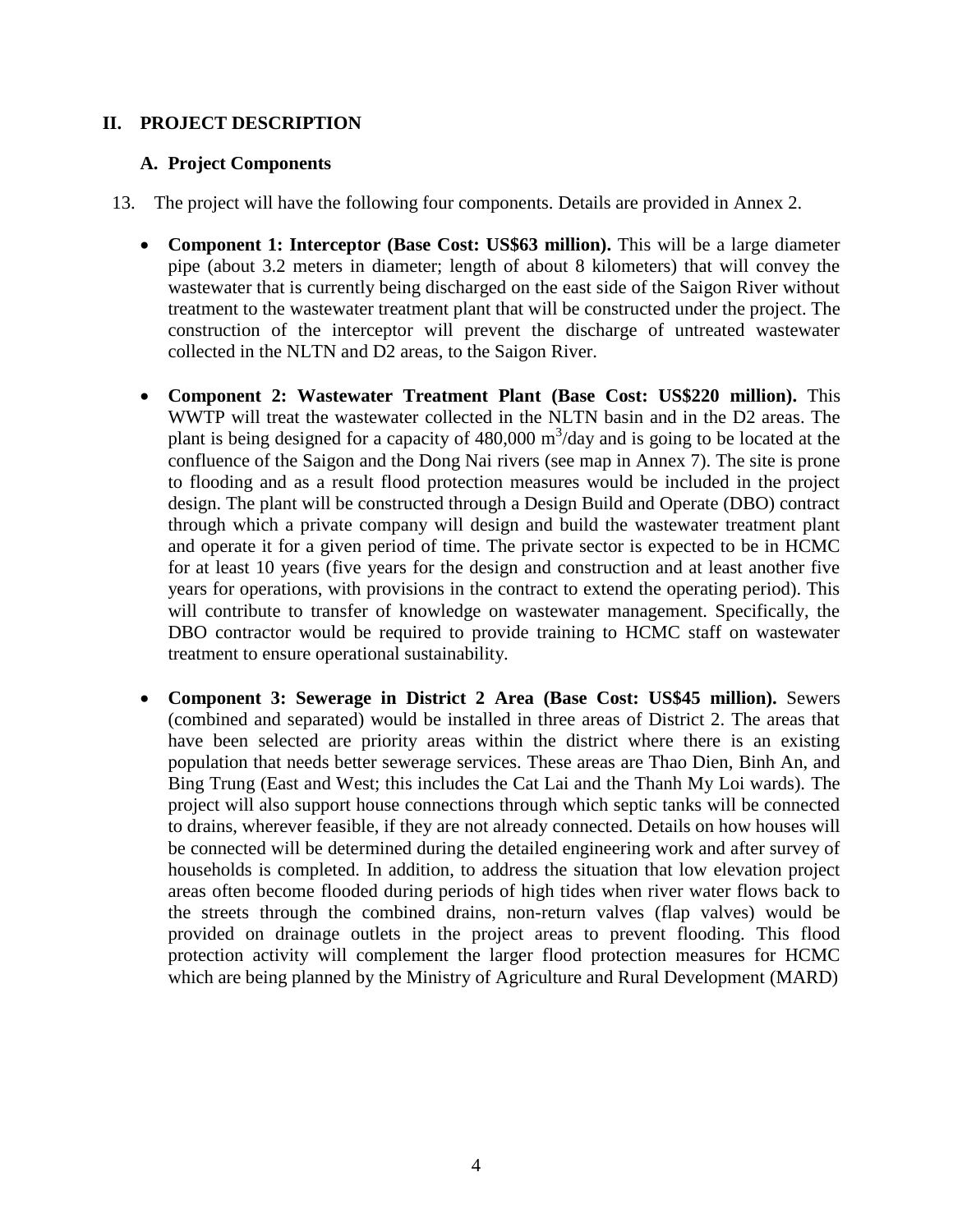**Component 4A: Construction Supervision and Project Management (Base Cost: US\$29 million).** This will have the following two sub-components:

**(i) Construction Supervision (US\$16 million).** The funds would be used to hire consultants to supervise the construction during the project implementation period. The supervision cost is assumed to be about 5 percent of the investment cost; and

**(ii) Project Management (US\$13 million).** This will include: (a) support to the Investment Management Authority (IMA) for project implementation; (b) capacity building in HCMC on sanitation management including support to the IMA and the Steering Committee of Flood Control (SCFC), update of the sewerage Master Plan, including septage management, IEC campaign on better sanitation practices, and technical support to the Environmental Learning Center (ELC). The septage management plan will have a special focus on the project areas (NLTN and D2 areas) and will make specific recommendations for these areas. Surveys will also be carried out to determine the increase in public awareness on sanitation matters to determine progress in meeting the development objective of the project. The surveys will seek feedback from the citizens on issues of solid waste management, household connections to sewers, cleaning septic tanks, hygienic sanitation practices, and operations of sanitation services provided by the city. The IEC campaign will raise awareness on sanitation issues and will also help to build support to raise tariffs to meet increasing costs of collecting and treating wastewater; (c) independent safeguard monitoring (social and environmental) and completion of financial audits; and (d) equipment to monitor water quality in strategic locations in the Dong Nai and Saigon Rivers and in the wastewater treatment plant and the pumping station; and to purchase office equipment for the IMA.

 **Component 4B: Land Acquisition and Operating Cost of IMA (Base Cost: US\$41 million).** This will have the following two sub-components which will be fully financed by HCMC:

**(i) Resettlement and Land Acquisition (US\$31 million).** This will include costs to compensate people who currently own the land where the WWTP will be constructed and in other project areas, as needed; and

**(ii) Operating cost of the IMA (US\$10 million).** This is the operating cost of the IMA during the project implementation period, including salaries, fees, and other costs.

## **B. Project Financing**

14. The project cost is US\$495 million which would be financed through an IBRD loan of US\$250 million, an IDA credit of SDR 135.3 million (US\$200 million equivalent), and funding of US\$45 million from HCMC. Additional details are presented in Table 1 and in Annex 6.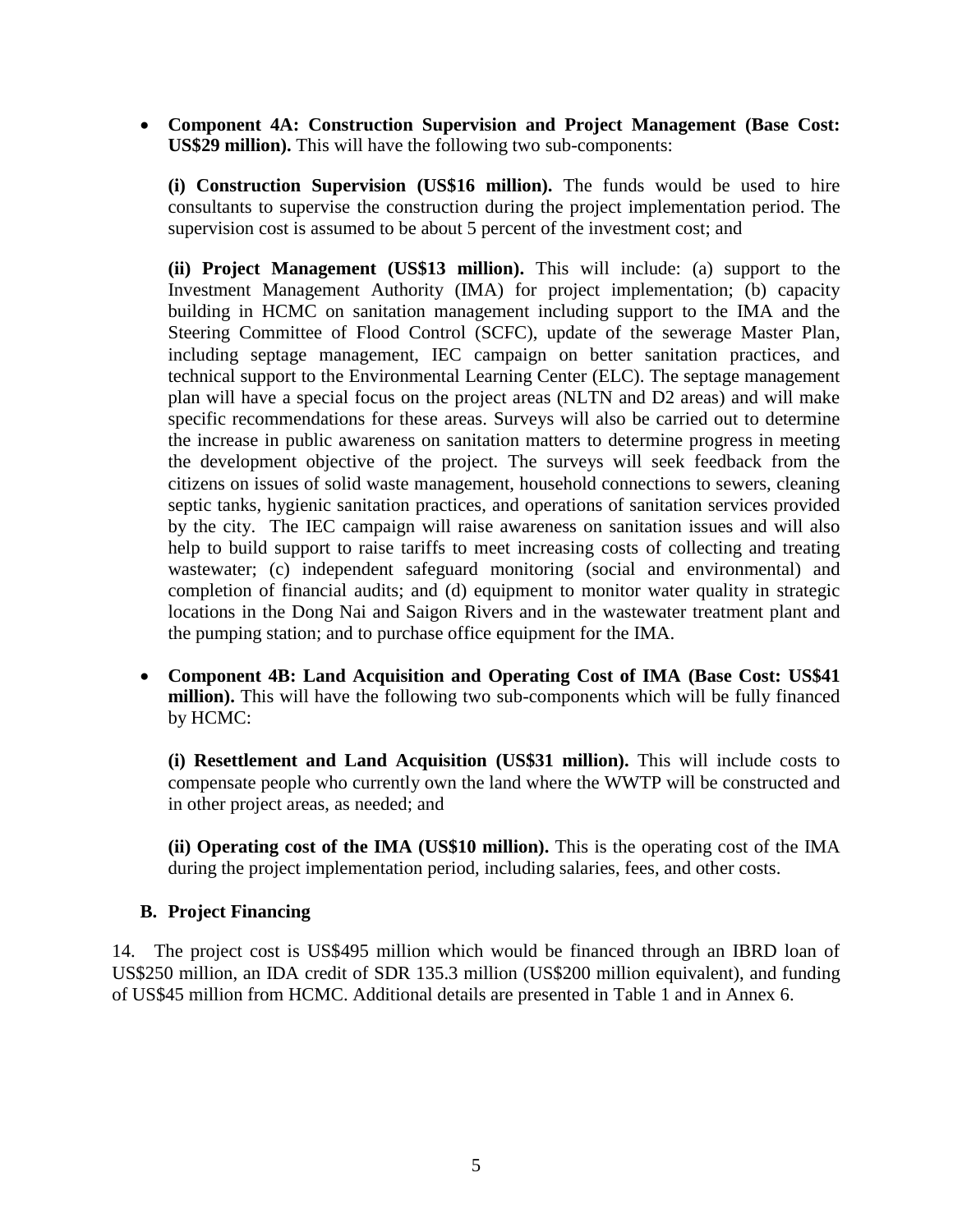| <b>DESCRIPTION</b>                                                                            | <b>COST</b><br>(US\$ mln.) | <b>FINANCING</b><br>(US\$ mln.) |                      |
|-----------------------------------------------------------------------------------------------|----------------------------|---------------------------------|----------------------|
|                                                                                               |                            | Bank                            | <b>HCMC</b>          |
| <b>Component 1</b><br>Interceptor                                                             | 63                         | 63                              | 0                    |
| <b>Component 2</b><br><b>Wastewater Treatment Plant</b>                                       | 220                        | 220                             | 0                    |
| <b>Component 3</b><br>Sewerage in District 2                                                  | 45                         | 45                              | $\Omega$             |
| <b>Component 4A</b><br>Construction Supervision (5% of investments)<br>Project Management     | 16<br>13                   | 16<br>13                        | 0<br>0               |
| <b>Component 4B</b><br><b>Resettlement and Land Acquisition Costs</b>                         | 31<br>10                   | $\Omega$                        | 31                   |
| Operating Cost of IMA<br><b>BASE COST</b><br>Physical and Price Contingency (for Civil Works) | 398<br>49                  | $\Omega$<br>357<br>49           | 10<br>41<br>$\Omega$ |
| <b>TOTAL COST</b>                                                                             | 447                        | 406                             | 41                   |
| Value Added Tax (VAT)                                                                         | 45                         | 41                              | 4                    |
| Financing Costs (Front End Fee, Commitment Fee)                                               | 3                          | 3                               | 0                    |
| <b>TOTAL INVESTMENT COSTS</b>                                                                 | 495                        | 450                             | 45                   |

**Table 1: HCMC ES2 project cost and financing**

#### **C. Lessons Learned and Reflected in the Project Design**

15. In preparing the proposed project, the Bank has drawn upon lessons learned through previous experiences, particularly those in the sector and also from the first phase of this project. The key lessons are summarized below.

- **Global knowledge of the Bank incorporated in the design.** The Bank provided advice on various aspects of project preparation, based on its experience in other parts of East Asia and other regions including Latin America, and Eastern Europe. Innovations that have been included in the project design include the following which have not been typically used in Vietnam: (a) the proposed introduction of the private sector through a DBO contract which would lead to a public-private partnership for the construction and operation of the WWTP. This is expected to bring about efficiency in operations; (b) using a competitive life-cycle cost to select the DBO operator that would make operations financially sustainable; (c) promoting public awareness on sanitation through the IEC activities, including the use of the ELC; (d) ensuring that the poor are well served through the poverty mapping; and (e) planning the use of odor control equipment given the proximity of the wastewater treatment plant to a road and nearby population.
- **Continuous effort is needed to meet project objectives in a timely manner.** The first phase of this project (HCMC ES1) was implemented over a longer period of time compared to the plan. Learning from this experience, a number of measures have been incorporated in the project design which would address the concern of delays. These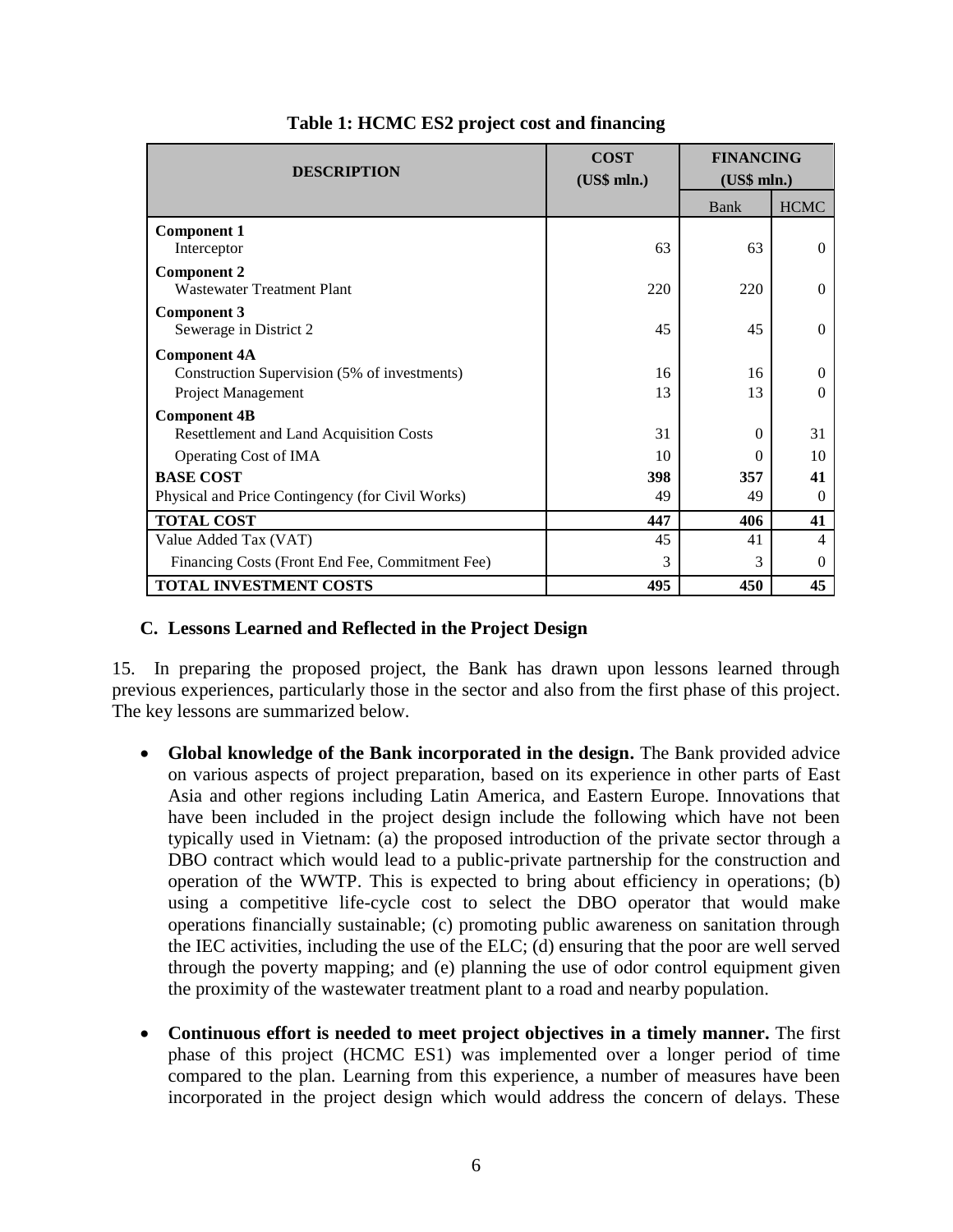measures include: streamlining the project objective which will also focus the implementation on certain key areas; limiting the number of procurement activities; and developing the bidding documents for large value contracts prior to effectiveness (wastewater treatment plant and interceptor). In addition, public awareness activities will be carried out to raise the importance of sanitation matters with stakeholders which is important in order to create broad support for the project activities and minimize delays.

- **Financial and operational viability of wastewater treatment plants should be considered at the design stage.** In Vietnam, and in other parts of the world, the experience has been that operations of plants are not optimal either due to: financial reasons where sufficient funds are not generated to operate the plant in a proper manner; or institutional reasons where adequate technical capacity may not be in place. To address the financial concern, the project is designed such that the DBO contractor which provides the lowest life cycle cost for wastewater treatment will be chosen. Furthermore, there would be a contractual obligation on the part of HCMC to pay the DBO contractor the operating costs to meet the effluent standards. To address the institutional concern, the DBO contract will be required to provide training to staff in HCMC on efficient operations of a wastewater treatment plant.
- **Social and environmental considerations have to be taken into account in project design.** While the project will ultimately improve the environmental conditions in HCMC, construction will take place in an urban setting and the wastewater treatment plant will be located next to a road that is used regularly. To avoid any adverse effects to the population, and to enhance social development impacts, social and environmental concerns have to be taken into account given the location of the project. Thus, while preparing the project the potential adverse effects were considered and mitigating measures have been included in the project design. The safeguards section of this document outlines how the project will address the social and environmental issues related to the project.

## **III. IMPLEMENTATION**

## **A. Institutional and Implementation Arrangements**

16. The State Bank of Vietnam, representing the Government of Vietnam, will sign a Loan Agreement (for IBRD) and a Financing Agreement (for IDA) with the Bank. There will be a subsidiary agreement between the central government and HCMC, through which the funds and the responsibility to implement the project will be passed on to HCMC. It is expected that the Subsidiary Agreement would be signed within two months after the signing of the Loan Agreement and Financing Agreement.

17. The IDA credit would be provided as a grant from the Ministry of Finance (MOF) to HCMC. The IBRD loan will be on-lent from MOF to HCMC at terms and conditions that are identical to the IBRD loan between the Bank and the Government of Vietnam. Within HCMC, the IMA has been authorized to implement the project. The IMA reports to the Department of Transportation (DOT) and, on behalf of the People's Committee (PC), the DOT will oversee the activities of the IMA and also be responsible for staffing decisions of the IMA.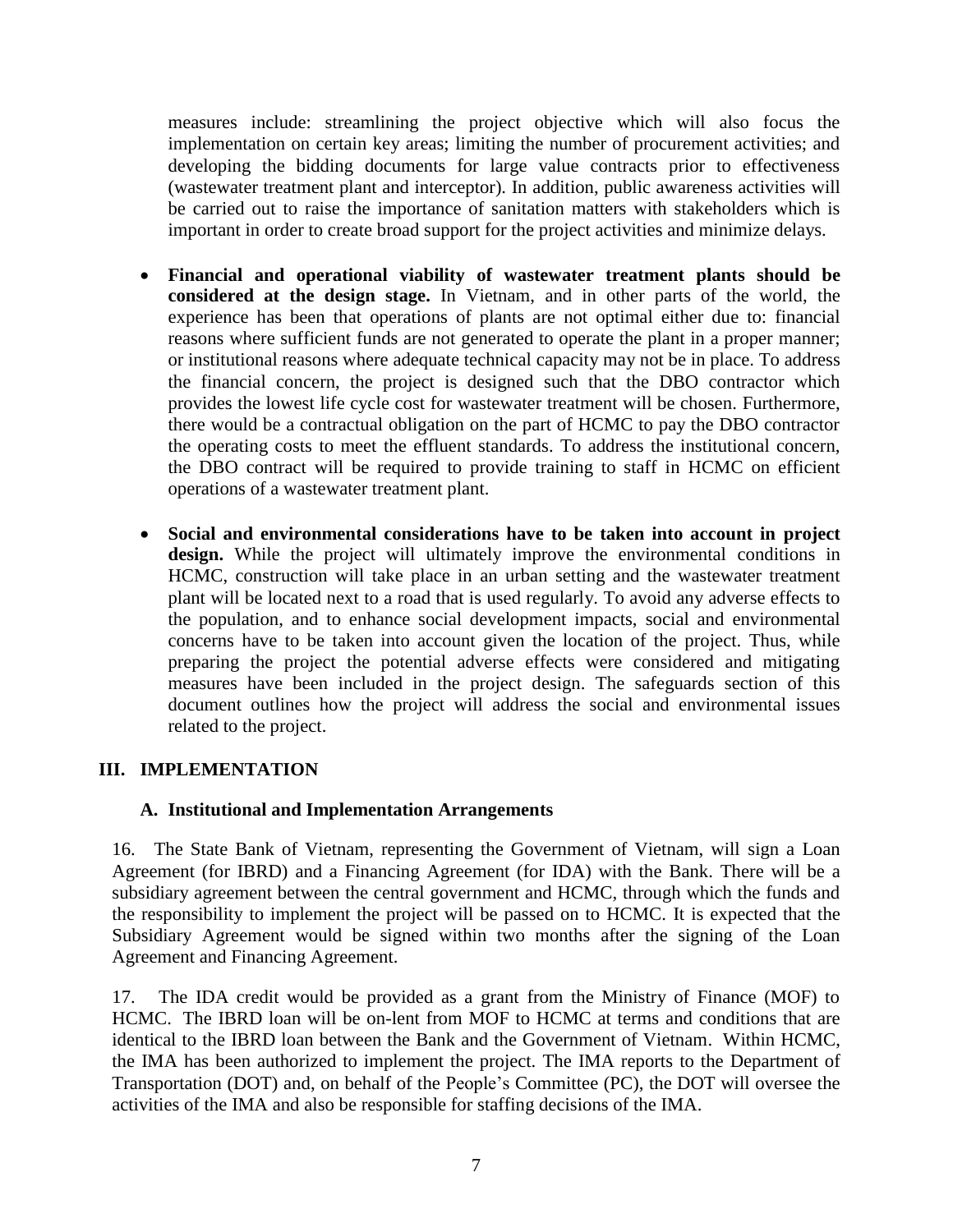18. Staff from the IMA implemented the first phase of this project (HCMC ES1) and the IMA is also currently preparing this project (HCMC ES2) with assistance from the Bank's Project Preparation Technical Assistance Facility (PPTAF). As the IMA has implemented Bankfinanced projects, it is familiar with Bank procedures which will facilitate implementation. During the investment phase, the IMA will sign all contracts with the suppliers, contractors, and consultants; and it will be responsible for meeting the conditions outlined in the legal agreements. During the operational phase of the project, the IMA will ensure that the DBO contractor is carrying out its functions in a proper way and, as needed, will draw upon the expertise of SCFC to supervise the DBO contractor. While the IMA will be responsible for dayto-day operations of the project, it will seek approval from HCMC PC on the procurement plan for the project.

### **B. Results Monitoring and Evaluation**

19. The results framework of the project has been developed and forms the basis to track progress of activities to meet the project objective. As part of the project, the IMA will submit to the Bank semi-annual reports that would provide an overview on the progress made and it will also highlight the issues that need attention. The IMA will be supported by technical consultants that will carry out construction supervision and environmental and social safeguard audits. The key findings of these consultants will be incorporated in the semi-annual report.

## **C. Sustainability**

20. A number of factors support project sustainability. HCMC aims to improve its environmental conditions; the project fits that aim and, as a result, is supported by the city. The first phase of the project started in early 2000 and since then HCMC has taken measures not only to improve the wastewater management in the NLTN area but in other areas of the city as well to make environmental improvements and reduce health risks for its population. Under this project (HCMC ES2), city officials have decided to introduce the private sector through a DBO contract by which an experienced operator will ensure that environmental sustainability is maintained through proper treatment of the wastewater. Institutional sustainability will also be maintained as the DBO contractor is expected to train local staff on operations of a wastewater treatment plant. Financial sustainability will be ensured through the selection of the lowest life cycle cost for the wastewater treatment plant and the commitment by HCMC to provide resources if the environmental fee is not sufficient to cover the investment and debt service costs. Furthermore, the creation of an Environmental Learning Center under the project will raise awareness on sanitation issues and create city-wide support for activities carried out under the project.

## **IV. KEY RISKS AND MITIGATION MEASURES**

#### **A. Risk Ratings Summary Table**

21. The risk ratings after mitigation measures are in place are reflected in Table 2 below: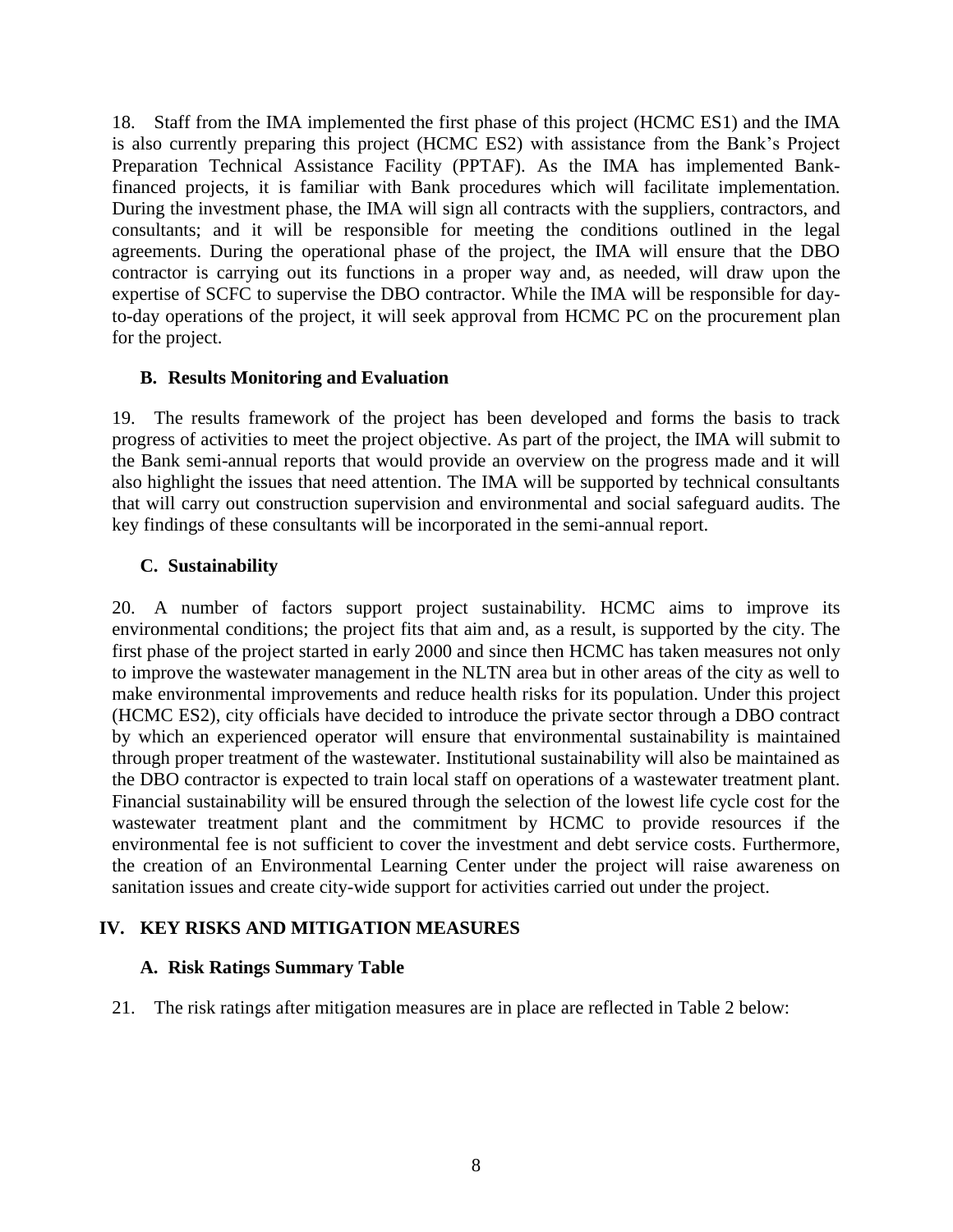| <b>Risk Category</b>                     | Rating |
|------------------------------------------|--------|
| <b>Stakeholder Risk</b>                  | М      |
| <b>Implementing Agency Risk</b>          |        |
| - Capacity                               | S      |
| - Governance                             | S      |
| <b>Project Risk</b>                      |        |
| - Design                                 | L      |
| - Social and Environmental               | S      |
| - Program and Donor                      | Ι.     |
| - Delivery Monitoring and Sustainability | M      |
| - Other: Financial Management            | M      |
| - Other: Procurement                     | M      |
| <b>Overall Implementation Risk</b>       | S      |

#### **Table 2: Risk ratings (after mitigation)**

### **B. Overall Risk Rating Explanation**

22. The risks that are high or substantial are explained below and additional details for all the risks are provided in Annex 4.

- The Capacity risk is deemed to be substantial as implementation capacity could be inadequate in some areas. To mitigate this risk, the same entity (IMA) that worked with the Bank on the first phase project (HCMC ES1) would also implement this project as the IMA staff is familiar with Bank procedures. Also, the IMA will hire consultants, as needed to support implementation. Furthermore, the DBO contractor will be in place for at least 10 years (five years for the design and build stage and at least five years for operations with provisions in the contract to extend the operating period) and will bring good international practices to HCMC – and ensure that quality services are provided.
- The Governance risk is considered to be substantial since economic decisions may not be taken as the experience on wastewater management is limited in Vietnam, especially for a large project as this one. This risk has been mitigated through a focused objective, streamlined project design, and a limited number of procurement events. Cost effectiveness of the investments would be ensured through the Bank's competitive procurement process. In addition, consultants would be hired by the IMA to provide advice on technical and procurement matters and the Bank's Anti-Corruption guidelines will apply for this project.<sup>5</sup> As increasing public awareness on sanitation is a development objective of the project, carefully designed survey instruments will be used to assess the overall governance in the sector measured through improvement in sanitation services in the project areas. The survey instrument will take into account the approach used by HCMC PC which also periodically carries out surveys on public services provided by the

 5 "Anti-Corruption Guidelines" means the "Guidelines on Preventing and Combating Fraud and Corruption in Projects Financed by IBRD Loans and IDA Credits and Grants", dated October 15, 2006 and revised in January 2011.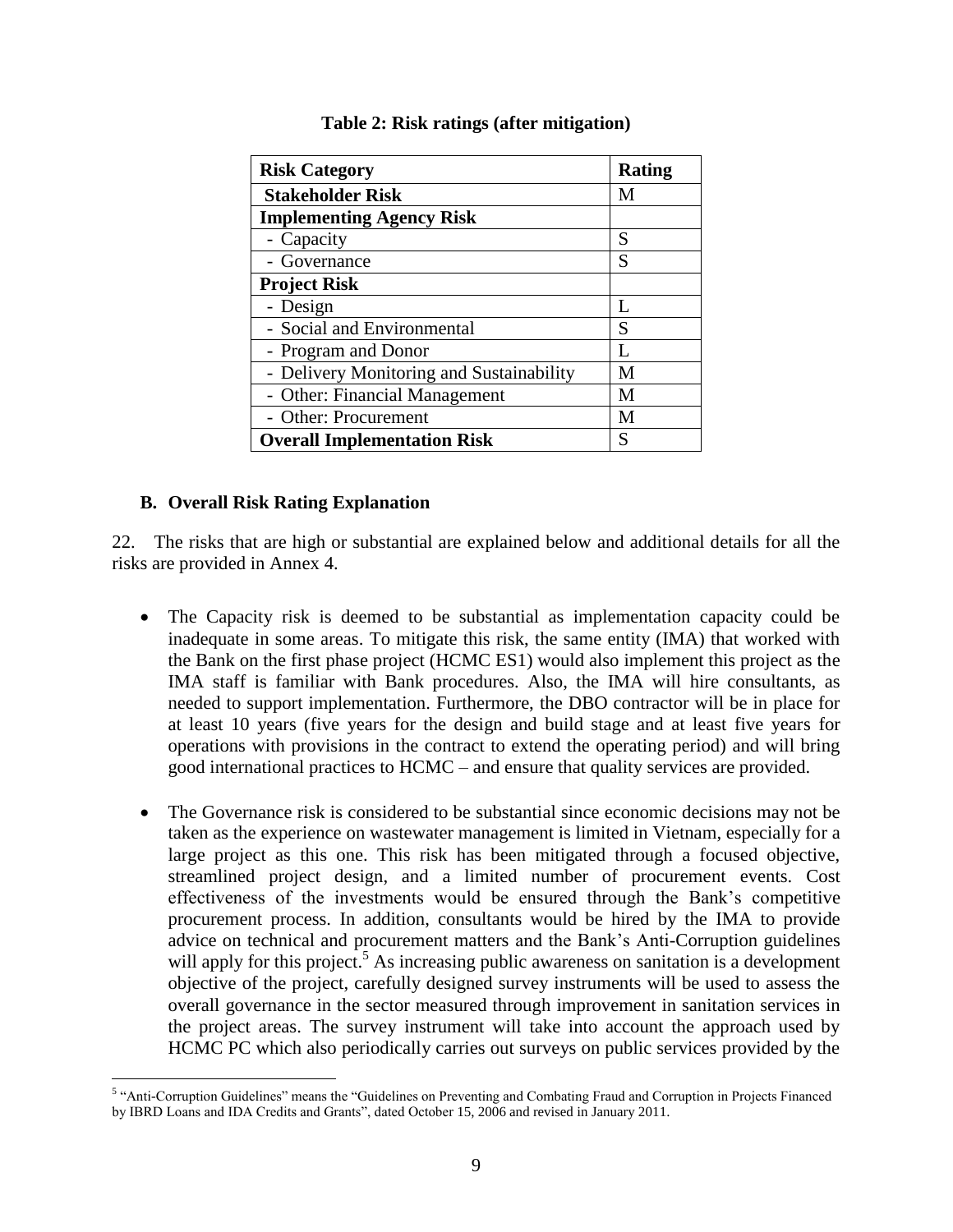city. The project aims to promote awareness on sanitation matters and provide institutional strengthening to related agencies which will complement the ongoing efforts of the city to improve the governance in the sector.

- The environmental and social risks are considered to be substantial as delays in addressing these safeguard issues can affect the project's ability to meet its target in a timely manner. The delays can be due to the time taken to: obtain permits for construction after proper environmental procedures are followed; complete the land acquisition or resettlement process so that construction can start. To address this risk of delay, the safeguard documents have identified the key issues that need to be addressed along with the institutional arrangements, including semi-annual audits on progress made on social and environmental issues related to the project. Public awareness is also being supported under the project so that there is a change in the way the population approaches environmental issues. For instance, the project will aim to improve the quality of the water in the NLTN canal by informing people about the benefits of not discharging solid waste in the canal.
- The Overall Implementation risk is considered to be substantial given the risks associated with institutional capacity, governance, social and environmental issues that may come up for the project. These are described in more detail in Annex 4. Construction in urban areas takes time and to address the above risks a number of measures have been considered: (a) the land acquisition process and consultation with the stakeholders have already begun to ensure that the project affected people are aware and that they support the project; (b) the site for the wastewater treatment plant and the routing for the interceptor have been chosen to minimize disruption for the city; and (c) a pipe jacking method is being considered for the interceptor construction where the pipe would be pushed under the ground through shafts which would minimize open excavation causing less inconvenience for the citizens.

## **V. APPRAISAL SUMMARY**

## **A. Economic and Financial Analysis**

## *Economic Analysis*

 $\overline{a}$ 

23. For HCMC ES2, in qualitative terms, the positive externalities of improved environment and reduced health risks are largely due to the reduction of pollution being discharged to the Saigon River. However, these benefits are difficult to quantify. Thus, instead of a cost-benefit approach, a cost-effectiveness approach has been taken for the economic analysis. The benefits of the project are significant as environmental improvements in HCMC will promote economic development as seen through HCMC ES1, where land prices increased significantly due to the drainage improvements supported under the project. It is also estimated that the cost of inadequate sanitation in Vietnam is about  $1.3<sup>6</sup>$  percent of the GDP and better sanitation practices, including treatment of wastewater, will lead to a reduction of this cost.

<sup>&</sup>lt;sup>6</sup> Source: Economic Assessment of Sanitation Interventions in Vietnam, WSP, 2012.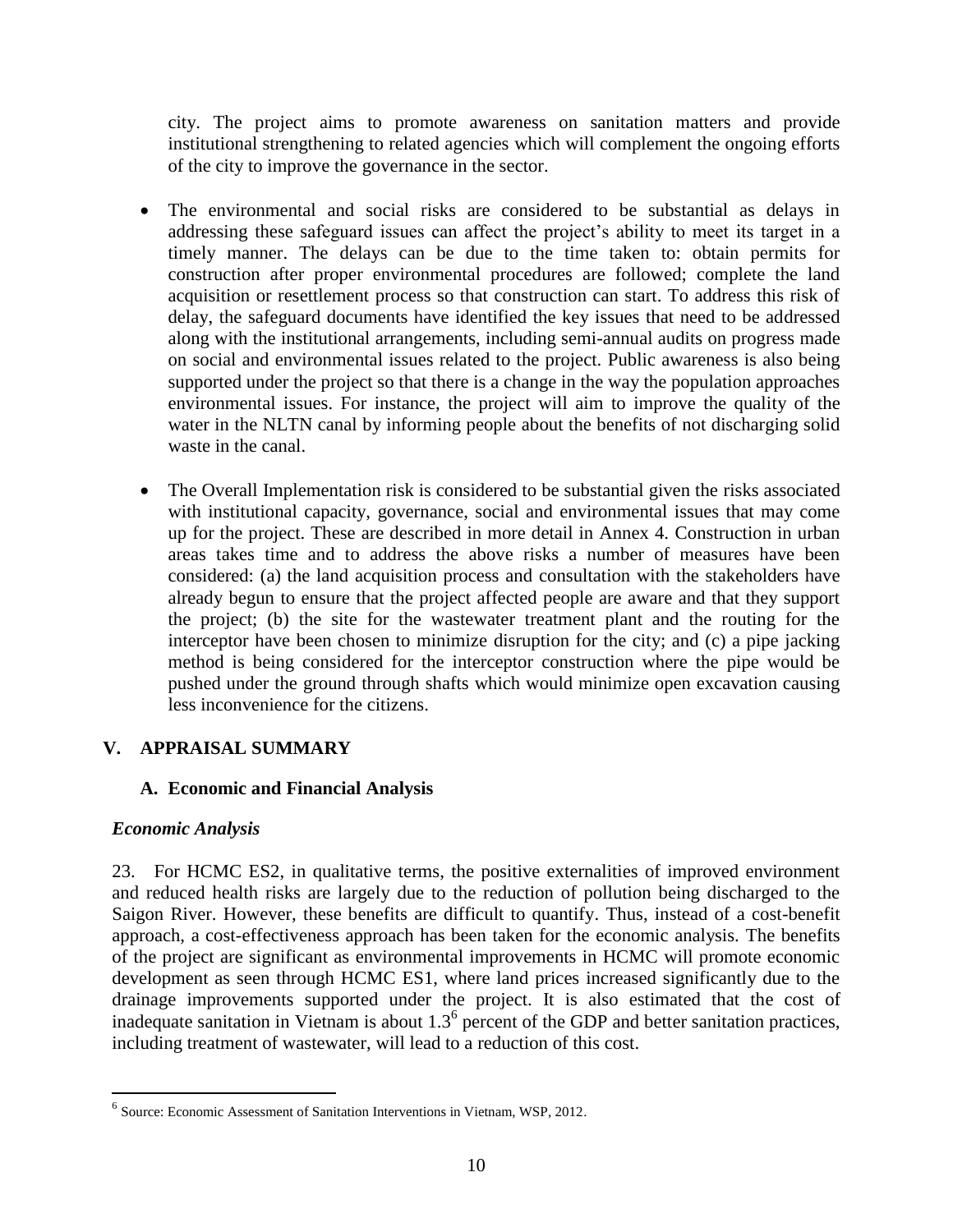24. For the WWTP, there is a regulatory requirement to meet effluent standards and the project aims to meet this standard in a cost effective way by awarding the DBO contract to a private company that provides the lowest life cycle cost (combination of capital costs and net present value of operating cost). The project will also help to improve the environmental conditions in three zones of District 2 (focusing on three populated areas - Thao Dien, Binh An and Binh Trung – which do not yet have a sewerage system). The improvements would come through collecting the wastewater from these areas and transferring it to the wastewater treatment plant. To ensure cost effectiveness in building these sewers, the lower cost option was selected in each case from the two viable choices: (a) build separate sewers for rain water and wastewater; or (b) build combined sewers and/or interceptors to collect the wastewater from households.

## *Financial Analysis*

25. The wastewater and flood management activities are carried out by the SCFC, which is responsible for operating existing wastewater treatment plants in the city. However, for this project, a decision has been taken by HCMC authorities that: (a) for the implementation stage of the project, the IMA will carry out the investments and will also sign the contract with the DBO firm; and (b) for the operational phase of the project, the IMA will continue to supervise the DBO contractor and would draw upon the expertise of SCFC as needed.

26. SCFC's operating costs are split into three groups: (a) priority one - wastewater management costs; (b) priority two - principal and interest on all outstanding loans related to wastewater treatment projects; and (c) priority three – expenses related to flood management. Historically, SCFC has had sufficient revenues from the environmental fee (10 percent of water tariffs) to cover wastewater related expenditures (priority one). However, in the past, SCFC has received funding from HCMC to cover part of debt service and the flood management expenditures (priorities two and three).

27. It is estimated that due to the project and interventions in other catchment areas, the cost of wastewater management will increase about 4.5 times between 2016 and 2021 (US\$9.5 million to US\$42.8 million). To account for this increase in costs, tariffs have to increase to fully cover the wastewater costs (priority one). The affordability of tariffs to the population was assessed, taking into account that no more than 4 percent of the household income should be spent on water and sanitation. The required increase of wastewater tariffs (to meet priority one costs) from US\$0.05/ $m^3$  (2014) to US\$0.11/ $m^3$  (2021) is affordable The combined water and wastewater bill on a monthly basis will be about 1 and 2.9 percent for households with average and low incomes,<sup>7</sup> respectively. Additional details are provided in Annex 6. To support the increase in tariffs, the IEC campaigns will help to highlight the importance of sanitation and the associated costs related to collecting and treating wastewater.

28. There are two financial risks to the project: (a) during the construction phase, the timely provision of the counterpart funds by HCMC to the IMA; and (b) during the operations phase, the availability of sufficient funds at SCFC to cover its cost for flood and wastewater management. To address these risks and ensure the financial viability of the project, the legal

 $\overline{a}$ <sup>7</sup> Assumptions: a) 3.8 person/household; b) in 2021, monthly household incomes assumed to be \$1,108 and \$395 for average and poor households, respectively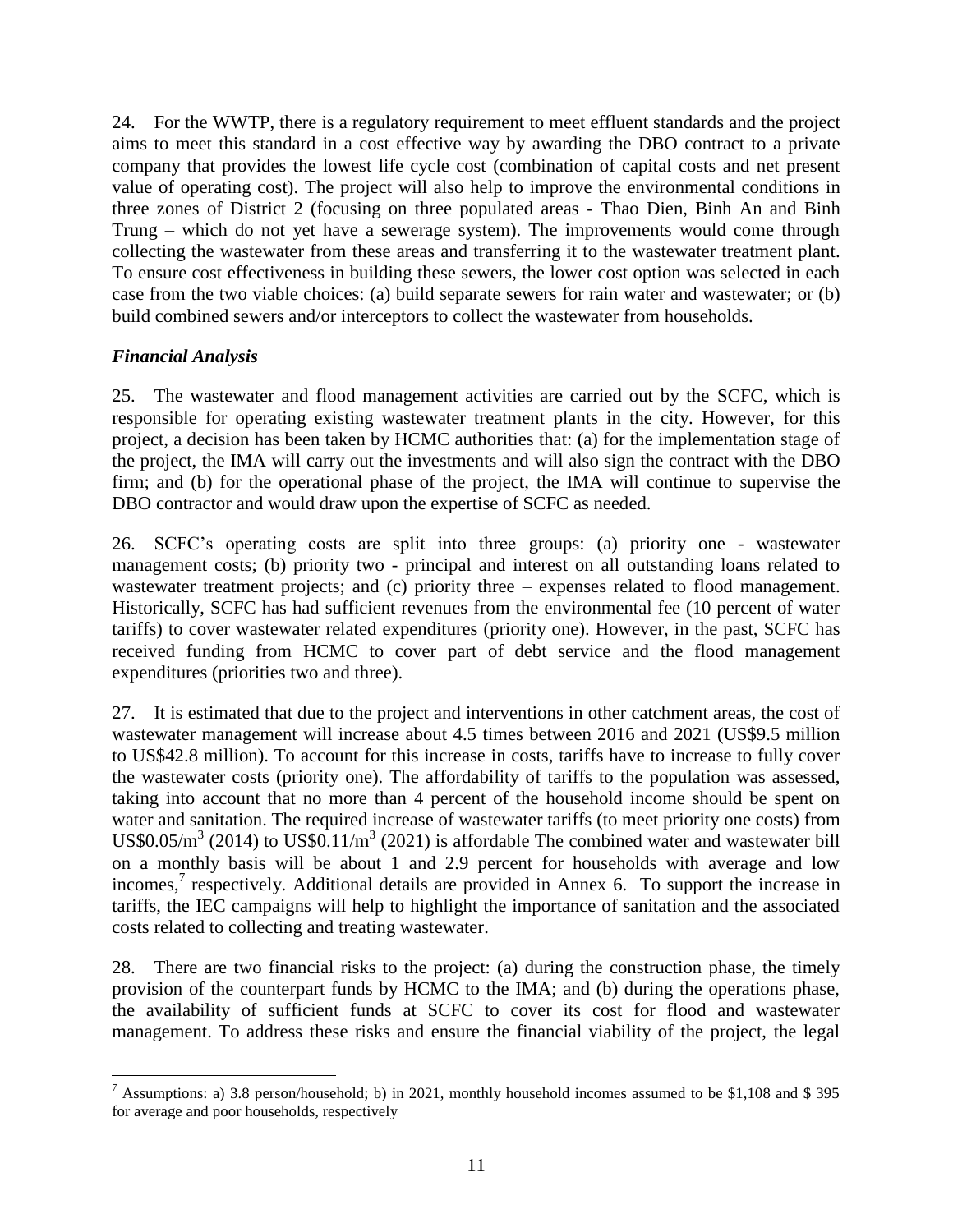agreements will specify that: (a) within a year of project effectiveness, SCFC will maintain two separate accounts: one for flood management and the other for wastewater management to ring fence the two operations and facilitate the goal of increasing cost recovery for wastewater management through tariffs; (b) every year, SCFC will submit its financial statements to the Bank and demonstrate how its cost would be recovered through contributions from HCMC and through tariffs; (c) HCMC will facilitate timely increase of wastewater tariffs to ensure cost recovery; and (d) HCMC will provide the necessary financial support that is needed to meet investment and operating costs of the project.

## **B. Technical**

29. The technical aspects of the project have been reviewed to ensure that cost effective solutions are being provided through the project. Feasibility studies have been prepared, other relevant studies (mentioned below) have been carried out, and bidding documents are under preparation. These early technical preparation activities have strengthened the project design as the related documents were reviewed and comments were incorporated to bring in good practices from other similar projects. Bidding documents for the wastewater treatment plant and the interceptor (representing a large part of project expenditures) will also be drafted prior to effectiveness, which would facilitate implementation.

30. The key technical points of the project are highlighted below: (a) two feasibility studies have been completed: for the interceptor and the wastewater treatment plant and for the drainage investments in the D2 area. These studies have helped to identify viable and least cost options for the investments; (b) a flood protection study has been carried out to protect the WWTP and the interceptor from floods. The recommendations of this study will be reflected in the final design of the project; (c) water quality and quantity analysis is underway so that the actual and updated information is available for the construction of the WWTP. The water quality and quantity information will be collected over the dry and wet seasons which will allow the bidders to optimize the design of the plant; (d) for the WWTP and the interceptor, the designs and bidding documents are being prepared and these documents in draft form would be available before project effectiveness. In addition, the pre-qualification documents to select contractors for the interceptor and the wastewater treatment plant have been prepared; and (e) a poverty mapping, supported by the WSP, was also carried out in the project area to ensure that the poor benefit from the project. The poverty mapping helped to identify the location of the poor; and measures will be taken in the project to connect households, including the poor, to the network.

31. During the implementation stage of the project, important technical work will be carried out to support HCMC in its plans to improve sanitation practices and better manage the wastewater. These activities include: (a) creation of the ELC, which will provide information to the citizens about the benefits of better sanitation and the importance of managing water and wastewater in an economic way; (b) undertaking public awareness campaigns on better sanitation practices, which would include preparing information materials for women and those linked to the benefits of hand washing; and (c) updating the sewerage master plan for HCMC so that wastewater is managed in an environmentally safe manner. This would include plans for better management of septic tanks and septage.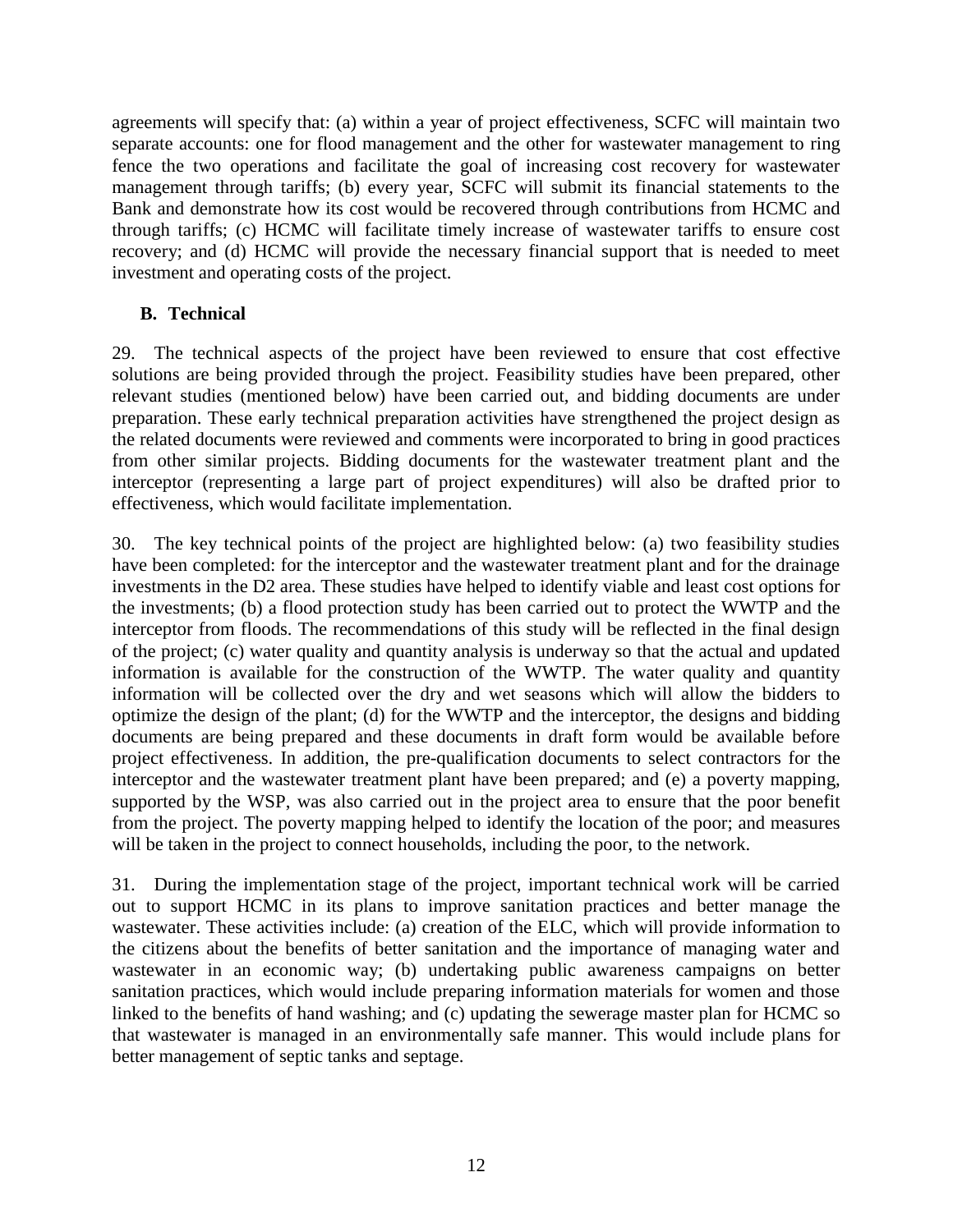### **C. Financial Management (FM)**

32. Project financial management risk is assessed to be "Moderate" with the mitigation measures that are in place. An assessment of the financial management arrangements for the proposed project was conducted which concluded that the Project meets the Bank's financial management requirements, as stipulated in BP/OP 10.00. The FM capacity of the IMA was also assessed; provided more training is provided to relevant staff, the IMA's FM capacity will be adequate. The FM staffing, budgeting and planning procedures, accounting system (including accounting policies), financial reporting, and internal controls procedures of the IMA are also adequate for financial management purposes. Additional details are provided in Annex 3.

33. Key features of the FM arrangements are: (a) one Designated Account (DA) will be opened in US dollars in a commercial bank with terms and conditions satisfactory to the Bank. The disbursement methods are outlined in the Disbursement Letter; (b) traditional disbursement methods (with reporting method using Statement of Expenditure (SOE) / Summary Sheet) will apply; (c) Vietnam State Treasury (VST) will be the expenditure verification agency for the Project. The IMA will be responsible for registering a verification method (either prior or post verification), with Ho Chi Minh State Treasury; (d) Semi-annual Interim Financial Reports based on the government's Aligned Monitoring Tool (AMT), will provide information for monitoring the use and management of Project funds. The Interim Financial Reports will not be audited and shall be submitted to the Bank within 45 days after the reporting period; and (e) the project Financial Statements will be audited annually by State Audit of Vietnam (SAV) in accordance with terms of reference (TORs) acceptable to the Bank. All audited financial statements are to be published according to the Bank's information disclosure policy.

#### **D. Procurement**

34. The IMA is responsible for the implementation of the project including procurement. The IMA had previously implemented the first Ho Chi Minh Environmental Sanitation Project (HCMC ES1) and as a result is familiar with Bank procurement procedures. At pre-appraisal, the Bank carried out a procurement risk assessment and rated the procurement risk as Substantial. With the mitigation measures being implemented, the procurement risk is reduced to Moderate. The main risks and the corresponding mitigation measures are discussed in Annex 3.

35. Procurement for the proposed project will be carried out in accordance with the World Bank's *"Guidelines: Procurement of Goods, Works and Non-Consulting Services Under IBRD Loans and IDA Credits & Grants by World Bank Borrowers"* dated January 2011, revised July 2014 (the Procurement Guidelines); and *"Guidelines: Selection and Employment of Consultants Under IBRD Loans and IDA Credits & Grants by World Bank Borrowers"* dated January 2011, revised July 2014 (the Consultant Guidelines) and the specific provisions stipulated in the Loan Agreement and the Financing Agreement. The Procurement Plan for the project for the first 18 months has been prepared.

## **E. Social (including Safeguards)**

36. **A Social Assessment (SA) was undertaken to understand impacts and inform project design**. The SA focused generally on the project impact area, with random sampling from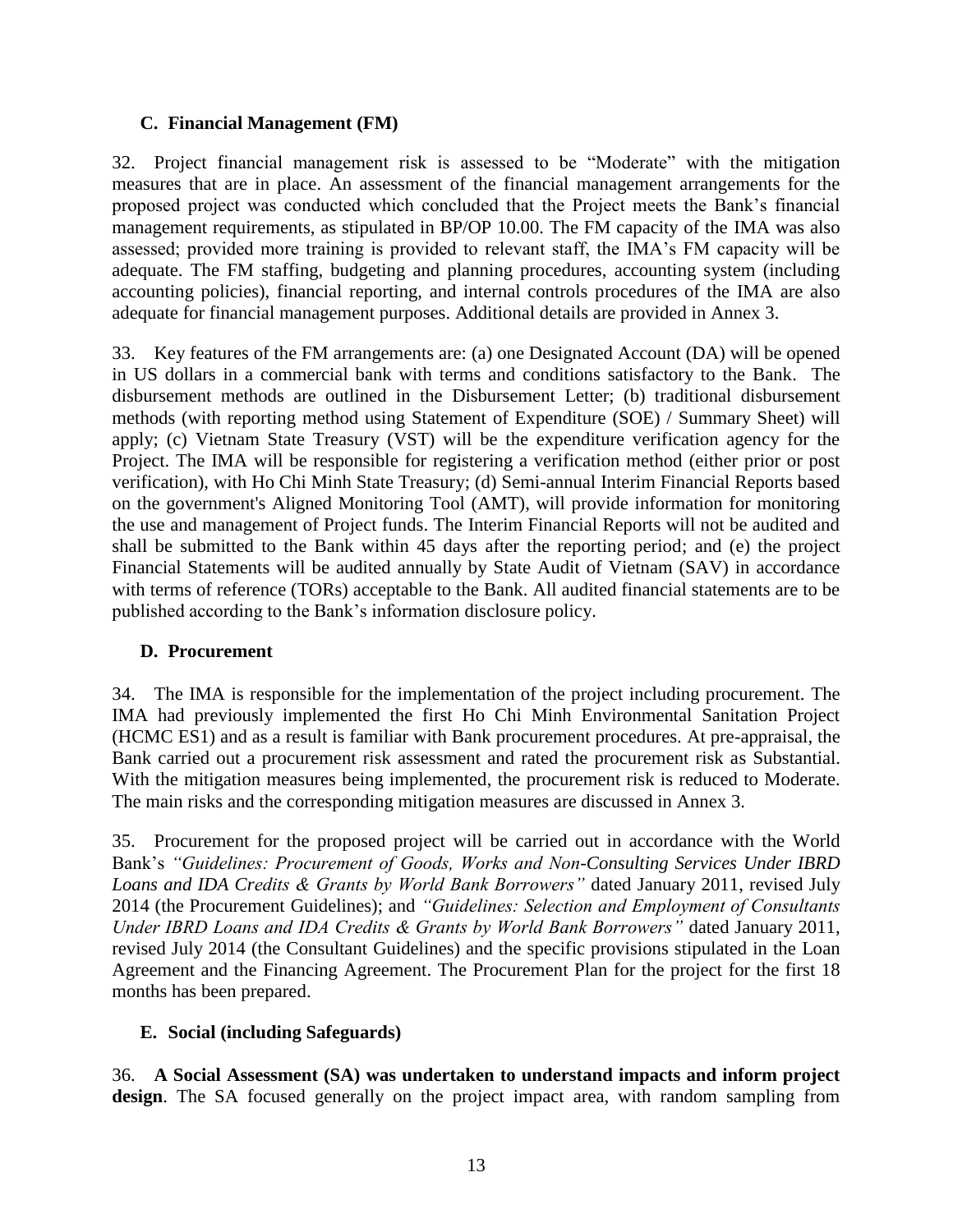potential beneficiary population. In addition, consultations were carried out in geographic areas where the construction activities will take place and where there will be direct project impacts. The SA confirms that the overall social impact of the project is positive; however there are some adverse impacts that need to be addressed, primarily in the area of land acquisition. Mitigation measures to address these impacts are presented in Annex 3. There were no specific sub-groups identified as socially vulnerable or with a risk of being left out. The SA also confirms that there are no impacts on ethnic minority in the project area.

37. **The Bank's Involuntary Resettlement (OP 4.12) policy is triggered** due to land acquisition impacts as follows: (a) the need to permanently acquire 38.47 hectares (ha) of land in District 2 in order to construct the WWTP; this land is mainly vacant but the owners need to be compensated as part of the land acquisition process; (b) limited (permanent and temporary) land acquisition at the location of the vertical shafts (about 22) that would be constructed for the pipe jacking method of building the interceptor; and (c) limited land that may need to be acquired for the construction of the sewers in the D2 area, as most of the construction will be under existing streets. In compliance with the Bank policy, three safeguard instruments have been prepared and they have been publicly disclosed as per Bank's policies (see Annex 3 for details):

- *Resettlement Action Plan (RAP)*. The RAP has been prepared to outline the resettlement process that would be carried out for the permanent acquisition of land (38.47 ha.) for the WWTP. There were three rounds of consultations with affected households that took place from 2012-2014. In total there are 63 affected households and two companies who would be compensated as per Bank policies. The RAP outlines the compensation measures, legal structure, grievance procedures and implementation and monitoring arrangements. A cut-off date of July 14, 2014 is applicable to determine the eligibility for compensation to project affected people.
- *Resettlement Policy Framework (RPF)*. For the interceptor and the sewerage in the D2 areas, the designs are not yet complete. As the footprint of the investments is not known, the land to be acquired is not confirmed. To this end, an RPF has been prepared to guide the preparation of a RAP(s) for site-specific civil works under the project that requires land acquisition. The HCMC PC adopted the RPF which specifies steps to be taken for preparation, review, and clearance of a RAP. It also includes an entitlement matrix that identifies compensation and other measures for different categories of assets (such land, structures, crops, businesses) that are likely to be affected during project implementation.
- *Due Diligence has been undertaken* which covers three areas where the land acquisition took place earlier. As these areas would be used for the project due diligence was carried out to ensure that the land acquisition process is in line with relevant Vietnamese regulation and meets the overall objectives of OP 4.12. These areas are: the Da Phuoc landfill site that will accept the sludge from the WWTP; the area under which the interceptor would be laid, although land acquisition for the project will only be limited to the construction of the shafts; and two sections of the WWTP area which were previously acquired by two companies. The Due Diligence indicates that the land acquisition process that was carried out in these areas in the past is in compliance with relevant regulations in Vietnam and meets the overall objectives of OP 4.12. Monitoring of ongoing resettlement in the area of the interceptor will be done under the WWTP RAP.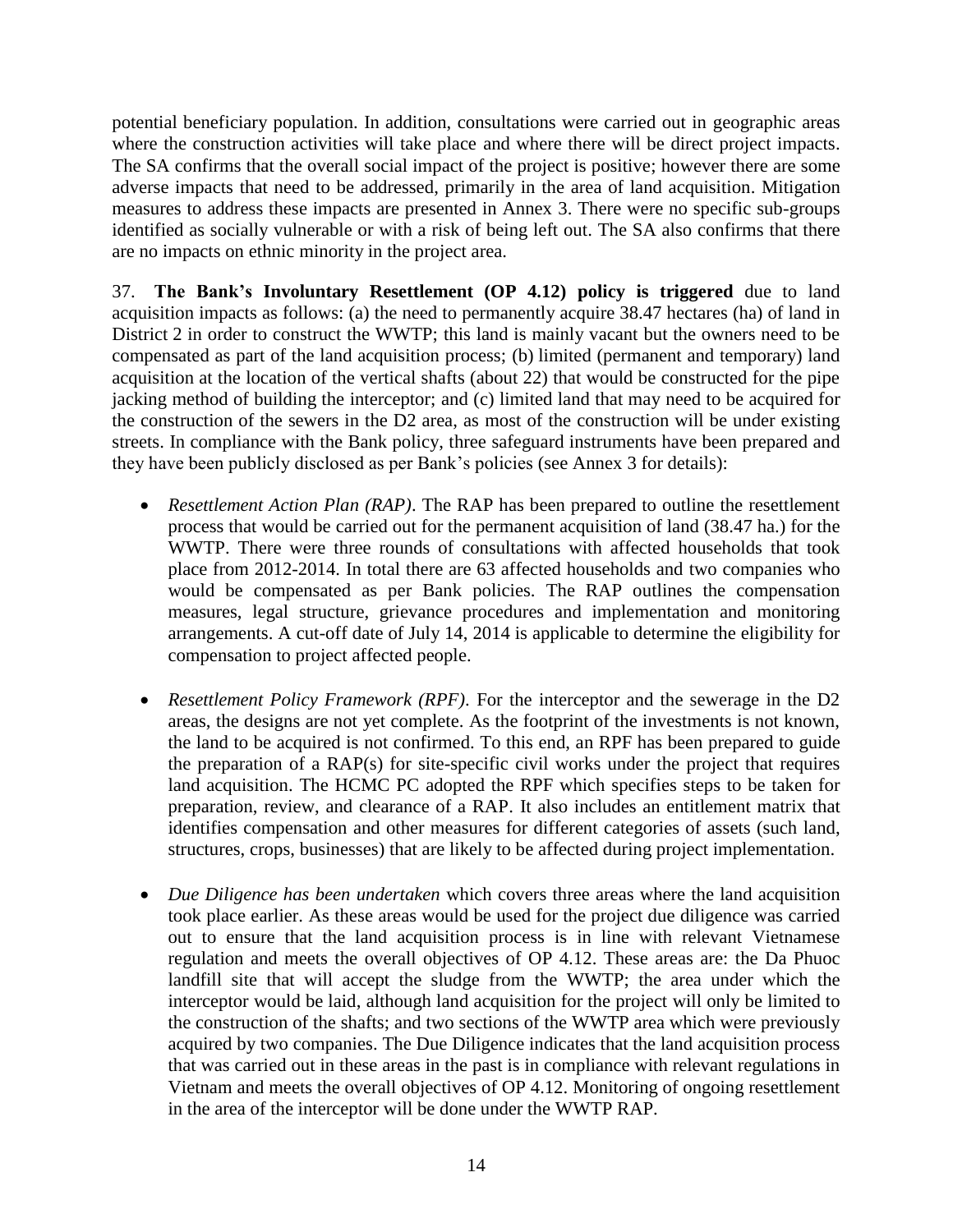## 38. **There are two issues related to social impacts that would need attention from the IMA during project implementation:**

- *for the wastewater treatment plant area*, 14 households that own land could not be contacted during consultations, despite efforts made by the HCMC officials. A tracer mechanism has been put in place to locate these households. Once they are located, they would be advised of their entitlements and they would be compensated as per the RAP. In the event that these households cannot be reached and the civil works must commence, the estimated compensation amount will be held in an escrow. This will ensure that the households will not be denied their due entitlements and they will receive compensation once they are located; and
- *for the construction of the interceptor*, there is an area where four shafts (out of 22 shafts) would be constructed and where 13 households are located. This area is being acquired by a company for development purposes (not connected with the Bank project) and the process of land acquisition is not completed. For the Bank project, temporary (during construction) and permanent land (for the manholes) will be required at the location of the 4 shafts. The plan is that the company will acquire the land following applicable regulations and IMA would subsequently acquire the area needed for the four shafts. However, by December 2015, if the company has not acquired the land where the four shafts would be constructed, the IMA would acquire the land directly from the current landowners. Compensation to either party would be paid as per the RPF and in both cases the land acquisition for this portion would be monitored through the RAP.

39. **Social safeguards implementation responsibilities are assigned**. The IMA is responsible for implementation of the RAP. Costs for land acquisition and resettlement will be financed by HCMC PC. IMA will co-ordinate activities with District 2 authorities as all project activities will take place in the district. A social staff will be appointed in IMA to address social safeguard issues. An independent price appraiser and a monitoring agency will be engaged by IMA to ensure that the compensation payment is made in line with the policies set in the RAP and RPF. In addition, a social safeguard audit will be carried out on an annual basis and funded by the project funds.

40. **The project is gender informed**. The social assessment done in the larger beneficiary population included detailed interviews with 118 households of which 39 percent of the participants were female. During the consultation, women provided their inputs and there were no major concerns raised by them. However, the discussions identified a need for increased awareness raising on hygiene issues at the household level, and the potential for behavior change in the area of sanitation and waste disposal at the larger community level. Project design has hence included financing of specific activities to address this feedback received during consultations. Behavior change on sanitation will be promoted through Information Education and Communication activities. The IEC campaigns will also be supplemented by public messages that would be available in the ELC that would be created under the project. The sanitation behavior change information that would be prepared will aim to inform women in a household about better sanitation practices that lead to reduced health risks. The Bank's two technical assistance projects in Vietnam - *the Hand-washing Initiative* and the *Scaling up Rural*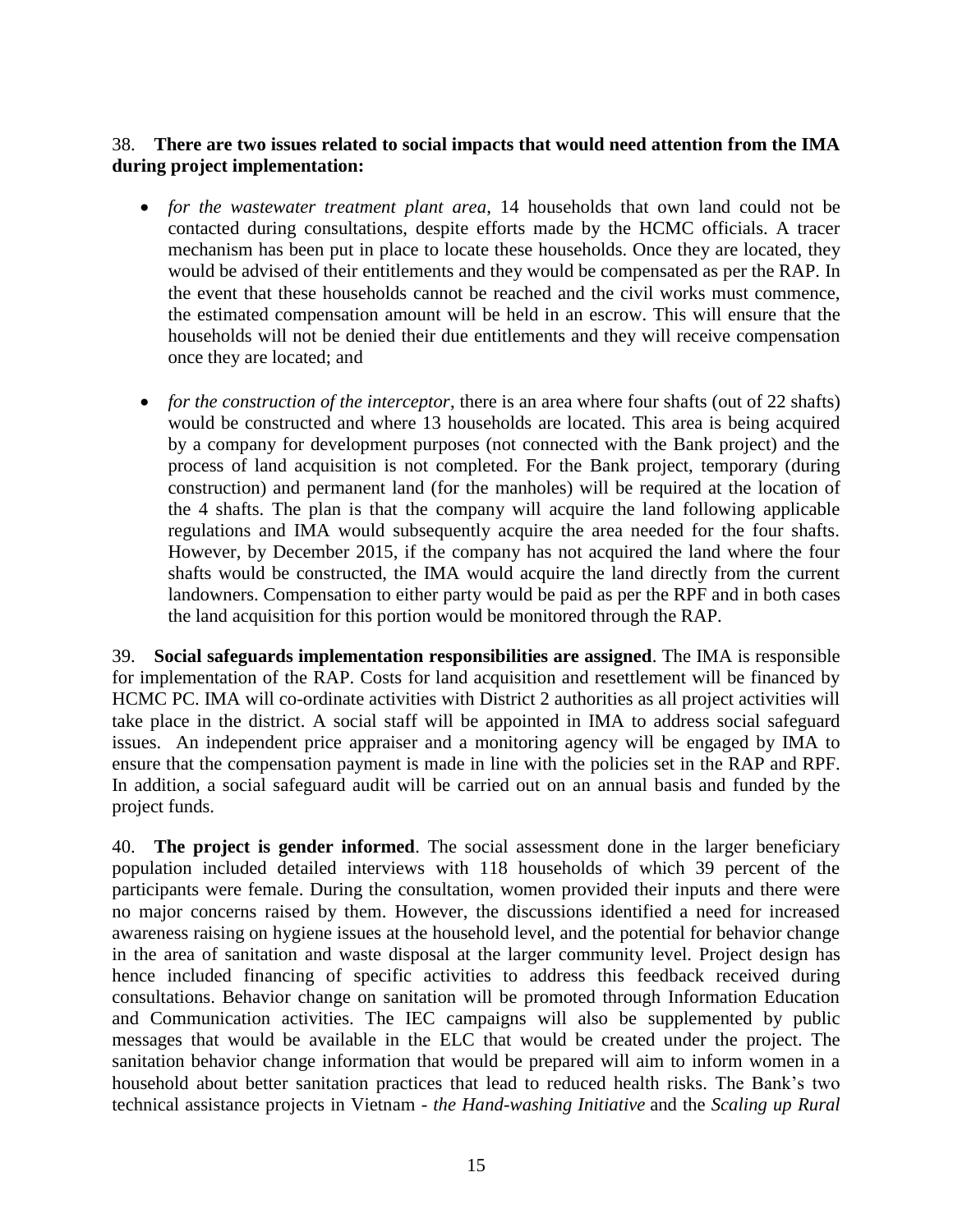*Sanitation* - have targeted training and information campaigns to women to help improve their family and children' health and development. Lessons learned from these initiatives would be incorporated in the implementation of the project.

## **F. Environment**

41. **Environmental impacts have been identified.** The project is classified as Category A in line with the Bank's safeguard policies OP/BP 4.01 given the possible negative impacts. During the construction period, temporary site-specific environmental impacts will include (i.e., dust pollution, noise and vibration due to the operation of heavy equipment, waste generation at the construction site, and traffic interferences). Additional potential impacts are expected at the site on, local vegetation and landscape, which is dominated by shrubs, common nipa bushes and three creeks. The main impact at the site would be linked to the permanent loss of land, erosion and sedimentation due to the diversion of a creek in the treatment plant area, movement of six graves, and removal of thatched huts. During the operation phase, the main environmental concerns are linked to the generation of odor, treatment and transfer of sludge to the Da Phuoc landfill, and potential discharge of untreated wastewater in case the treatment plant is nonoperational. A cumulative environmental impact was carried out during project preparation as part of the Environmental Assessment which indicated that the interventions under the project will improve the quality of the Saigon River in line with the plans of the city. Other urban development activities – construction of roads, metro stations and urban buildings – outside the project will also take into account environmental concerns, including cumulative impact on the quality of the water in the Saigon River. It is expected that the HCMC authorities will ensure that the quality of the Saigon River will not be negatively affected due to the other investments.

42. **Mitigation measures are in place.** Compensation will be paid to those households for the loss of land and movement of structures (graves and huts) within the project area. In addition, the movement of a creek (required to create space for the wastewater treatment plant) will be carried out with a goal to minimize the environmental impact due to sedimentation and change in the flow of water. The impacts due to odor and sludge management will be managed with proper procedures and equipment, as needed (e.g., odor control investments). Emergency plans will also be developed to mitigate impacts due to the discharge of untreated wastewater.

43. **Environment Safeguard Instruments.** During project preparation, a full Environmental Impact Assessment (EIA) - including an Executive Summary and an Environmental Management Plan (EMP) - has been developed. The Department of Natural Resources and Environment (DONRE) on behalf of HCMC PC adopted the EIA, which covers impacts and mitigation measures for investments for which locations have been broadly identified (the interceptor and WWTP). It also includes results from the environment and social due diligence carried out for the Da Phuoc landfill where sludge from the wastewater treatment plant will be discharged. As part of the EIA, water quality modelling was conducted which concluded that the water quality in the Saigon River will improve as the discharge of untreated wastewater will cease due to project activities. The EMP includes appropriate mitigation measures, with a monitoring plan and budget, to address environmental concerns. The EMP will be updated, as necessary, during the detailed design and will be implemented through the construction contracts, and supervised by the IMA with support by consultants. In addition, an Environmental and Social Management Framework (ESMF) has been prepared to assess and manage impacts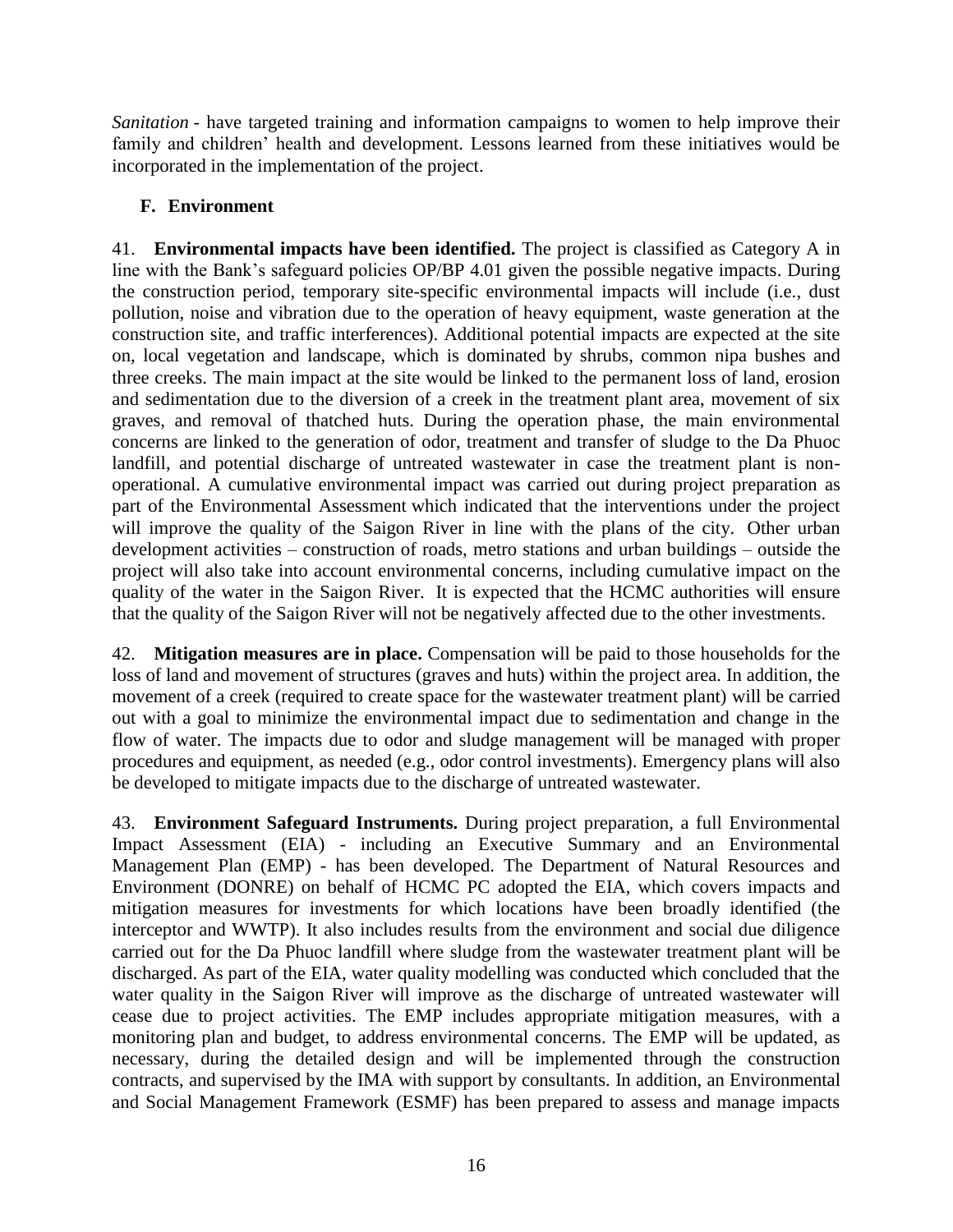associated with construction of sewerage and drainage network of D2 area. For these investments, technical details and specific locations have not been fully finalized during the project preparation stage and as a result the ESMF will be used to ensure that Bank's safeguard policies are followed. The ESMF was adopted by the IMA on behalf of HCMC PC.

44. **Public Consultation and disclosure process**. During the EIA and ESMF preparation, three rounds<sup>8</sup> of participatory consultations took place. Feedback from public consultation have been taken into account and reflected in the final EIA and ESMF. The EIA and ESMF have been disclosed locally in Vietnamese language at the IMA website on Aug 29, 2014. The English versions of these documents were disclosed on July 15, 2014 at the Bank's Infoshop in Washington DC.

## **G. Other Safeguards Policies Triggered**

 $\overline{a}$ 

45. **OP7.50 on International Waterways is triggered**. The project will finance a WWTP discharging into Dong Nai River, a tributary of Saigon River, which is in turn an international waterway rising in the Kingdom of Cambodia. The policy OP 7.50 is triggered since the project will take place on an international river (Saigon River) and since the wastewater will be discharged to the Dong Nai River which is a tributary of an international river (Saigon River) [as per paragraphs 1(a) and 1(b) of the policy]. Vietnam is the lowest downstream riparian of the Saigon River and the project will not create additional harm to the Saigon River and the malfunctioning of the WWTP will not affect the Kingdom of Cambodia. Therefore, Vietnam is exempted from notifying the Kingdom of Cambodia about this project investment as set forth in paragraphs 7(a) and 7 (c) of OP 7.50. This assessment regarding the application of OP 7.50 and the exemption to notify riparians has been confirmed by the Regional Vice President through a memo dated September 9, 2014.

46. **OP [4.11 on Physical Cultural Resources](http://web.worldbank.org/WBSITE/EXTERNAL/PROJECTS/EXTPOLICIES/EXTOPMANUAL/0,,contentMDK:20970737~menuPK:4564185~pagePK:64709096~piPK:64709108~theSitePK:502184~isCURL:Y,00.html) is triggered** as the construction of the WWTP will require the relocation of six graves. Furthermore, physical cultural resources may be affected during the construction activities. Hence, as a precautionary measure, the policy is also triggered so that appropriate remedial actions can be taken. Ways to address the policy are outlined in the RAP and the EMP. The EMP also includes guidance on chance find procedures in accordance to the Government regulations.

47. **OP 4.04 on Natural Habitats is triggered**. This policy is being triggered as the project will have an impact on a river which is a natural habitat. Additionally, the WWTP site is near a natural national reserve area in Can Gio (30 km downstream). Furthermore, a creek at the location of the treatment plant would have to be moved which may impact the natural habitat. However, site survey conducted during the preparation of the EIA did not indicate that there are any endangered species in the location of the treatment plant. In case during the design and construction stages, if it is revealed that any natural habitat will be affected during works, appropriate mitigation measures would be considered and applied.

<sup>&</sup>lt;sup>8</sup> The consultations took place as follows: (i) initial EIA phase on December 24-26, 2010 and December 20-23, 2011 respectively; (ii) draft EIA based on initial FS findings during Feb 9-24, 2012; and (iii) revised draft EIA and draft ESMF based on revised FS on April 24, 2014. The Bank received the environmental safeguard documents (draft EIA and draft ESMF) on June 25, 2014 from the IMA.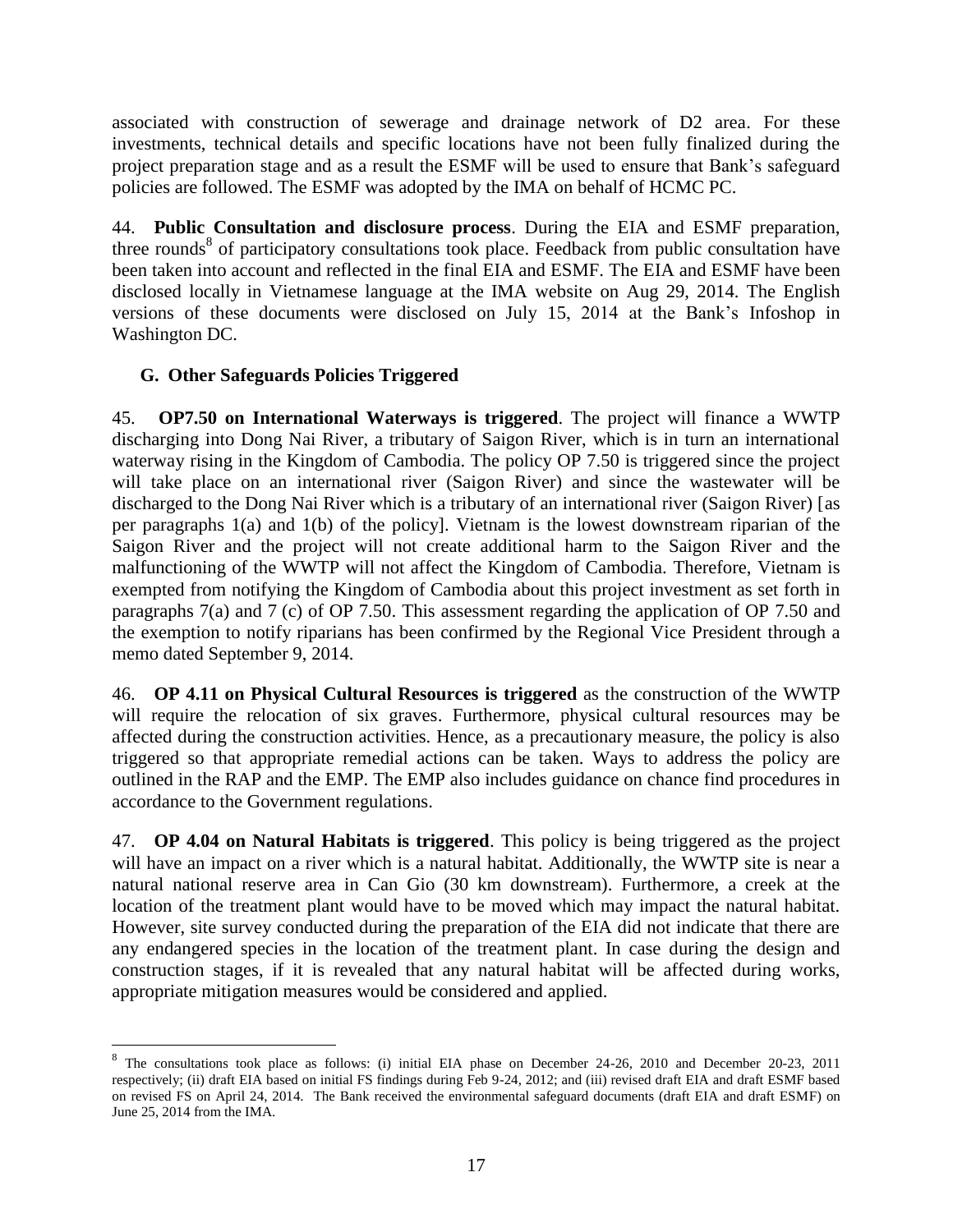### **Annex 1: Results Framework and Monitoring**

**Country: Vietnam**

#### **Project Name: Second Ho Chi Minh City Environmental Sanitation Project (P127978)**

#### **Results Framework**

### **Project Development Objectives**

PDO Statement

The Project Development Objective is to improve wastewater services in a sustainable manner in selected areas of Ho Chi Minh City (HCMC) and increase awareness on sanitation.

**These results are at Project Level** 

## **Project Development Objective Indicators**

|                                                                                                                                 |                 |     | <b>Cumulative Target Values</b> |                 |     |     |                 |     |     |     |               |
|---------------------------------------------------------------------------------------------------------------------------------|-----------------|-----|---------------------------------|-----------------|-----|-----|-----------------|-----|-----|-----|---------------|
| <b>Indicator Name</b>                                                                                                           | <b>Baseline</b> | YR1 | YR <sub>2</sub>                 | YR <sub>3</sub> | YR4 | YR5 | YR <sub>6</sub> | YR7 | YR8 | YR9 | End<br>Target |
| Volume(mass)<br>of BOD<br>pollution load<br>removed by the<br>treatment plant<br>under the<br>project<br>(Ton/year) -<br>(Core) | $\overline{0}$  |     |                                 |                 |     |     | 3,883           |     |     |     | 3,883         |
| Direct project<br>beneficiaries<br>(number), of<br>which female                                                                 | $\overline{0}$  |     |                                 |                 |     |     | 1,125,000       |     |     |     | 1,125,000     |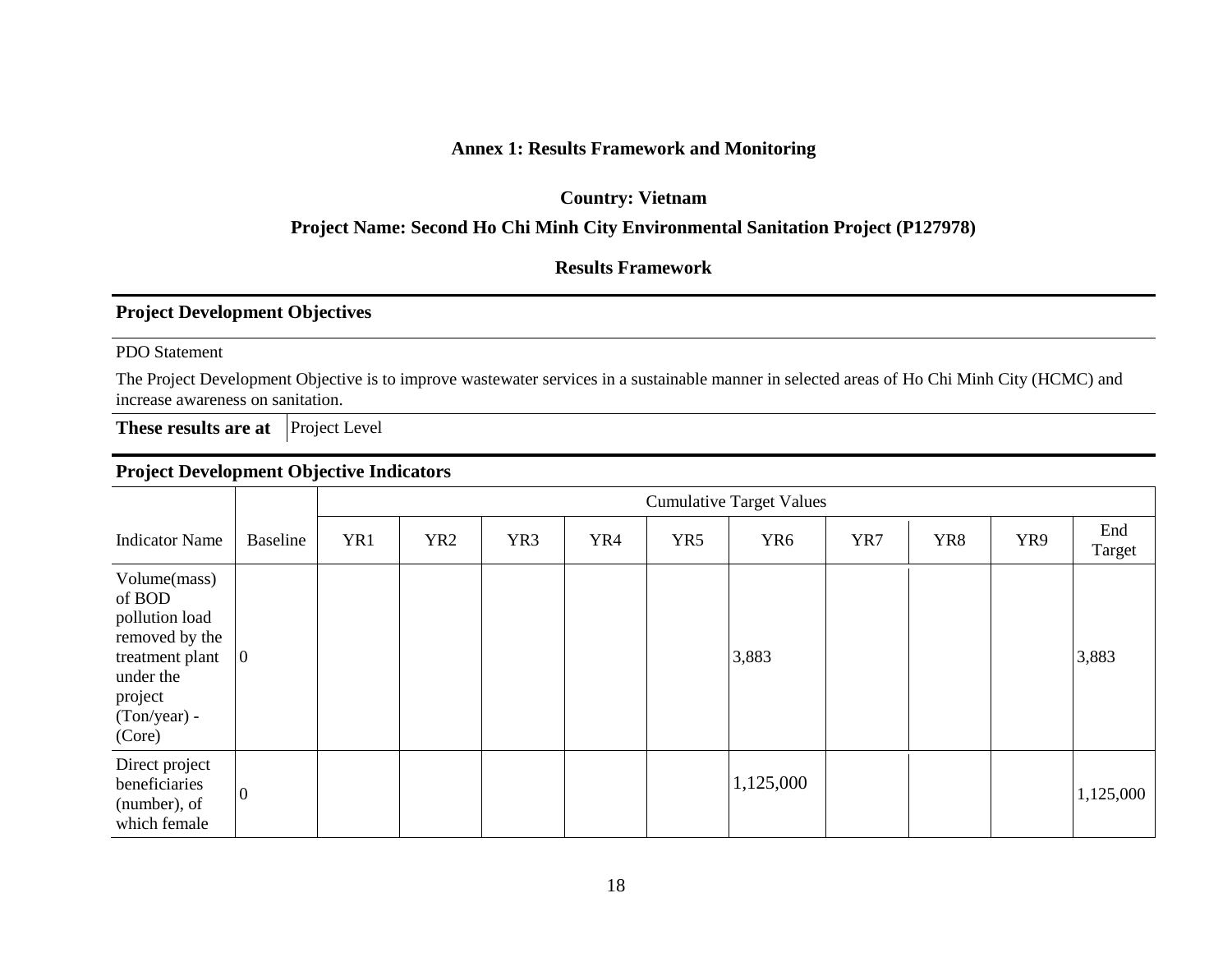| (percentage)<br>(Number - Sub-<br>Type:<br>Supplemental)                                                                   |      |   |  |  |  |  |      |
|----------------------------------------------------------------------------------------------------------------------------|------|---|--|--|--|--|------|
| Maintaining cost<br>recovery for<br>wastewater<br>management in<br><b>HCMC</b><br>(Number - Sub-<br>Type:<br>Supplemental) | 0.00 | п |  |  |  |  | 1.00 |
| Percentage of<br>respondents<br>demonstrating<br>an increase in<br>awareness on<br>sanitation issues                       |      |   |  |  |  |  | 50   |

## **Intermediate Results Indicators**

|                                                                   |          |      | <b>Cumulative Target Values</b> |                 |      |      |                 |     |     |     |               |
|-------------------------------------------------------------------|----------|------|---------------------------------|-----------------|------|------|-----------------|-----|-----|-----|---------------|
| <b>Indicator Name</b>                                             | Baseline | YR1  | YR <sub>2</sub>                 | YR <sub>3</sub> | YR4  | YR5  | YR <sub>6</sub> | YR7 | YR8 | YR9 | End<br>Target |
| Length of<br>interceptor<br>installed<br>(Kilometers)             | 0.00     | 0.00 | 0.00                            | 0.00            | 2.00 | 5.00 | 8.00            |     |     |     | 8.00          |
| New household<br>sewer<br>connections<br>constructed<br>under the |          |      |                                 |                 |      |      | 7,153           |     |     |     | 7,153         |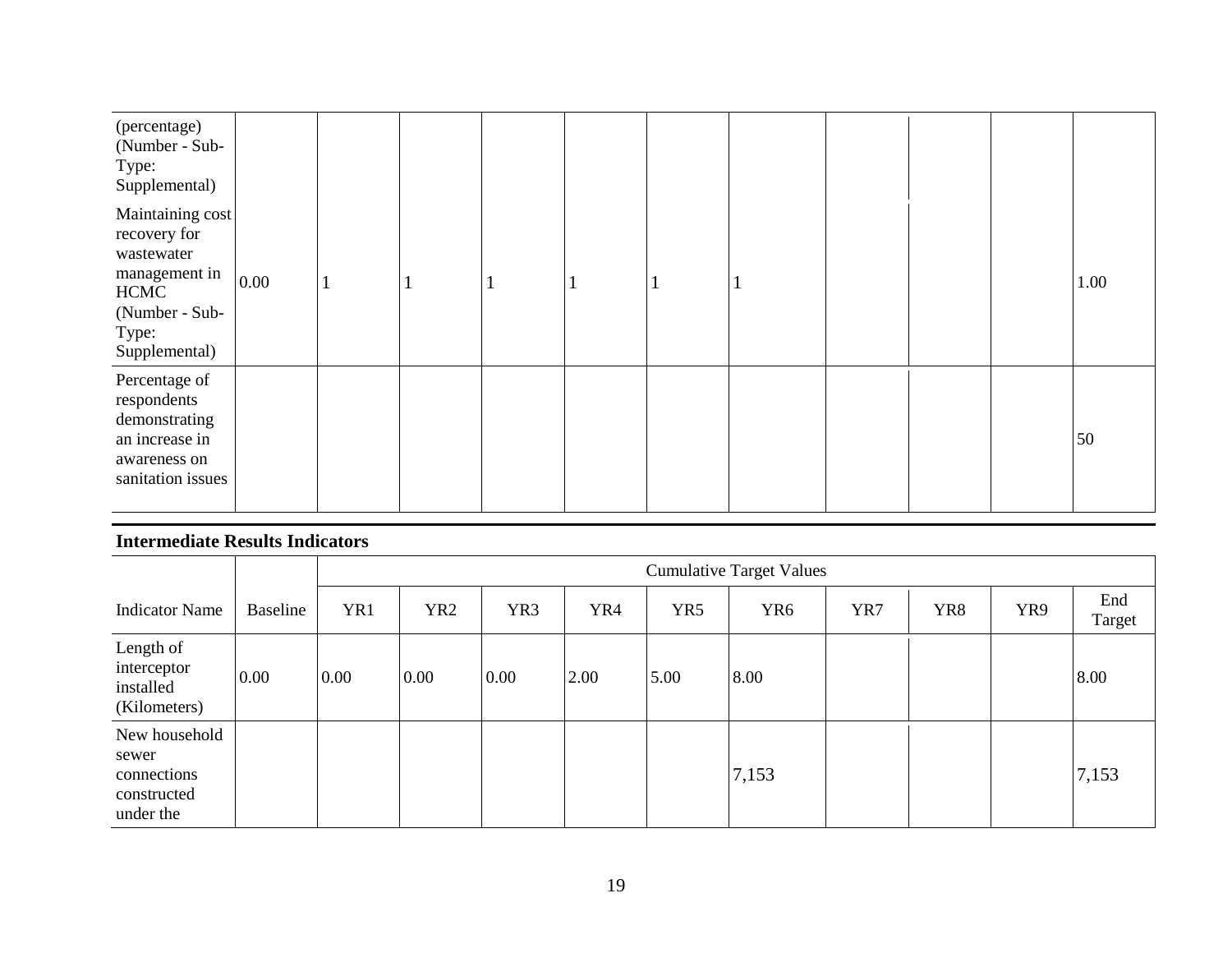| project<br>(Number) -<br>(Core)                                                                |    |     |     |     |     |     |       |  |       |
|------------------------------------------------------------------------------------------------|----|-----|-----|-----|-----|-----|-------|--|-------|
| District 2 sewers<br>operational<br>(Yes/No)                                                   | No |     |     |     |     |     | Yes   |  | Yes   |
| DBO contractor<br>activities in<br>place<br>(Yes/No)                                           | No | No  | Yes | Yes | Yes | Yes | Yes   |  | Yes   |
| Survey and IEC<br>activities<br>conducted<br>(Yes/No)                                          | No | Yes | Yes | Yes | Yes | Yes | Yes   |  | Yes   |
| Number of poor<br>people in the D2<br>area connected<br>to the sewerage<br>network<br>(Number) |    |     |     |     |     |     | 3,318 |  | 3,318 |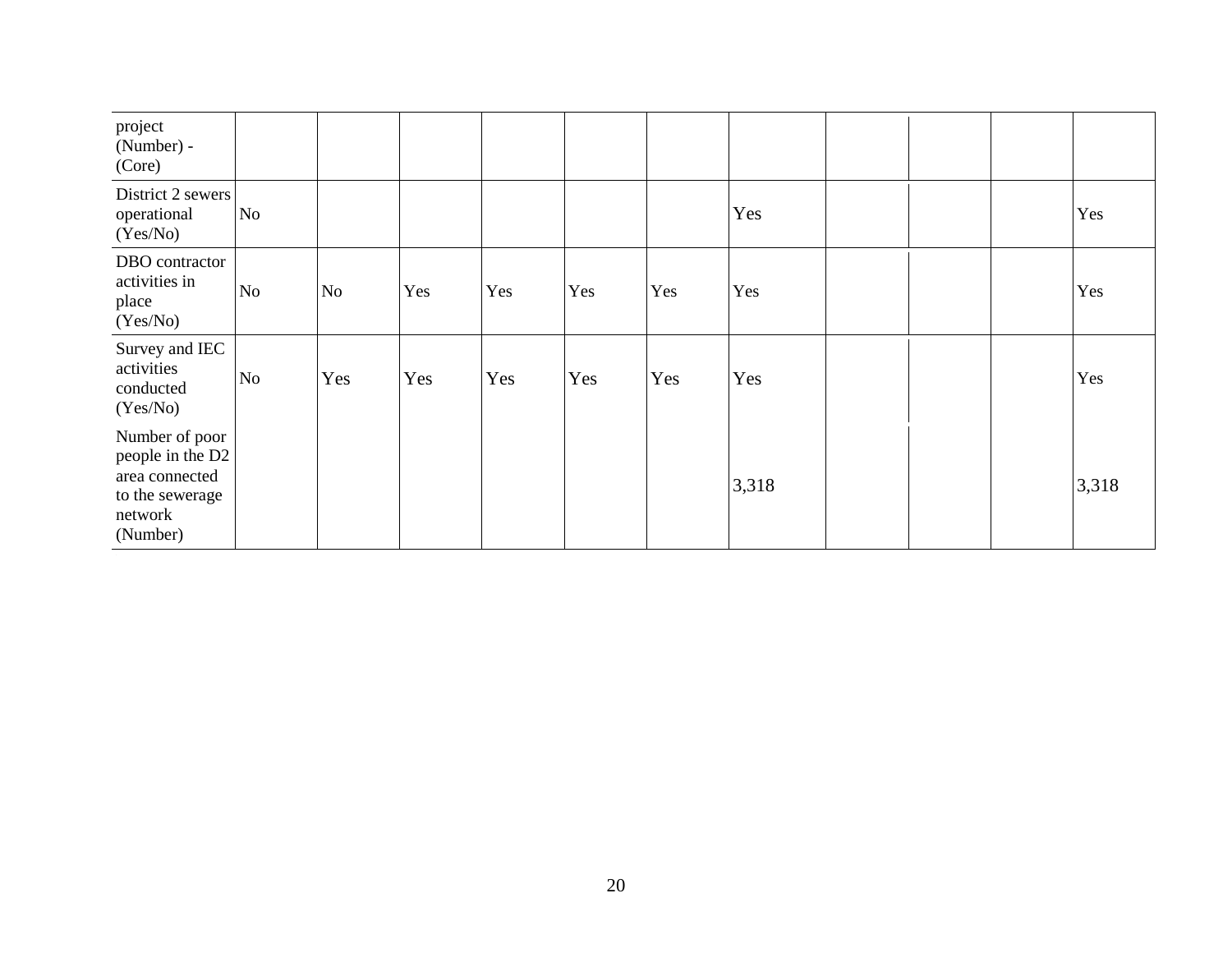# **Indicator Description**

| <b>Indicator Name</b>                                                                          | Description (indicator definition etc.)                                                                                                                                                                                                                                                                   | Frequency   | Data Source / Methodology                                                                                            | <b>Responsibility for Data</b><br>Collection |
|------------------------------------------------------------------------------------------------|-----------------------------------------------------------------------------------------------------------------------------------------------------------------------------------------------------------------------------------------------------------------------------------------------------------|-------------|----------------------------------------------------------------------------------------------------------------------|----------------------------------------------|
| Volume (mass) of BOD<br>pollution load removed by<br>the treatment plant under<br>the project  | This indicator measures the cumulative volume<br>(mass) of Biological Oxygen Demand (BOD)<br>pollution loads removed by the treatment plant<br>supported under the project.                                                                                                                               |             | Semi-annual Semi-annual report                                                                                       | <b>IMA</b>                                   |
| Direct project beneficiaries<br>(number), of which female<br>(percentage)                      | The indicator is the number of people<br>connected to the combined or separated sewers<br>in the NLTN and the D2 area; the female<br>population will be provided in percentage<br>terms.<br>The target of 1,125,000 is based on 1,060,000<br>and 65,000 people in the NLTN and D2 areas,<br>respectively. |             | Semi-annual Semi-annual report                                                                                       | <b>IMA</b>                                   |
| Maintaining cost recovery<br>for wastewater management<br>in HCMC                              | Operating costs for wastewater management<br>(priority 1 expenditures of SCFC) should<br>always be less than revenues from wastewater<br>tariffs.                                                                                                                                                         | Annual      | Annual financial statements   IMA<br>of SCFC that show the<br>revenues and expenditures<br>for wastewater management |                                              |
| Percentage of respondents<br>demonstrating an increase<br>in awareness on sanitation<br>issues | A baseline survey will be conducted the first<br>year based on which the target for the increase<br>will be set for year 6. This will be validated<br>through a follow up survey in year 6.                                                                                                               | Semi-annual | Semi-annual report                                                                                                   | <b>IMA</b>                                   |

#### **Project Development Objective Indicators**

## **Intermediate Results Indicators**

| <b>Indicator Name</b> | Description (indicator definition etc.)     | <b>Frequency</b> | $\text{Log}$   Data Source / Methodology Responsibility for Date |            |
|-----------------------|---------------------------------------------|------------------|------------------------------------------------------------------|------------|
| Length of interceptor | Length of the interceptor under component 1 |                  | Semi-annual Semi-annual report                                   | <b>IMA</b> |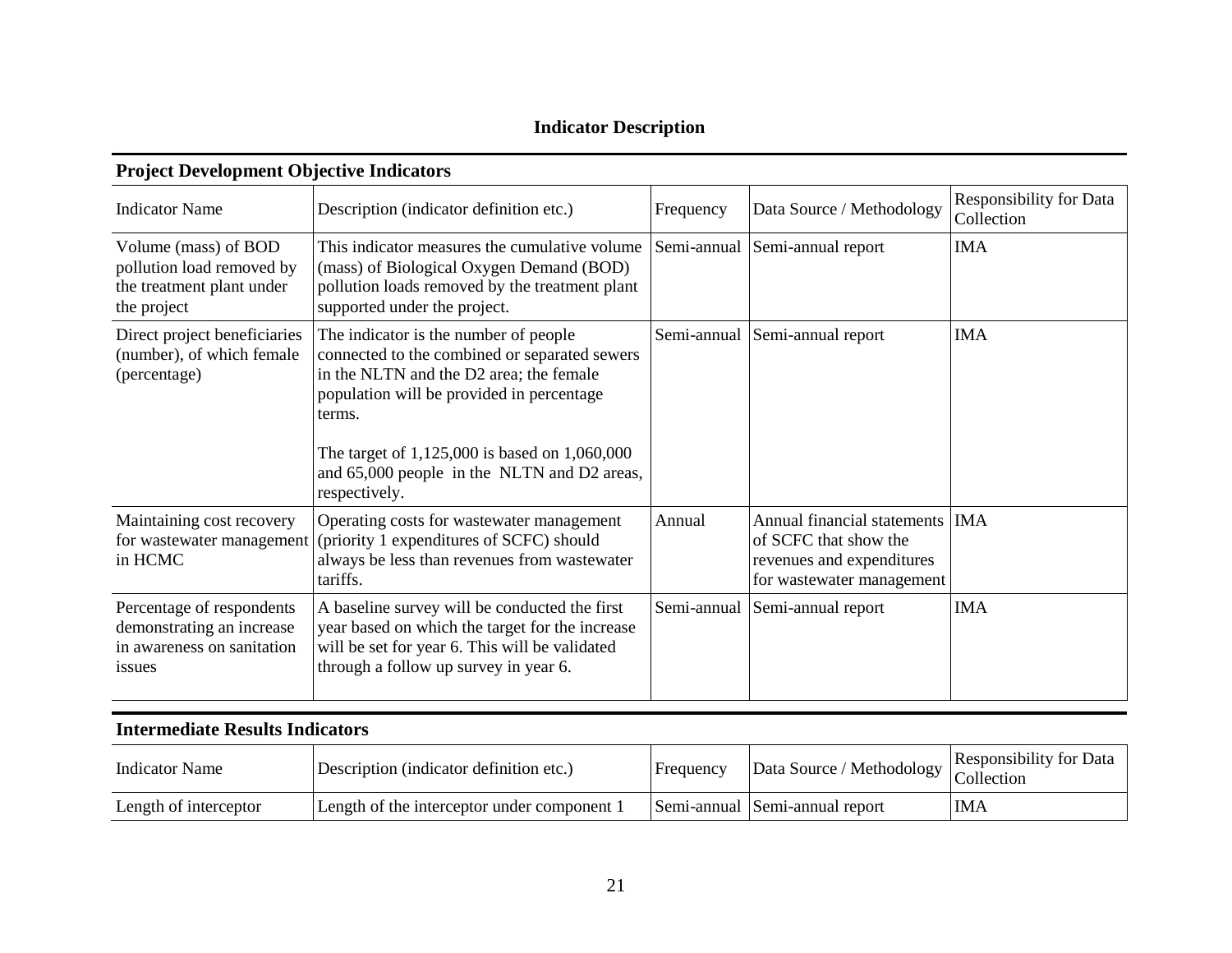| installed                                                                                | installed. The target is 8 km as per the<br>Feasibility Study.                                                                                                                                                                    |             |                                |            |
|------------------------------------------------------------------------------------------|-----------------------------------------------------------------------------------------------------------------------------------------------------------------------------------------------------------------------------------|-------------|--------------------------------|------------|
| New household sewer<br>connections constructed<br>under the project                      | This indicator is measured as the cumulative<br>number of new sewer connections constructed<br>under the project.                                                                                                                 | Semi-annual | Semi-annual report             | <b>IMA</b> |
|                                                                                          | The baseline value is expected to be zero. The<br>target is 7,153, as identified in the Feasibility<br>Study of District 2.                                                                                                       |             |                                |            |
| District 2 sewers<br>operational                                                         | Year 1: Design consultant selected; Year 2:<br>Design complete; Year 3: Bidding document<br>for construction issued; Year 4: All<br>construction contracts in place; Year 6:<br>Construction completed.                           |             | Semi-annual Semi-annual report | <b>IMA</b> |
| place                                                                                    | DBO contractor activities in Year 1: contract signed; Year 2: Design<br>completed: Year 3: Construction starts; Year 6:<br>Wastewater treatment plant operational.                                                                |             | Semi-annual Semi-annual report | <b>IMA</b> |
| Survey and IEC activities<br>conducted                                                   | Year 1: Survey instrument developed and<br>baseline survey conducted; Year 6: follow-up<br>survey conducted.<br>Year 2-6: Information, Education, and<br>Communication activities.                                                |             | Semi-annual Semi-annual report | <b>IMA</b> |
| Number of poor people in<br>the D <sub>2</sub> area connected to<br>the sewerage network | The indicator is the number of poor people<br>connected to the combined or separated sewers<br>through which wastewater is collected and<br>treated. The target is 3,318 as identified in the<br>Feasibility Study of District 2. |             | Semi-annual Semi-annual report | <b>IMA</b> |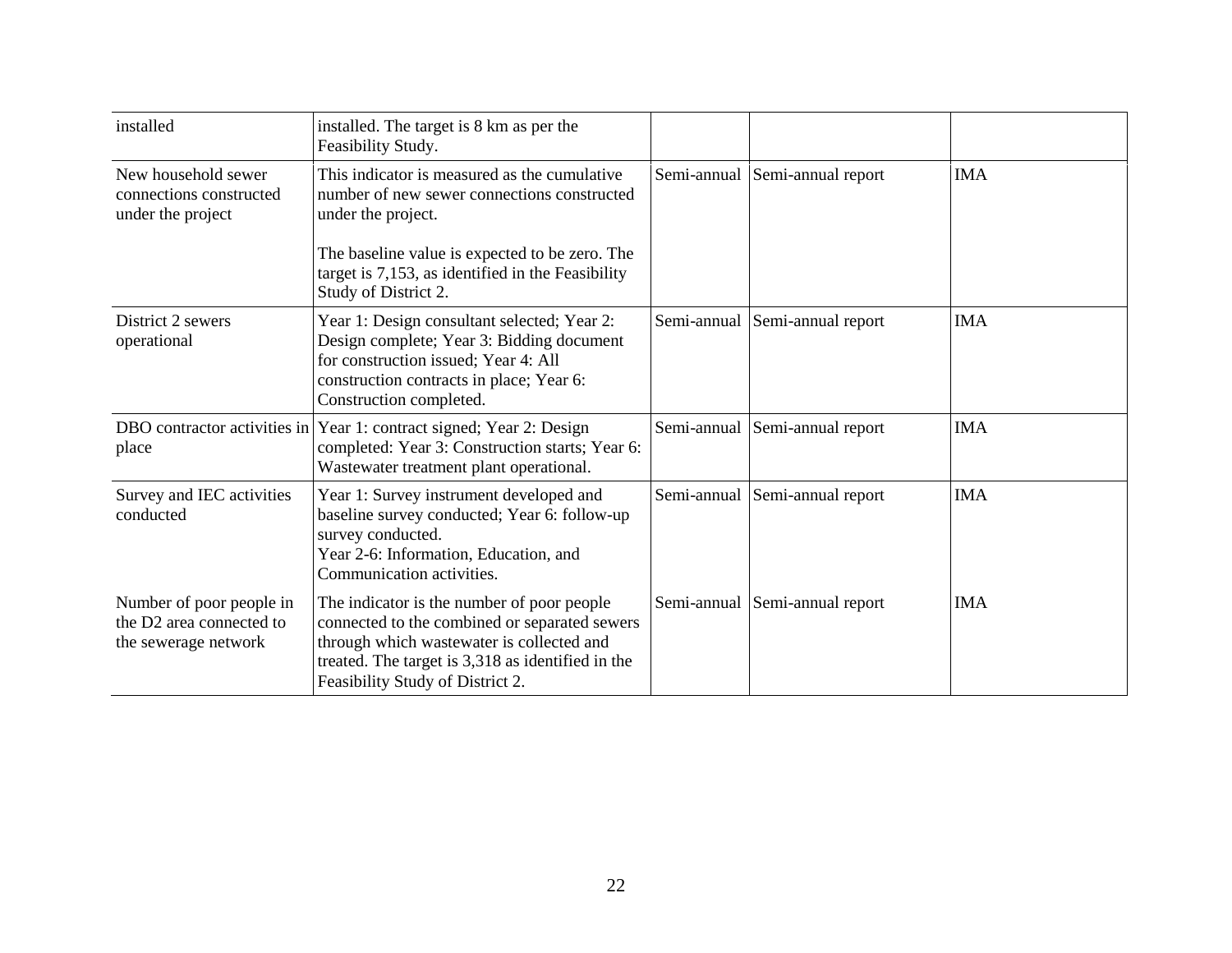# **Annex 2: Detailed Project Description VIETNAM: Second Ho Chi Minh City Environmental Sanitation Project**

1. The technical aspects of the project have been reviewed through feasibility studies to ensure that cost effective solutions are being provided through the project. Two feasibility studies have been completed: for the interceptor and the wastewater treatment plant and for the drainage investments in the D2 area. In addition, the bidding documents for the construction of the wastewater treatment plant and the interceptor will be in place prior to project effectiveness to facilitate implementation (these two components represent a large portion of the planned expenditures under the project). Furthermore, the pre-qualification documents to select the firms for the construction of the interceptor and the wastewater treatment plant have also been drafted. These early technical preparation activities will allow the implementation to take place in a timely manner. The project will have the following four components:

## **Component 1: Interceptor**

2. The interceptor will transfer the wastewater from the East Bank Shaft (where the wastewater collected from the NLTN area is being discharged on the eastern side of the Saigon River) to the location of the wastewater treatment plant. The diameter of the interceptor will be 3.2 m which is the same diameter for the existing pipe that brings the wastewater to East Bank Shaft from the NLTN area. The wastewater will flow by gravity through the interceptor; the average slope of the interceptor will be around 0.1 percent and the length will be around 8 km.

3. To avoid disruption in the D2 area, pipe jacking method would be used for the construction of the interceptor which will minimize open excavations. While pipe-jacking does not require open excavation, there would be around 22 vertical shafts that would be created along the route of the interceptor through which construction will take place. The routing of the interceptor was carefully considered through an alternative analysis. The current routing was selected on the basis of minimizing the length of the interceptor and disruption to the city during the construction.

4. The design of the interceptor is currently underway. In addition, the bidding document to select the firm that will carry out the construction is underway. The interceptor is being designed for a 50 year time horizon and takes into account the hydraulic load that it would carry, based on the volume of wastewater generated and the infiltration in the drains in the NLTN and D2 area. In addition, as the wastewater is collected mainly through combined sewers, the volume of water collected increases significantly during rain events. Wet weather flow can be two times higher than dry weather flows. The interceptor design will take into account this variation in the flows between the dry and wet seasons.

## **Component 2: Wastewater Treatment Plant**

5. The WWTP will have a hydraulic capacity of  $480,000 \text{ m}^3/\text{day}$  and provisions will be in place for future expansion. The wastewater effluent standards that have to be met by the DBO contractor are summarized below (Table A2.1). At the feasibility study stage, four technical options were considered: Conventional Activated Sludge (CAS), Sequencing Batch Reactor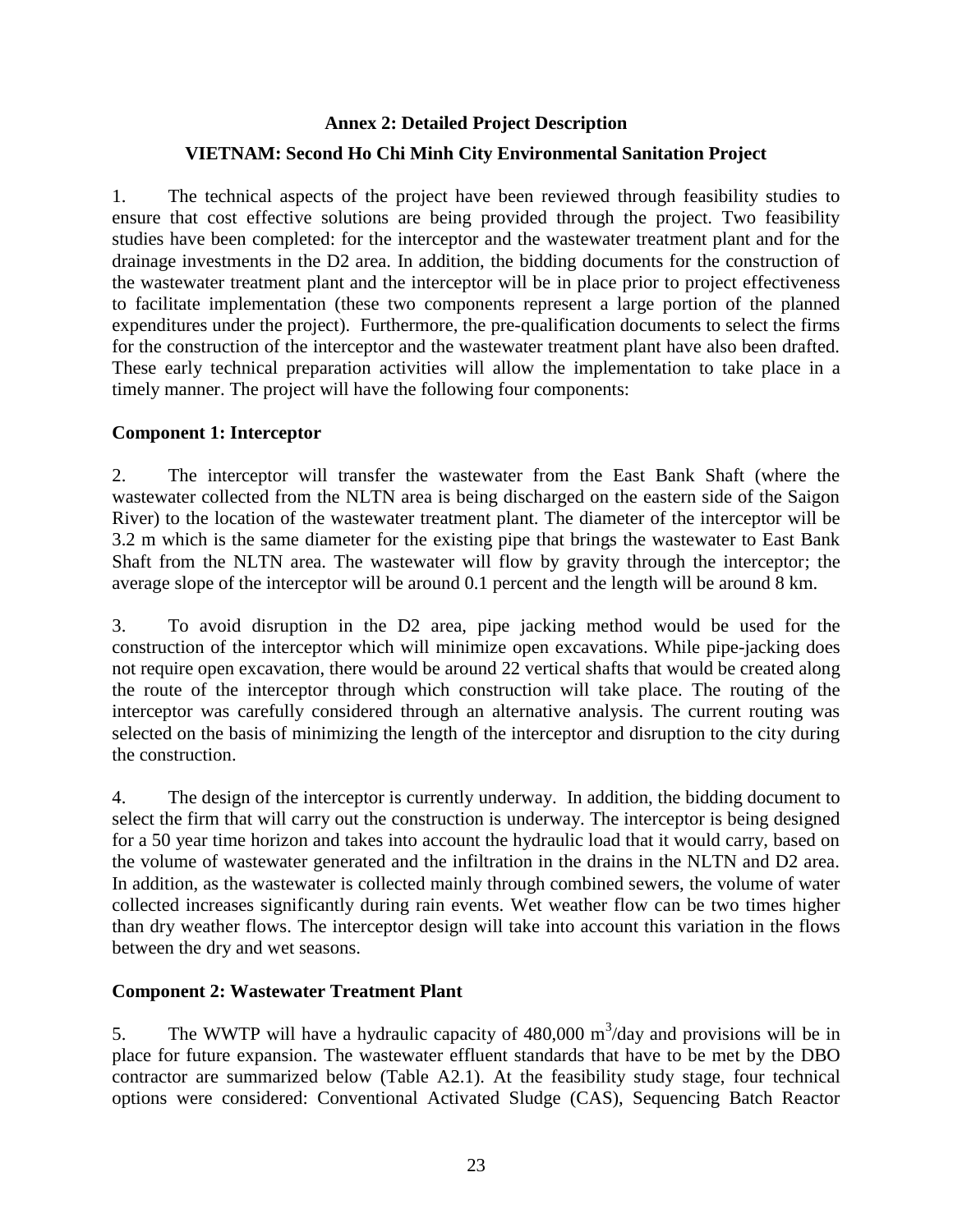(SBR), Bio-filtration, and Trickling Filter. Although these four processes can meet the effluent standards, the Trickling Filter technology cannot be applied as per Vietnamese regulations given the size of the plant. SBR has been suggested as the reference technology during the project preparation stage. However, following Bank procurement procedures, pre-qualified bidders will have the option to bid on any of the three remaining technologies or an alternative technology that will meet the effluent discharge criteria as per the Vietnamese regulations. The firm that satisfies all the technical and quality requirements and has the lowest life cycle cost (capital cost plus discounted operating cost) will be chosen as the Design Build and Operate (DBO) contractor.

| Parameters                                                | Units        | <b>Effluent Standard</b> |  |  |  |  |  |
|-----------------------------------------------------------|--------------|--------------------------|--|--|--|--|--|
|                                                           |              | (QCVN 14-2008)           |  |  |  |  |  |
|                                                           |              | Class A)                 |  |  |  |  |  |
| <b>PH</b>                                                 |              | $5-9$                    |  |  |  |  |  |
| $BOD(20^{\circ}C)$                                        | $mg/l^{[T]}$ | 30                       |  |  |  |  |  |
| <b>TSS</b>                                                | mg/1         | 50                       |  |  |  |  |  |
| <b>Total Diluted Solids</b>                               | mg/1         | 500                      |  |  |  |  |  |
| Sulfur                                                    | mg/l         | 1.0                      |  |  |  |  |  |
| Ammonia                                                   | mg/l         | 5                        |  |  |  |  |  |
| Nitrate $(NO_3)$                                          | mg/l         | 30                       |  |  |  |  |  |
| Oil                                                       | mg/l         | 10                       |  |  |  |  |  |
| Total surface active agent                                | mg/l         | 5                        |  |  |  |  |  |
| Phosphate $(PO4)$                                         | mg/1         | 6                        |  |  |  |  |  |
| <b>Total Coliform</b>                                     | $MPN/100$ ml | 3,000                    |  |  |  |  |  |
| <i>Note</i> : $^{[1]}$ mg/l denotes milligrams per liter. |              |                          |  |  |  |  |  |

**Table A2.1: Wastewater effluent standards**

6. The treatment plant is located in a low-lying area and as a result it would be important to protect the plant from flood risks. A study was conducted to assess the options for flood protection taking into account the historic level of floods, future levels of sea water rise due to climate change, and land subsidence. Options of building a wall around the plant, locating the treatment plant on a higher elevation, building a dyke to protect the plant etc. were considered. The recommended option was to build the treatment plant on elevated land (2.3 m above sea level) and then further protecting it with a wall (0.5 m) which can be increased in height later to increase the level of protection. The DBO contractor will take into account the recommendations of the study and will include the flood protection measures as part of the construction works. There is also a creek in the wastewater treatment site that would have to be relocated. Options to relocate the creek have been studied and the DBO contractor would have to review these options and carry out the works as part of the construction activity.

7. The design and construction period is expected to last for five years; the operating period is planned for five years, with provisions in the contract to extend the operating period. Thus, the DBO contractor will be in place for at least 10 years. As part of the contract, the DBO company will have to ensure that: wastewater effluent standards are met, odor from the plant is well controlled as the plant will be located next to a road with traffic, the sludge from the plant is handled in a proper way. The payments to the DBO contractor are going to be performance based and would be linked to unit volume of wastewater treated and the hydraulic load as large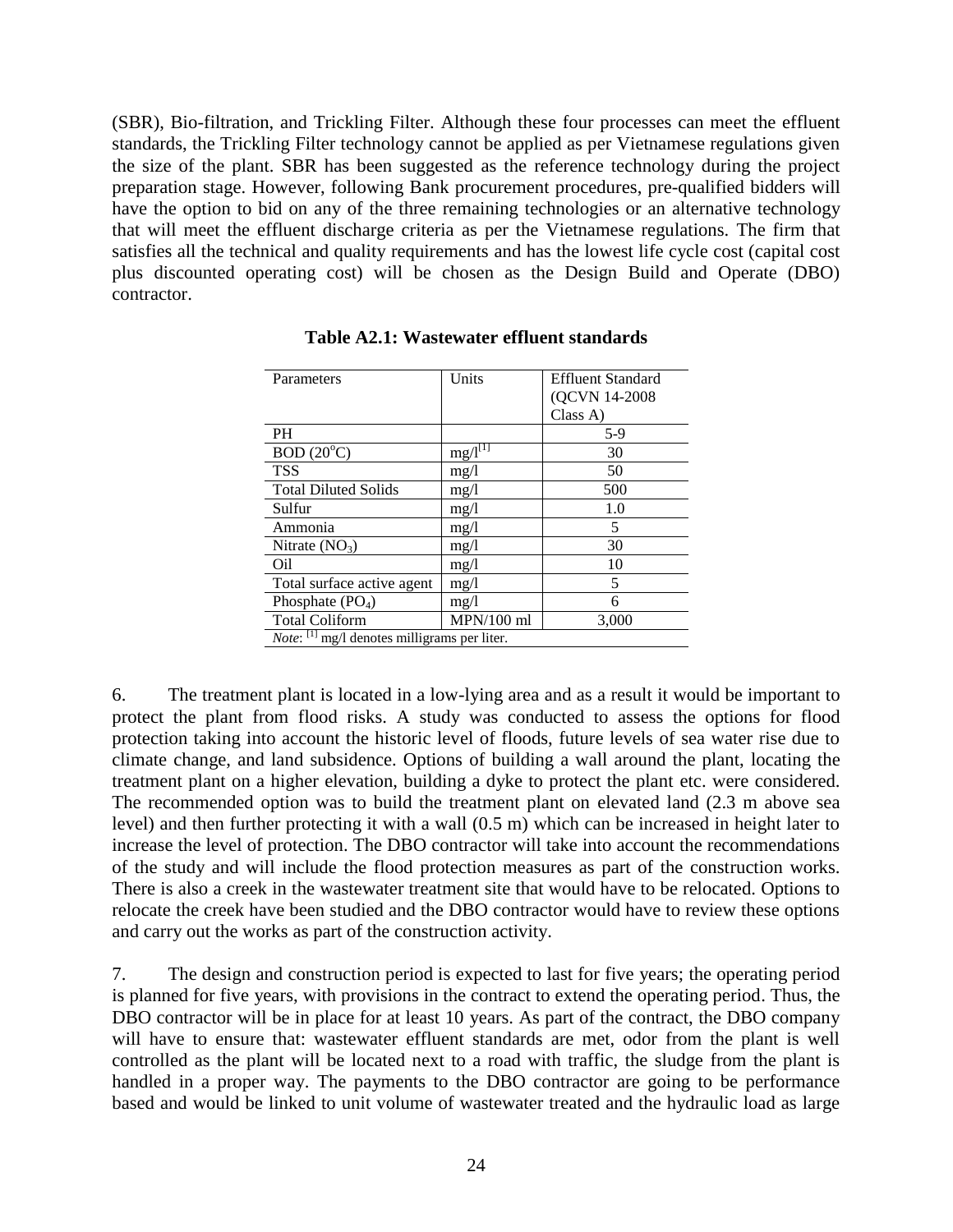volumes of water will have to be moved within the plant. Performance bonds will also be in place which can be used by HCMC in case there is failure on the part of the DBO contract to meet requirements specified in the contract.

8. The pre-qualification document to select the DBO contractor for the plant has been drafted. The bidding documents for the construction of the treatment plant are also being prepared. The DBO contractor will have to design the plant in a way to account for differences in the concentration of pollution between dry and rainy seasons. For instance, the average concentration of BOD that has been considered at the feasibility stage is 88 mg/l, with variations between the dry and wet weather flow. HCMC is now carrying out a detailed water quality analysis, covering dry and wet weather flows to take into account the variations in the concentration. The results of this water quality analysis will be available to the bidders so that they can design the treatment plant in an optimal way.

## **Component 3: Sewage in District 2 Area**

9. District 2 has a total area of 5,018 hectares over eight sub-catchment areas. An analysis was carried out to determine the important wastewater and drainage issues in these subcatchments and three areas have emerged as priority areas where interventions are needed. These areas are: Thao Dien (including An Phu), Binh An (or south Thao Dien), and Binh Trung (East and West). These three areas were chosen as they have an existing population and their wastewater is discharged to various water bodies without treatment, causing environmental and health concerns.

10. As part of the feasibility study, an analysis was done to determine whether combined or separated sewers would be most cost effective. The analysis suggests that in Binh An separated sewers would be more suitable while in Thao Dien and Binh Trung the use of the combined sewers and interceptors to prevent the flow of wastewater to the Saigon River are proposed. The total hydraulic load generated from this area is about 50,000  $\text{m}^3/\text{day}$ . The wastewater collected from the area will be transferred to the treatment plant being constructed under the project.

11. As new sewer lines would be laid in the D2 area, attention was paid to make sure that the poor are well served. A poverty and sanitation access mapping study was undertaken by WSP in 2013 to identify the location of the poor in the project areas and the level of sewered sanitation access. The aim of the study was to support the development of a project that assists the poor. This mapping study has subsequently been complemented by data gathered in 2014 through the feasibility study prepared to develop sewerage in the District 2 area. The data for both these studies was provided at the ward level by HCMC's Department of Labor, Invalids and Social Affairs (DOLISA) and the Department of Health (DOH), and the District 2 Peoples Committee.

12. Central and provincial governments have a number of income thresholds for classifying poor households. Nationally, urban households are classified as poor if per capita annual income is below VND 6,000,000 (VND 4,800,000 for rural households). These thresholds were issued by the Prime Minister under Decision # 09/2011/QĐ-TTg dated January 30, 2011 for the duration of the period 2011-2015. However, each province/city may set its own poverty classification thresholds and on January 24, 2014, HCMC set its own poverty thresholds as: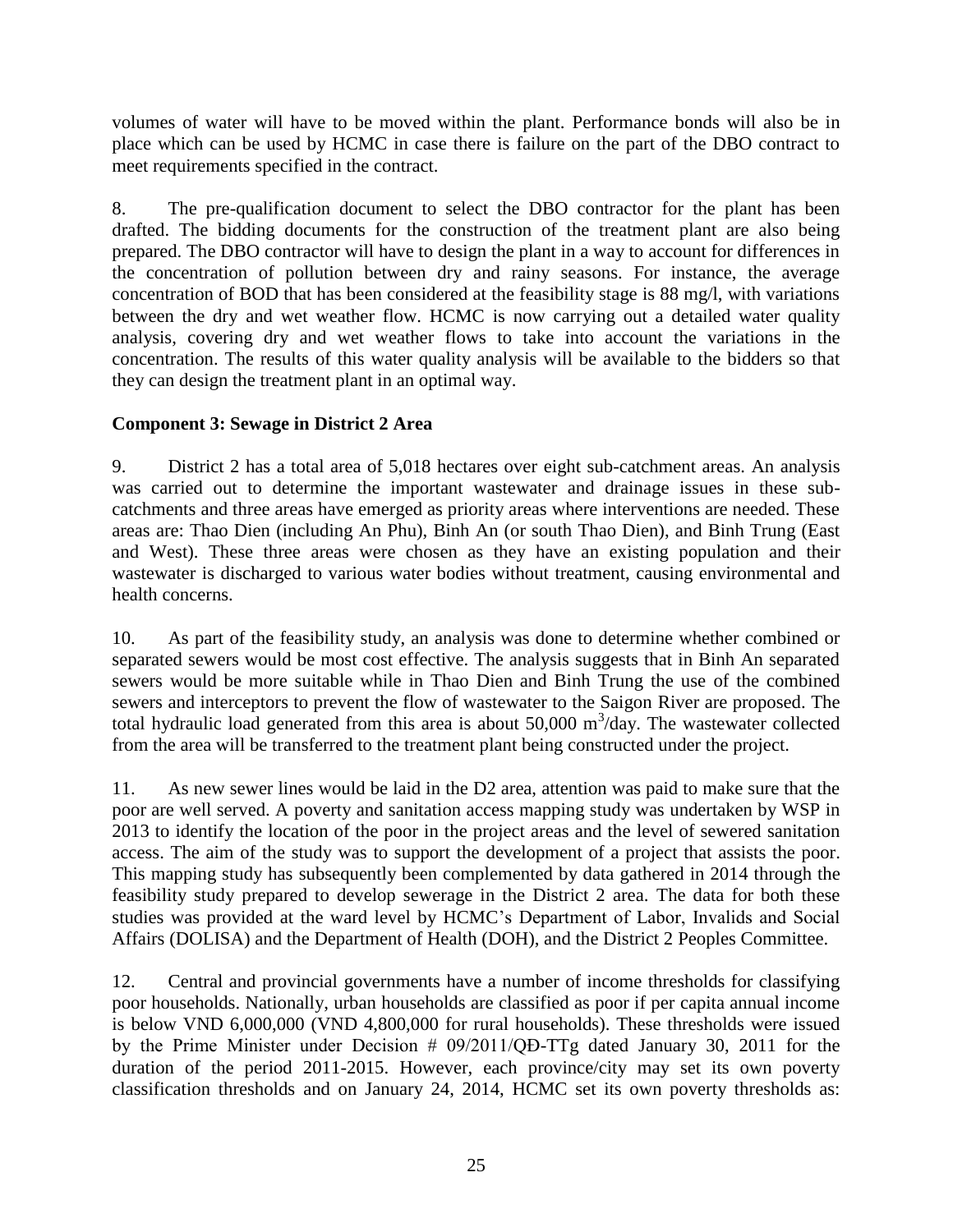"poor" households with per capita income less than VND  $16<sup>9</sup>$  million (roughly equivalent to US\$ 2/capita/day) and "near poor" households with per capita income ranging from VND 16 to 21 million. HCMC uses a higher threshold to classify the poor compared to the national threshold as the level of economic activity is higher in the city compared to the national average.

13. The project will focus sewerage/household connection investments in Basins 1, 2 and 6 (see Table A2.2). Poor households in the project area are concentrated in Basin 6 (Cat Lai, Binh Trung Dong, Binh Trung Tay, and Thanh My Loi wards); this basin includes 748 poor households, equivalent to 75 percent of all the poor residents in D2. Basins 1 (An Phu and Thao Dien wards) and 2 (Binh An ward) of the project area include a further 3 percent of D2's poor households. Project investments in sewer/drainage networks and household connections will, therefore, be focused on areas comprising some 78 percent of all the poor households in D2.

| <b>Basin</b> | Ward                | <b>Total Households</b>             | Unconnected       | Unconnected       | Poor              |  |
|--------------|---------------------|-------------------------------------|-------------------|-------------------|-------------------|--|
|              |                     |                                     | <b>Households</b> | <b>Households</b> | <b>Households</b> |  |
|              |                     | (Number)                            | (Number)          | (Percentage)      | (Number)          |  |
|              |                     | <b>Project Basins in District 2</b> |                   |                   |                   |  |
| 1            | An Phu              | 721                                 | 144               | 20%               |                   |  |
|              | Thao Dien           | 4,574                               | 137               | 3%                |                   |  |
| 2            | Bin An              | 4,810                               | 481               | 10%               | 22                |  |
| 6            | Cat Lai             | 2,344                               | 1,125             | 48%               | 89                |  |
|              | Binh Trung Dong     | 3,581                               | 1,791             | 50%               | 171               |  |
|              | Binh Trung Tay      | 5,055                               | 2,477             | 49%               | 171               |  |
|              | Thanh My Loi        | 2,042                               | 998               | 49%               | 317               |  |
| Sub-total    |                     | 23,127                              | 7,153             | 31%               | 770               |  |
|              |                     | <b>Other Basins in District 2</b>   |                   |                   |                   |  |
| 3            | Binh Khanh+An Khanh | 419                                 | 97                | 23%               | 23                |  |
|              | An Loi Dong         | 100                                 | 100               | 100%              |                   |  |
| 4            | An Phu              | 986                                 | 197               | 20%               | 194               |  |
| Sub-total    |                     | 1,505                               | 394               | 26%               | 217               |  |
|              | <b>TOTAL</b>        | 24,632                              | 7,547             |                   | 987               |  |

**Table A2.2: Household sewerage connection information by basin**

14. Households without a connection to a sewer are concentrated in the wards with the highest concentration of poor households. In Basin 6, 49 percent of the 13,022 households are not connected to sewers, while in Basin 1, 5 percent of the 5,295 households are unconnected and 10 percent of the 4,810 households in Basin 2 are unconnected. The poverty assessment carried out by WSP and the feasibility studies were used to ensure that the project will target sewerage/connection investments in areas identified as having the highest concentrations of poor households in D2. In addition, the Information, Education, and Communication (IEC) activities that are planned under the project will inform the poor households on the benefits of sewer connections and good sanitation hygiene practices.

 $\overline{a}$ 

<sup>&</sup>lt;sup>9</sup> In 2013, the level was VND 12 million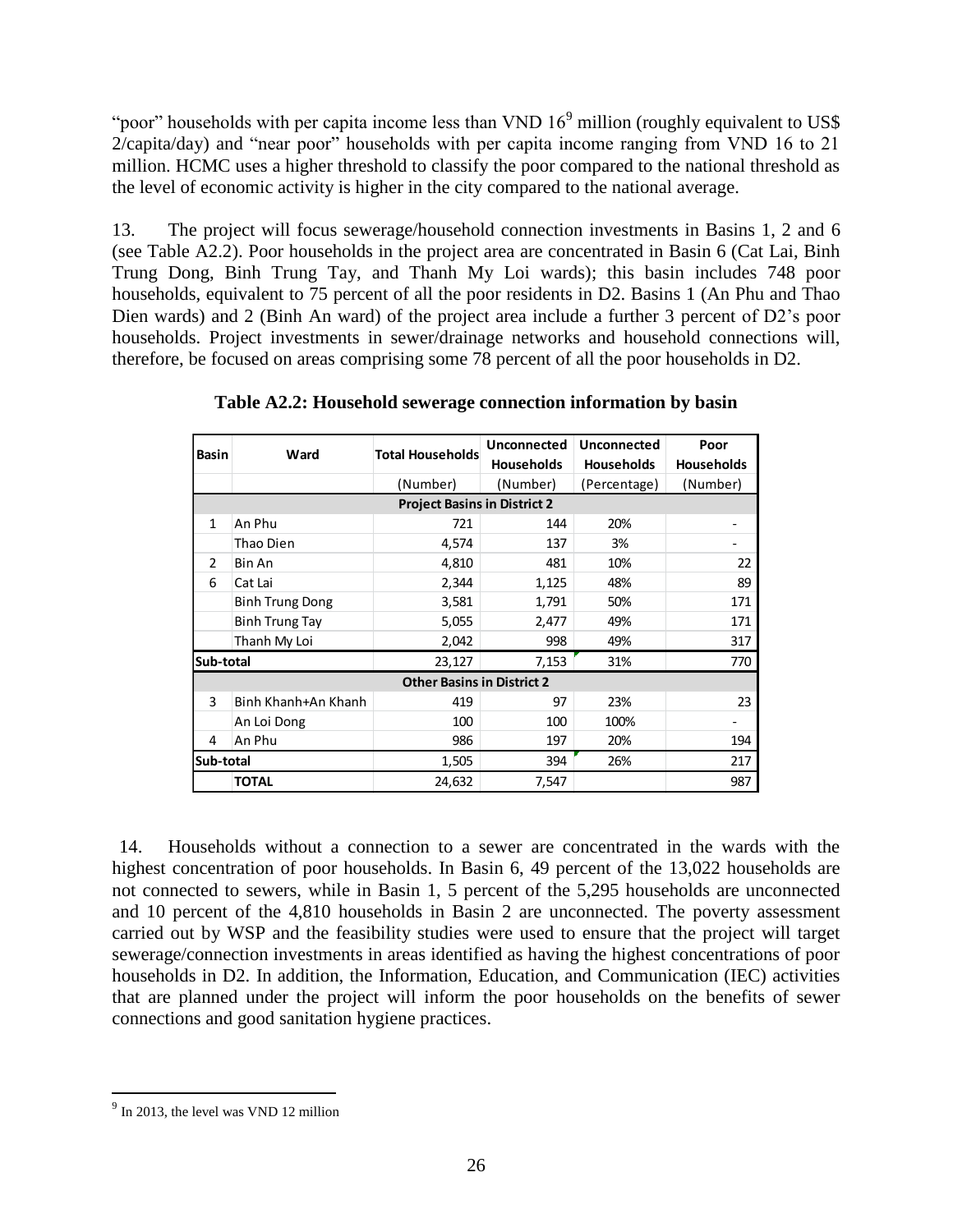15. In the three project areas, river water backs up through the combined drains flooding streets during period of high tides. As the combined drains carry wastewater, the pollution also reaches the streets during these flood events. To prevent such flooding, non-return valves would be installed at the outfall locations (points where the drains discharge to the river) and will be supported under the project. These valves will reduce the flood risks in the area and the associated pollution due to the discharge of wastewater in the streets.

#### **Component 4A: Construction Management and Project Management**

- 16. This component will have two sub-components:
	- (i) *Construction Management (US\$16 million)*: The IMA will be supported by consultants to help with respect to construction management. Works will be carried out in urban areas and it is important to have close supervision of the works so that the implementation of the project is not delayed and the disruption to the population is minimal. The construction management will be financed by the Bank and the cost is estimated to be about 5 percent of the investment cost.
	- (ii) *Project Management (US\$13 million).* This sub-component will focus on building awareness in HCMC on matters related to sanitation, supporting HCMC's efforts to plan for wastewater management, and providing support to the IMA to implement the project. Included activities are summarized in Table A2.3 and described below:

| <b>Component 4 A2: Cost Breakdown</b>     |                                                    |      |                                                  |       |       |  |  |  |  |
|-------------------------------------------|----------------------------------------------------|------|--------------------------------------------------|-------|-------|--|--|--|--|
|                                           | Cost (\$ mln.)                                     |      |                                                  |       |       |  |  |  |  |
|                                           |                                                    |      |                                                  |       |       |  |  |  |  |
|                                           | 1 Support to the IMA for Project Implementation    |      |                                                  |       | 5.25  |  |  |  |  |
| 2 Capacity Building in HCMC on Sanitation |                                                    |      |                                                  |       |       |  |  |  |  |
|                                           |                                                    | 1.50 |                                                  |       |       |  |  |  |  |
|                                           | Update of Sewerage Master Plan (including septage) | 2.00 |                                                  |       |       |  |  |  |  |
|                                           | 1.00                                               |      |                                                  |       |       |  |  |  |  |
|                                           | 0.70                                               |      |                                                  |       |       |  |  |  |  |
| 3 Fiduciary and Safeguard Activities      |                                                    |      |                                                  |       |       |  |  |  |  |
|                                           |                                                    |      | <b>Financial Audit and Support on Accounting</b> |       | 0.75  |  |  |  |  |
|                                           |                                                    |      | Safeguard Audit (Environment and Social)         |       | 1.00  |  |  |  |  |
|                                           | 4 Equipment                                        |      |                                                  |       |       |  |  |  |  |
|                                           |                                                    |      | Laboratory at WWTP (for monitoring by SCFC)      |       | 0.50  |  |  |  |  |
|                                           | Equipment and Office Facilities for IMA            |      |                                                  |       | 0.30  |  |  |  |  |
|                                           |                                                    |      |                                                  |       |       |  |  |  |  |
|                                           |                                                    |      |                                                  | Total | 13.00 |  |  |  |  |
|                                           |                                                    |      |                                                  |       |       |  |  |  |  |

## **Table A2.3: Project management activities**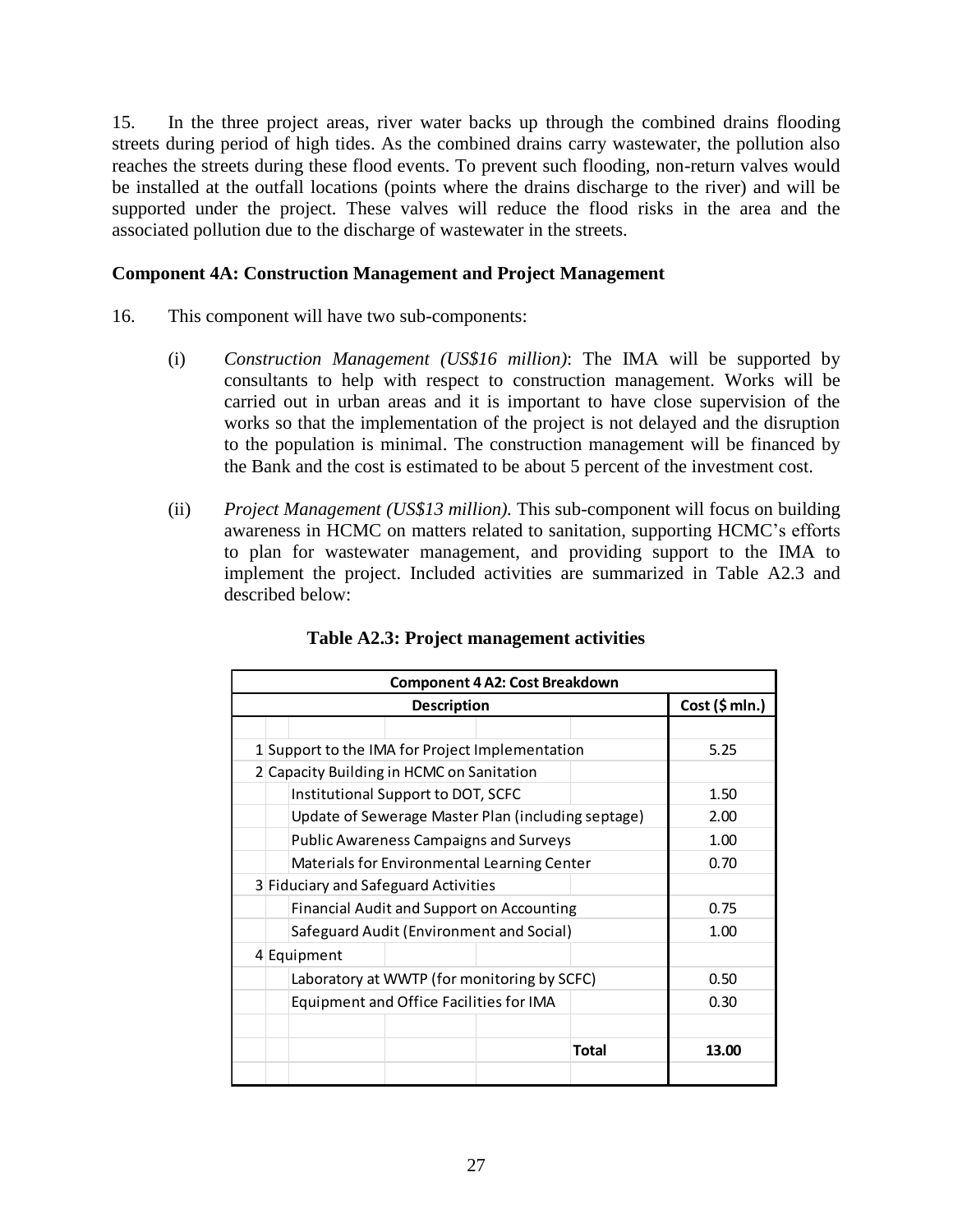- *Project Implementation Support to the IMA*. This will include hiring consultants (firms and individuals) to help the IMA implement the project which will include assistance on monitoring project activities and taking remedial actions in case of delays, collection of periodical data on key project indicators, and preparation of semi-annual reports.
- *Capacity Building in HCMC on Sanitation.* Multiple activities are planned under this Technical Assistance:
	- Institutional Support to DOT and SCFC on matters related to drainage, and wastewater management and septage management. Funds will be used to support the development of institutions that are responsible for sanitation and on ways to improve sanitation services; and also for training of relevant HCMC departments responsible for sanitation.
	- Update of the Sewerage Master Plan. The current Master Plan was prepared in 2000 and needs to be updated based on urban development in HCMC. The project will support the update of this Sewerage Master Plan which will include recommendations on wastewater and storm water management and also on septage management to improve the collection and safe disposal of sludge from septic tanks.
	- Public Awareness campaign. A survey instrument will be developed that would gauge the citizen's awareness on sanitation issues. The survey will be conducted in the first year of the project. Based on results of the survey, the IEC activities will be carried out from the second year of project implementation. The IEC campaign will raise awareness on sanitation issues and will also help to build support to raise tariffs to meet increasing costs of collecting and treating wastewater. In the last year of project implementation, another survey would be carried out to determine an increase in awareness on sanitation matters. The objective of this activity is summarized in Table A2.4.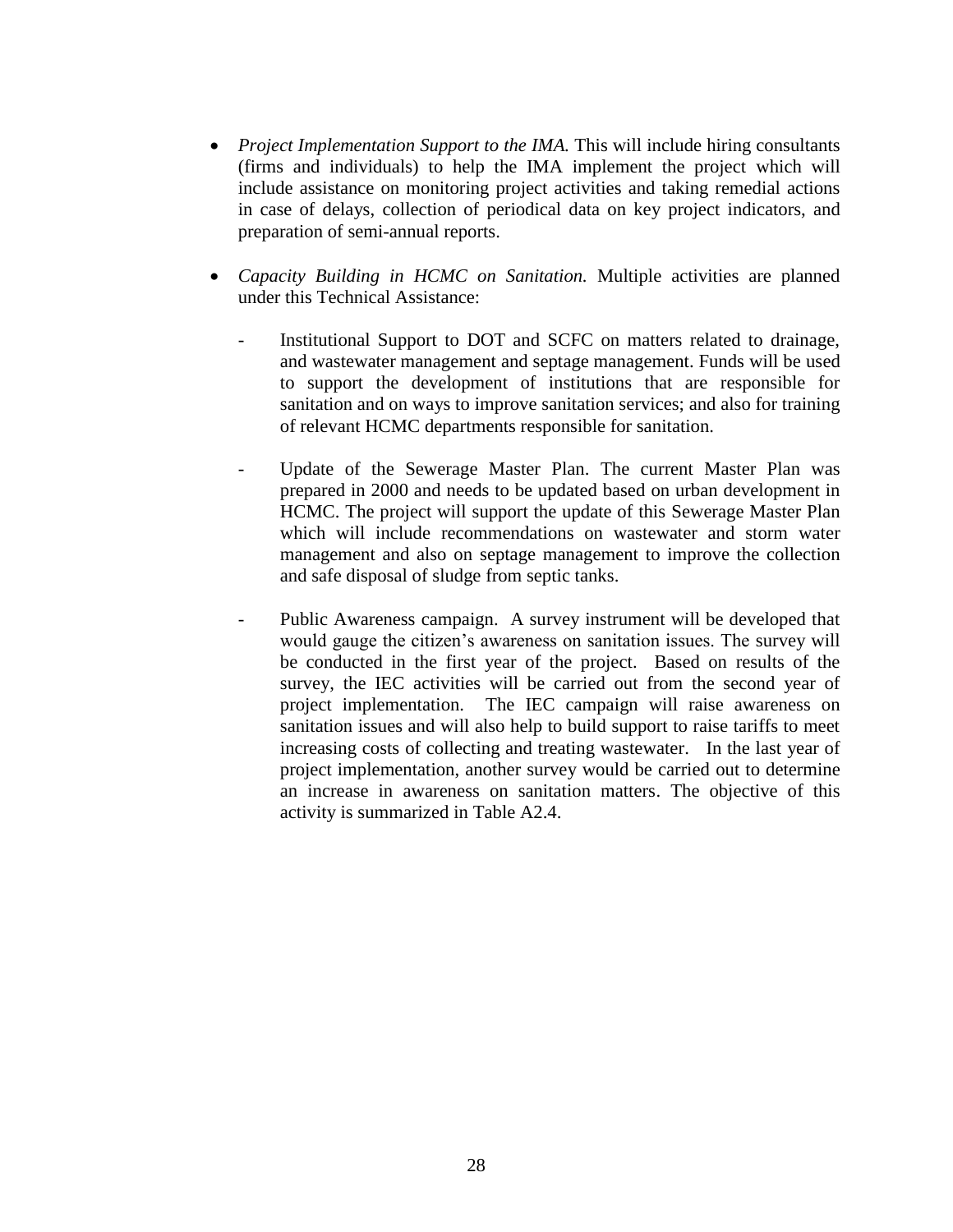| <b>Topic</b>                                  | Objective                                                             |  |  |  |  |  |
|-----------------------------------------------|-----------------------------------------------------------------------|--|--|--|--|--|
|                                               | Project Area                                                          |  |  |  |  |  |
| Solid Waste management                        | Improve the awareness on the need to reduce the                       |  |  |  |  |  |
| near the NLTN canal                           | disposal of solid waste in the NLTN canal                             |  |  |  |  |  |
| Household connections in                      | Increase awareness on the benefits of household                       |  |  |  |  |  |
| the D <sub>2</sub> area                       | connections to the sewer network in the D2 area                       |  |  |  |  |  |
| De-sludging and septage                       | Increase awareness on the importance of regular                       |  |  |  |  |  |
| management in NLTN and                        | de-sludging in households<br>and<br>proper                            |  |  |  |  |  |
| D <sub>2</sub> areas<br>management of septage |                                                                       |  |  |  |  |  |
|                                               | City-wide                                                             |  |  |  |  |  |
| Sanitation practices in                       | Increase awareness on the benefits of hygienic                        |  |  |  |  |  |
| households                                    | sanitation practices                                                  |  |  |  |  |  |
| Water and wastewater                          | Increase awareness on the need to conserve water                      |  |  |  |  |  |
| cycles                                        | and reduce water pollution                                            |  |  |  |  |  |
| Sanitation services                           | Seek inputs from citizens on the quality of                           |  |  |  |  |  |
| provided by the city                          | sanitation services provided by HCMC. This will                       |  |  |  |  |  |
|                                               | complement the efforts of the PC to seek                              |  |  |  |  |  |
|                                               | feedback from citizens on the quality of public                       |  |  |  |  |  |
|                                               | services. Based on the survey results carried out                     |  |  |  |  |  |
|                                               | under the project, adjustments would be made to                       |  |  |  |  |  |
|                                               | services, including Information,<br>improve                           |  |  |  |  |  |
|                                               | Education, and Communication activities<br>$_{\rm on}$<br>sanitation. |  |  |  |  |  |

**Table A2.4: Public Awareness Campaign**

- Materials for the Environmental Learning Center (ELC). HCMC authorities plan to build an ELC in the location of the wastewater treatment plant. Through this center, the public would be informed about key urban environmental issues, such as the water cycle and wastewater generation and treatment. Funds from the project would be used to prepare the materials for the ELC.
- *Fiduciary, Social and Environmental Monitoring.* This sub-component will finance financial audits; and environmental and social safeguard audits to ensure that the social and environmental safeguards are being properly addressed.
- *Equipment*. Equipment will be purchased to monitor water quality in the Saigon and Dong Nai Rivers. Flow monitoring stations will be also installed in strategic points of the interceptor in order to assist the operation of the pumping station and optimize the performance of the Wastewater Treatment Plant. A laboratory for water quality monitoring will be installed at the WWTP facilities. In addition, equipment for the IMA office will be purchased.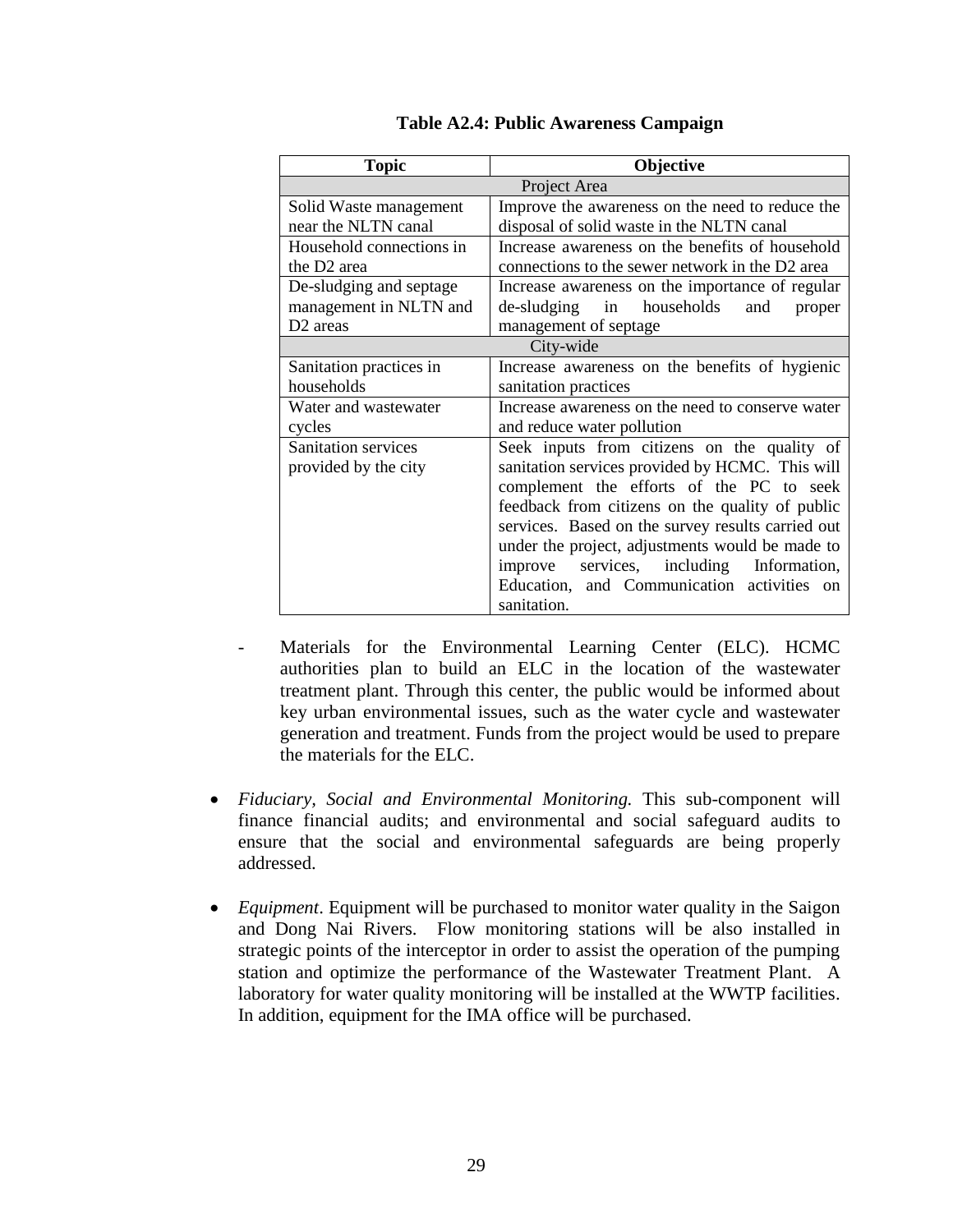### **Component 4B: Land Acquisition Costs and Operating Costs for the IMA**

17. For the construction of the wastewater treatment plant, there will be land acquisition and resettlement. In addition, land acquisition and resettlement may be needed for the construction of the interceptor and the sewage network in the D2 area, although it will be limited given that: the construction of the interceptor will not require open excavation and land will be acquired only at the areas where the vertical shafts are being constructed and since the sewage network will be largely installed under existing roads. The land acquisition and resettlement costs will be fully borne by HCMC and provisions will be made in the city budget to pay for these cost.

18. HCMC will also fully pay for the IMA (salaries and office space) during the implementation of the project and this cost is included in the overall project cost. The IMA is part of the Department of Transportation and it will finance public officials working on this project.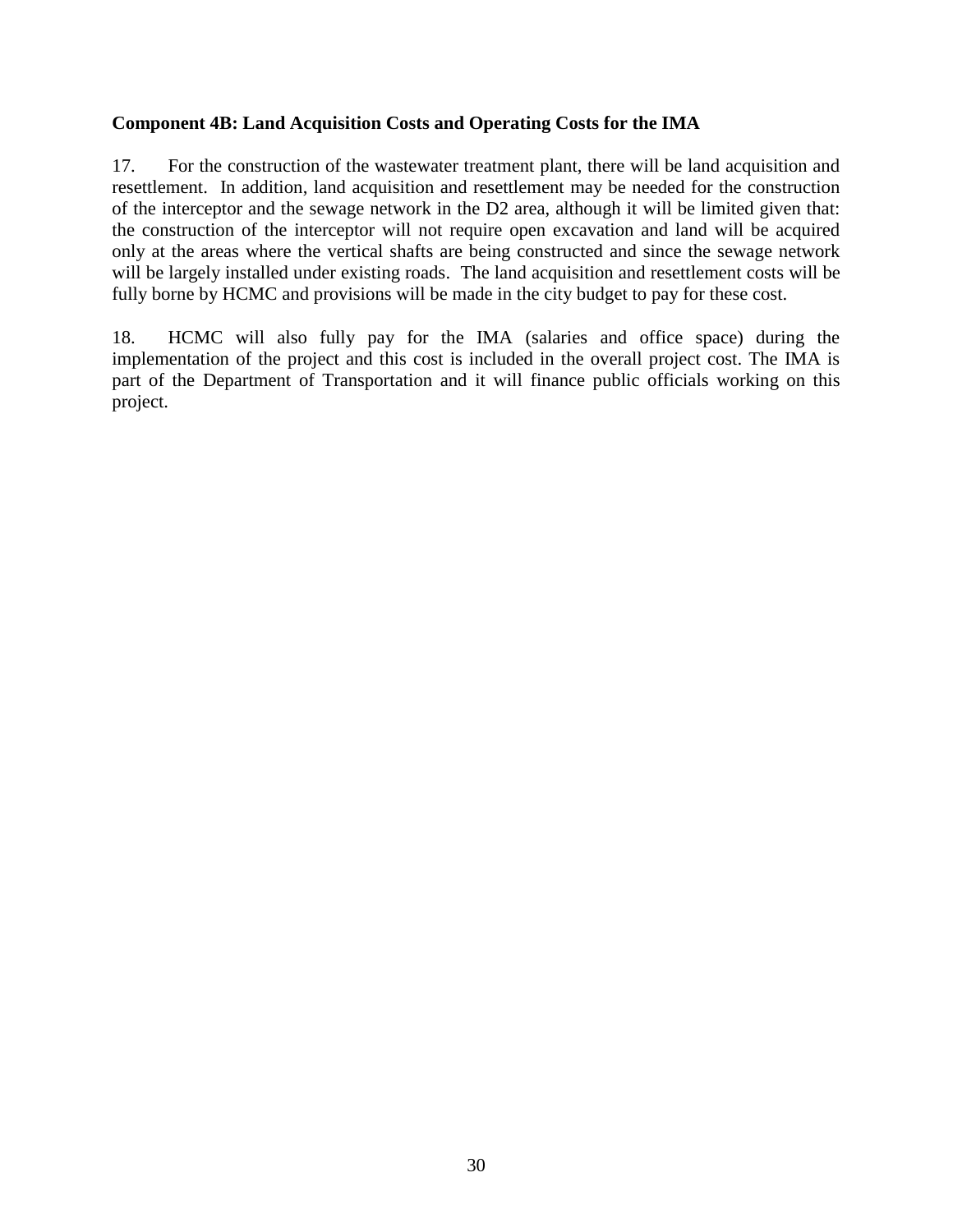#### **Annex 3: Implementation Arrangements**

### **VIETNAM: Second Ho Chi Minh City Environmental Sanitation Project**

#### **Project Institutional and Implementation Arrangements**

1. During the investment phase, the IMA will carry out all project activities. During the operational phase, the IMA will also supervise the contract with the DBO contractor and will draw upon the expertise of the SCFC on technical matters as needed. Additional implementation details are provided below.

#### **Financial Management**

2. The FM capacity assessment of the IMA was conducted which concluded that a "Moderate" FM risk rating is assigned to the project. The IMA, which is the Project implementing agency, is part of the Department of Transportation, officially established in August 2013 by Ho Chi Minh City People Committee, and has experience in implementing World Bank-funded investment projects, including the HCMC ES 1, which has had a satisfactory or moderately satisfactory FM rating during the implementation period. The IMA will be responsible for overall coordination, quality assurance, procurement, financial management, monitoring and reporting, and day-to-day supervision of Project activities. Regarding the accounting staff, except for the chief accountant, the current accounting team of seven staff was responsible for FM implementation of HCMC ES1. This is a strength of the IMA considering the current accounting unit has accumulated 10 years of implementation experience on HCMC ES1. The chief accountant has been mobilized since April 1, 2014. With more FM training provided to accounting staff, especially the chief accountant, the IMA has adequate financial management staff capacity. The budgeting procedures and practices, accounting system including accounting policies, and internal controls procedures of the IMA are also adequate for financial management purposes. The key features of the FM arrangements are mentioned in the main text of this PAD.

3. **Staffing**. The IMA has adequate financial management staff capacity. It has experience in implementing World Bank funded investment projects and the financial management of these projects has been satisfactory or moderately satisfactory.

4. **Budgeting**. Budgeting procedures and practices are adequate for the purpose of Project financial management. For this Project, the annual disbursement plan will be prepared by the FM/accounting function which is linked with the physical work plan and procurement plan completed by the IMA. This plan will then be approved by the IMA management, DOT and relevant agencies.

5. **Counterpart funds***.* The overall budget for the Project will be approved by DOT and PPC. The counterpart funds will be made available for the IMA through the State Treasury system. The IMA will open counterpart fund accounts at the State Treasury at the same geographical locations, and payments to contractors/ suppliers will be made upon State Treasury verification approval of the payment claims.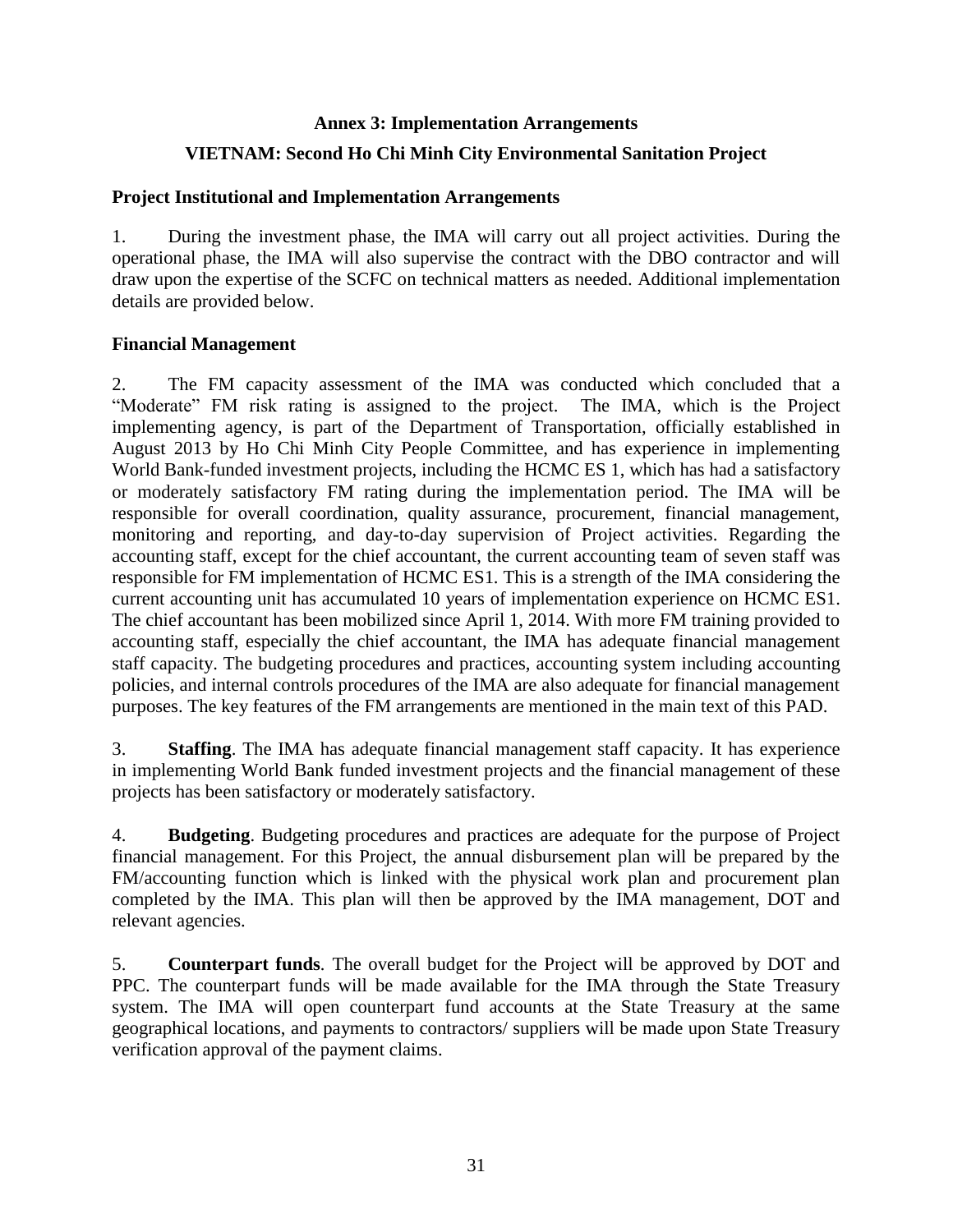6. **Accounting**. The IMA will apply government accounting system for investment owner, following Decision 214, revised by Decision 195 of Ministry of Finance. The accounting system including the accounting policies, procedures and software of IMA, are adequate for Project FM. The IMA will use relevant accounting software for the project and train staff to use the software.

7. **Internal controls**. The project's internal controls are documented in a Financial Management Manual (FMM) which was reviewed by the Bank and will be updated regularly to take into account any changes in procedures. The FMM must be reviewed annually to ensure it is up-to-date and relevant**.** 

8. **Specific measures for improved transparency and accountability***.* Contract management will be performed by the IMA to avoid overpayment and overrunning of contract budgetary allocations. The contract management will form part of the Interim Financial Reporting. To continue to strengthen the financial management arrangements for the Project and to help further reduce the risk of fraud and corruption, particular emphasis during preparation has been given to the financial management arrangements in the following areas: (a) clear FM responsibilities with avoidance of gaps and overlaps and maintenance of segregation of duties of FM personnel included in the FM Manual; (b) construction performance audit; and (c) enhanced disclosure and transparency of financial information. The audited financial statements of the Projects (prepared under an accounting basis acceptable to the Bank) will be audited in accordance with International Standards on Auditing (ISA) and consistent with an Audit TOR acceptable to the Bank. In addition, the Project audited financial statements will be made publicly available.

9. **Financial Reporting**: Semi-annual Interim Financial Reports (IFRs) will be prepared by the IMA for monitoring of financial performance of the project in a format agreed between the representatives of the GoV and the Bank. IMA will use the Aligned Monitoring Tool (AMT) which is acceptable to the Bank and the Ministry of Planning and Investment. The IFRs are not required to be audited and will be submitted to the Bank within 45 days after the reporting period.

10. **Audit Arrangement**: Financial statements for the Project will be prepared by IMA annually. The Project's financial statements will be audited on an annual basis in accordance with international auditing standards, with statements and audit reports to be submitted to the Bank within six months of the close of the fiscal year. Under the Project, State Audit of Vietnam (SAV) will be the auditor to conduct the audit of the annual financial statements of the Project in accordance with TOR acceptable to the Bank. The SAV will be required to express an audit opinion covering the project financial statements, use of funds, SOEs and DA, which are prepared in accordance the adopted Accounting Standards. A management letter addressing internal control weaknesses will also be provided by the auditor together with the audit report on the Project financial statements. The Project's audited financial statements will be published according to the Bank's information disclosure policy.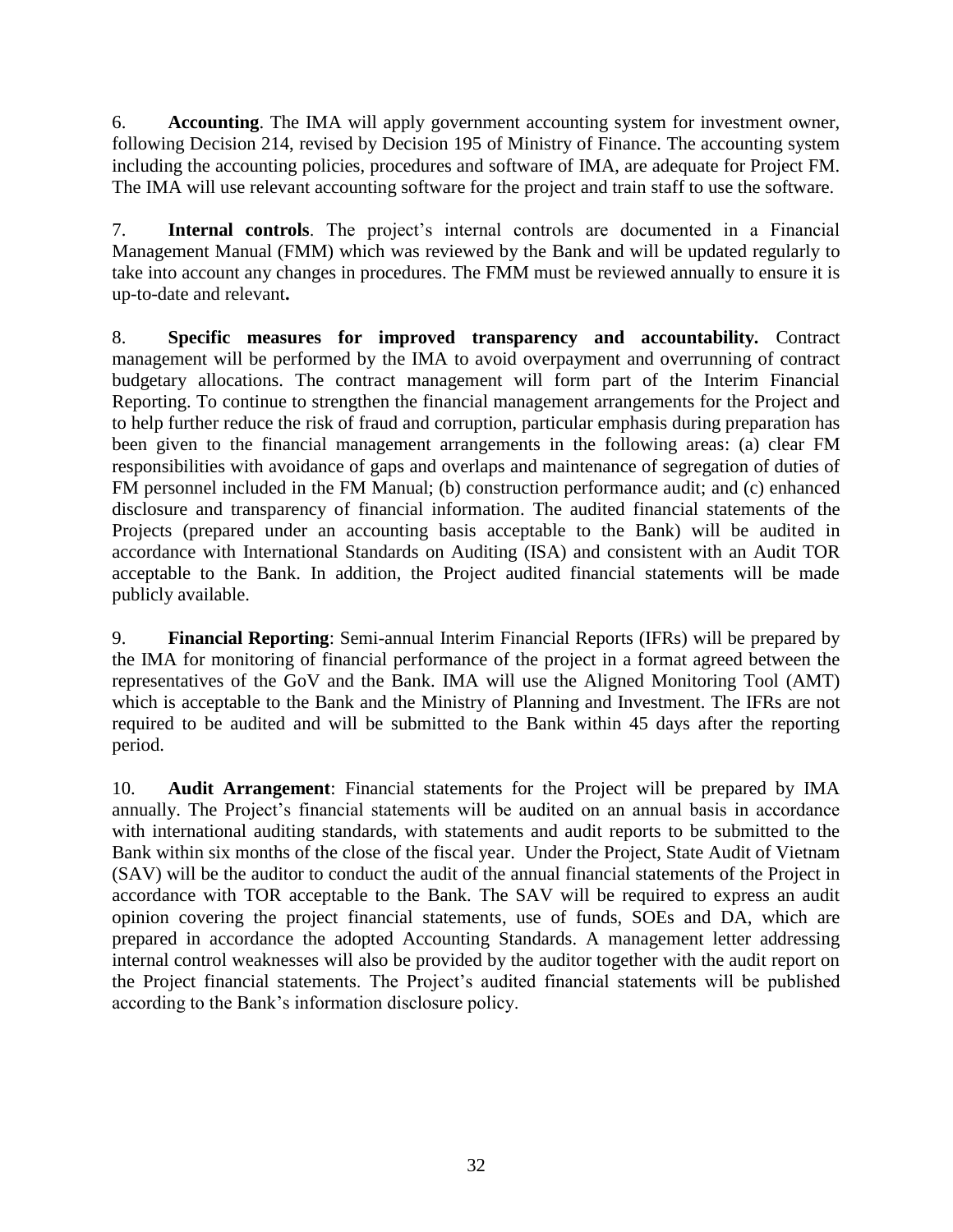## **Disbursements**

11. The project will use the following disbursement methods (a) reimbursement: the Bank may reimburse the borrower for eligible expenditures "eligible expenditures" that the borrower has pre-financed from its own resources; (b) advance: the Bank may advance Loan/Credit proceeds into a designated account of the borrower to finance eligible expenditures as they are incurred and for which supporting documents will be provided at a later date; (c) direct payment: the Bank may make payments, at the borrower's request, directly to a third party (e.g., supplier, contractor, and consultant) for eligible expenditures; and (d) special commitment: the Bank may pay amounts to a third party for eligible expenditures under special commitments entered into, in writing, at the borrower's request and on terms and conditions agreed between the Bank and the borrower.

12. One Designated Account (DA) for the IBRD/IDA funds will be opened in a commercial bank, with terms and conditions satisfactory to the Bank. The DA will be US\$20 million or any other amount as set in the Disbursement Letter. Replenishment applications will be submitted quarterly or when the account is drawn by 50 percent of the authorized allocation, whichever occurs first. For withdrawal outside the designated account (applications for direct payment, reimbursement or for issuance of special commitments), a minimum application value of US\$2 million will be observed.

13. Supporting documentation required for demonstrating eligible expenditures paid from the DA and for Reimbursements will be Statements of Expenditure and a list of payments against the contracts that are subject to the Bank's prior review, together with the records. The frequency for documenting expenditures paid from the DA will be quarterly. Direct Payments will be documented by records. The Minimum Application Size for Reimbursement, Special Commitment and Direct Payments will be specified in the Disbursement Letter.

14. Disbursements from IBRD and IDA will be made against the expenditures incurred under Components 1, 2, 3, and 4A of the project. The Bank will finance up to 100 percent of the eligible expenditures related to goods, works, non-consulting, consulting assignments, training and workshops, and incremental operating costs, for these four components. For all expenditures, the use of IDA and IBRD will be allocated to different contracts. As a result, these funds will be used at the same time for different activities. The disbursement arrangement for IDA and IBRD funds is shown in Table A3.1. For each withdrawal application, the Borrower/Recipient will specify whether the IBRD or IDA funds will be used. Component 4B of the project will be fully financed by HCMC.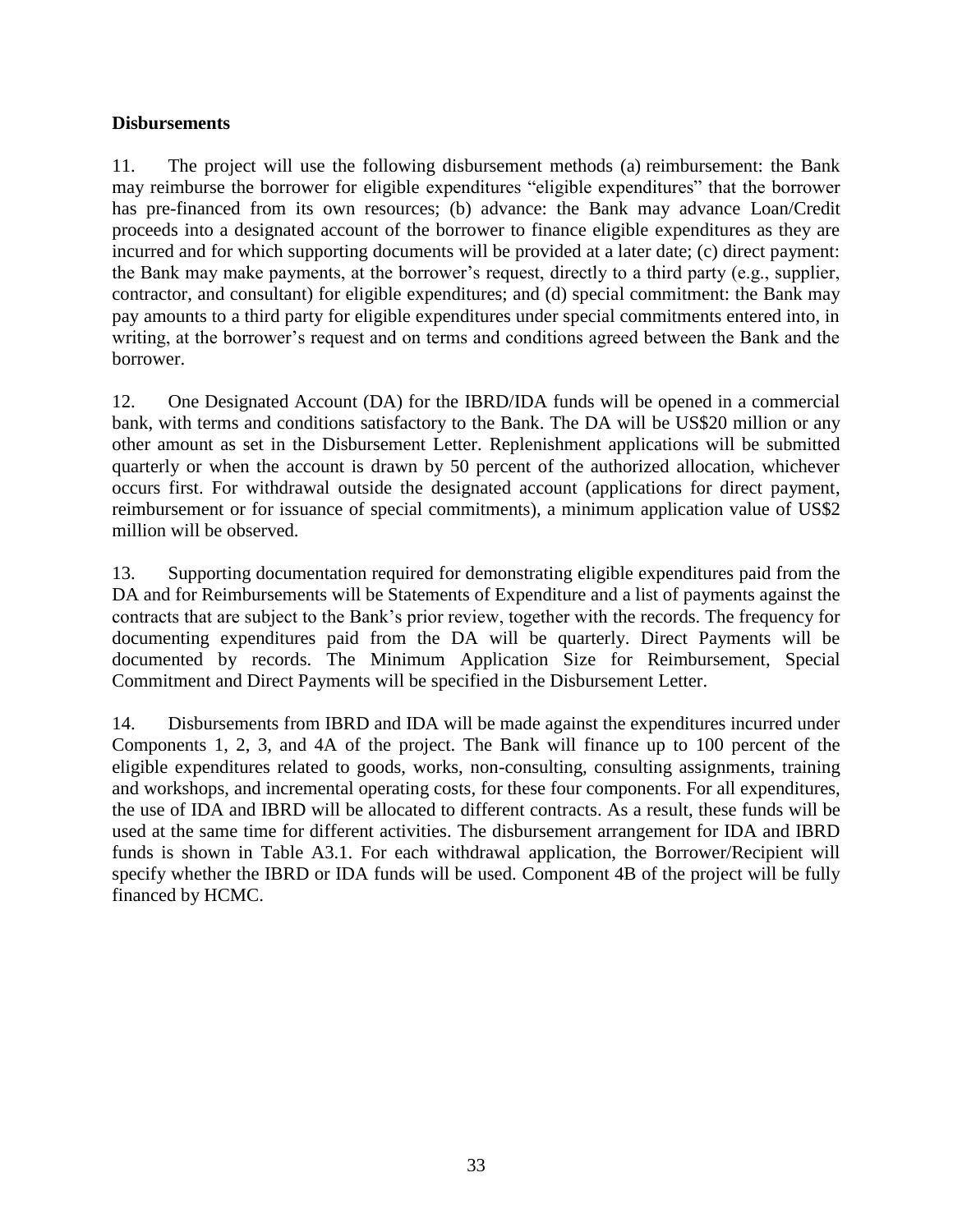| Category                                                                                                                                                                                   | <b>Amount of the Loan</b><br><b>Allocated</b><br>$(in$ USD $)$ | <b>Amount of the Credit</b><br>Allocated (expressed in<br><b>USD</b> equivalent) | Percentage of<br><b>Expenditures to be</b><br>financed<br><i>(inclusive of)</i><br>Taxes) |
|--------------------------------------------------------------------------------------------------------------------------------------------------------------------------------------------|----------------------------------------------------------------|----------------------------------------------------------------------------------|-------------------------------------------------------------------------------------------|
| Goods, works, non-consulting<br>services, consultants' services,<br>Training and Workshops, and<br><b>Incremental Operating Costs</b><br>for the Project for components<br>1, 2, 3, and 4A | 247,000,000                                                    | 200,000,000                                                                      | 100%                                                                                      |
| Front-end Fee                                                                                                                                                                              | 625,000                                                        | N/A                                                                              | 100%                                                                                      |
| <b>Commitment Charge</b>                                                                                                                                                                   | 2,375,000                                                      | N/A                                                                              | 100%                                                                                      |
| <b>TOTAL AMOUNT</b>                                                                                                                                                                        | 250,000,000                                                    | 200,000,000                                                                      |                                                                                           |

|  | Table A3.1: Disbursement arrangement |  |
|--|--------------------------------------|--|
|--|--------------------------------------|--|

15. The Project will have a Disbursement Deadline Date (final date on which the Bank will accept applications for withdrawal from the borrower or documentation on the use of loan/credit proceeds) four months after the Closing Date. This deadline is established in order to permit the orderly project completion and closure of loan/credit/grant accounts via the submission of applications and supporting documentation for expenditures incurred on or before the Closing Date. Expenditures incurred between the Closing Date and the Disbursement Deadline Date are not eligible for disbursement, except as otherwise agreed with the Bank.

## **Procurement**

16. **Procurement Risk Assessment**. The IMA is the project implementing agency and it is directly responsible for the implementation of the project including procurement. The IMA had previously implemented the HCMC ES1 and is familiar with Bank's procurement procedures. The Bank conducted an assessment of the project's procurement capacity and risks. Main risks include noncompliance and delays due to time-consuming bidding process for large valued complex contracts; and weak procurement and contract management capacity.

17. **Risk Mitigation Measures**. To mitigate the identified risks, the following major mitigation measures (Table A3.2) have been agreed with the DOT/IMA and are being implemented. As these measures will be implemented during the project, the overall risk on procurement is assessed to be Moderate.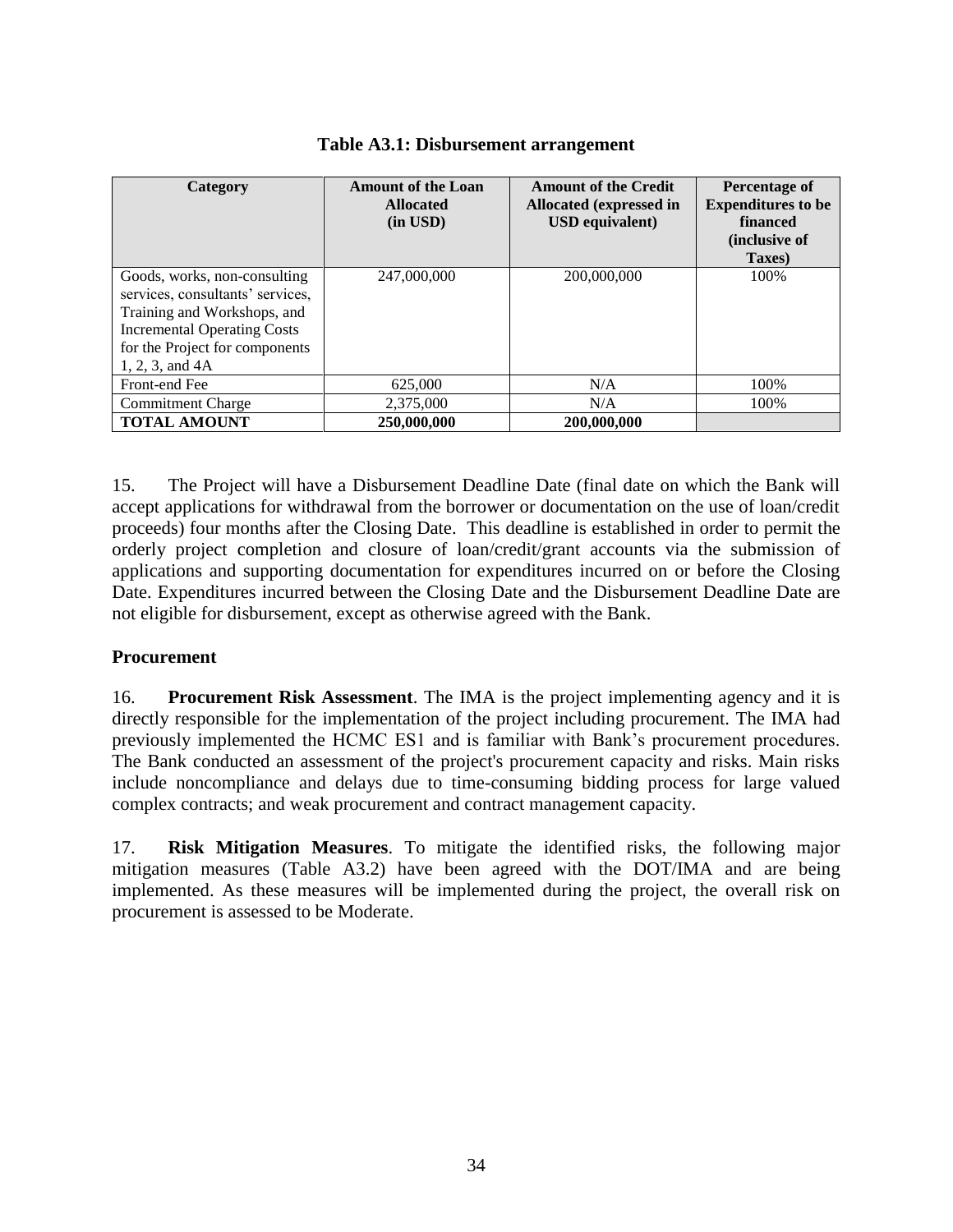|                  | <b>Actions</b>                                                                                                                                                                                                                                    | <b>Responsibility</b> | <b>Expected Date of</b><br><b>Completion</b>                                                                   |
|------------------|---------------------------------------------------------------------------------------------------------------------------------------------------------------------------------------------------------------------------------------------------|-----------------------|----------------------------------------------------------------------------------------------------------------|
| $\mathbf{1}$     | Hiring qualified international consultants<br>in<br>advance for preparation of designs, technical<br>and bidding<br>specifications<br>documents, using<br><b>PPTAF</b> funds                                                                      | <b>IMA</b>            | Two major consulting<br>contracts awarded; another<br>one to be awarded in the first<br>year of implementation |
| $\overline{2}$   | Appointing more qualified procurement staff for<br><b>IMA</b>                                                                                                                                                                                     | DOT/IMA               | Within first year of<br>implementation                                                                         |
| 3                | Providing procurement and contract management<br>training for DOT/IMA to ensure that bidding<br>processes are competitive, fair, and transparent.<br>Training to carry out due diligence on past<br>procurement activities will also be provided. | DOT/<br><b>IMA</b>    | Throughout project<br>procurement implementation<br>period                                                     |
| $\overline{4}$   | Mobilizing design international consultants for bid<br>evaluation<br>major<br>works<br>for<br>contracts<br>and<br>continuing to use individual procurement support<br>consultant's service for other contracts                                    | <b>IMA</b>            | Throughout project<br>procurement implementation<br>period                                                     |
| 5                | Requesting bid evaluators to sign and commit to<br>comply with a Code of Conduct Declaration when<br>carrying out their duties                                                                                                                    | <b>IMA</b>            | Throughout project<br>procurement implementation<br>period                                                     |
| 6                | Improving safeguard of bids/proposals during bid<br>evaluation process                                                                                                                                                                            | <b>IMA</b>            | Throughout project<br>procurement implementation<br>period                                                     |
| $\boldsymbol{7}$ | Employing a qualified international consulting firm<br>for construction and contract management                                                                                                                                                   | <b>IMA</b>            | Throughout project<br>implementation period                                                                    |
| 8                | Improving and expanding procurement record<br>keeping system                                                                                                                                                                                      | <b>IMA</b>            | Throughout project<br>implementation period                                                                    |

## **Table A3.2: Risk mitigation measures**

18. **Procurement Arrangements**. Procurement for the proposed project will be carried out in accordance with the World Bank's *"Guidelines: Procurement of Goods and Non-consulting Services under IBRD Loans and IDA Credits & Grants by World Bank Borrowers"* dated January 2011, revised July 2014 ("Procurement Guidelines"), and *"Guidelines: Selection and Employment of Consultants under IBRD Loans and IDA Credits & Grants by World Bank Borrowers"* dated January 2011, revised July 2014 ("Consultant Guidelines"). The vast majority of the project procurement shall be done using International Competitive Bidding (ICB) and Quality Cost Based Selection (QCBS) with shortlists of international consultants and subject to the Bank's Prior Review. The rest will be procured using other methods including National Competitive Bidding (NCB), Shopping, Direct Contracting (DC), Quality Based Selection (QBS), Least Cost Selection (LCS), Selection Based on the Consultants' Qualifications (CQS), Single Source Selection (SSS) and Selection of Individual Consultants (IC). The thresholds for the application of these procurement methods and the thresholds for the Bank's Prior Review applicable for the proposed project are indicated in the Procurement Plan.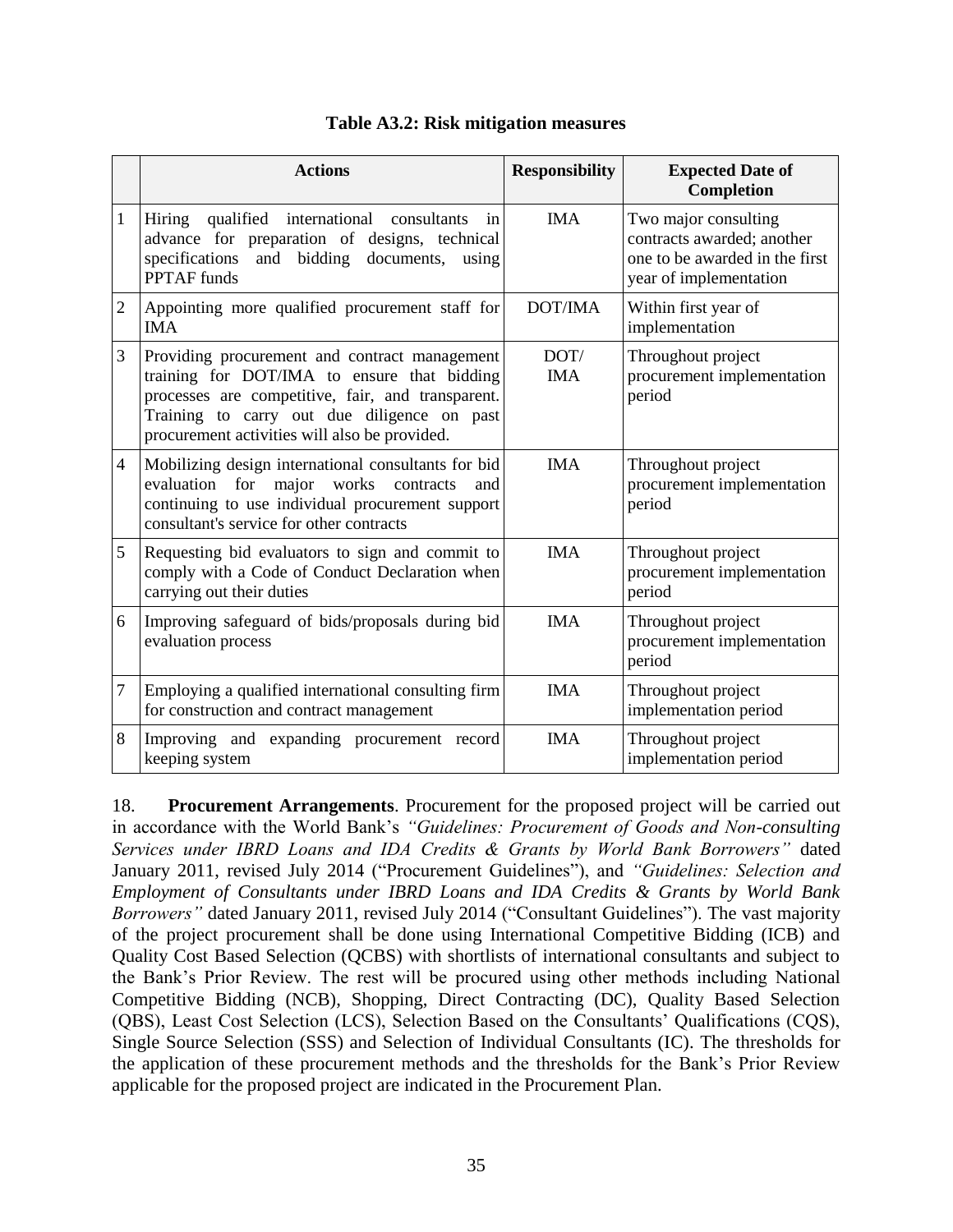19. **Procurement Plan**. IMA has prepared a Procurement Plan for the first 18 months of project implementation. This Procurement Plan, is subject to public disclosure, and will be updated throughout the duration of the project at least annually by including contracts previously awarded and to be procured in the next 12 (twelve) months. All procurement plans, their updates or modifications shall be subject to Bank's prior review and no-objection. The Bank shall arrange for the publication of the procurement plan and its updates on the Bank's external website.

## **Safeguards**

## Addressing Involuntary Resettlement Impacts

20. A series of consultations for the Social Assessment (SA) studies were carried out during project preparation between 2012 and 2014. The consultations with households, including men and women, were used to inform overall project design. This resulted in the design of specific activities like the IEC campaign that will aim to raise awareness on sanitation. The SA confirms that the overall social impact of the project is positive; and adverse impacts are primarily in the area of land acquisition. The SA also confirms that there are no impacts on ethnic minority subgroups in the project area.

21. The project has triggered OP 4.12 on Involuntary Resettlement. Specific consultations were carried out in four geographic areas where there will be direct project impacts due to land acquisition: (a) the linear area where the interceptor (about 8 km of pipe) will be installed; (b) the area where the WWTP will be built; (c) the residential areas downstream of the WWTP that will discharge treated water to the Dong Nai River; and (d) some areas of District 2 where sewerage lines would be laid. Based on the analysis of potential impacts from land acquisition, 3 instruments have been developed.

## Resettlement Policy Framework (RPF)

22. The RPF covers project activities such as the interceptor and sewage lines in the D2 area where the exact project footprint is not yet final. As a result, the exact area of land to be acquired cannot be determined during project preparation. The RPF serves as a framework to guide development of RAPs during project implementation. It is a comprehensive document which includes legal basis for the resettlement activities, an entitlement matrix, grievance redress mechanisms, and the process for RAP preparation. The RPF has been adopted by HCMC PC.

## Resettlement Action Plan (RAP) for WWTP

23. This document covers the mitigation of impacts for households that are affected by the acquisition of 38.47 ha of land for the construction of the WWTP. The census identified that a total of 63 households and two companies will be affected by the land acquisition. Out of the 63 households, 59 own agricultural land and there are four other households that have structures (graves, restaurant, thatch huts) that would be affected. The two companies own some land which has not been used. There were several rounds of consultation conducted during RAP preparation by the HCMC authorities (April 25, 2012, February 18, 2014, and August 9, 2014)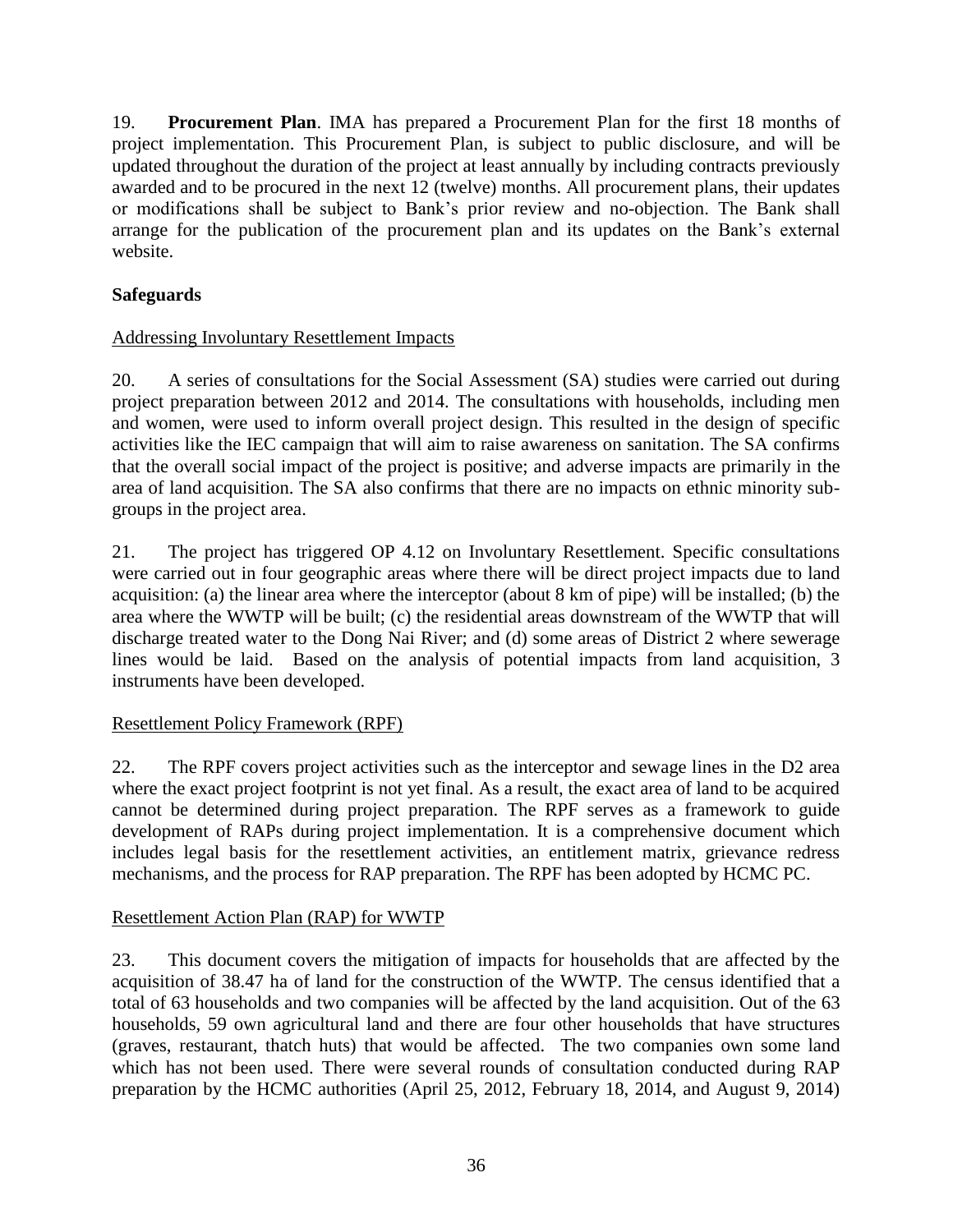during which 45 out of the 59 households that own land were consulted. For those households (14) that own land and could not be contacted, a tracer mechanism has been put in place by the IMA to locate these households. Once they are located, they would be advised of their entitlements and they would be compensated as per the RAP. In the event that these households cannot be reached and civil works must commence, the estimated compensation amount will be held in an escrow account. This will ensure that the households will not be denied their due entitlements and they will receive compensation once they are located.

24. Out of the 45 households that own land and were consulted, 17 of them are local and 28 of them live in other parts of HCMC (outside District 2) or in other provinces. These households will lose their land, although the land is not being used for agricultural purposes. However, these households are not considered to be vulnerable as the loss of land will not directly impact their livelihood; hence a supplementary income and livelihood restoration program is not required. However, in line with Bank policies, the compensation packages will be developed in such a manner that no one is "worse-off" after the land has been acquired.

25. There are four other households that would be affected due to the project. There are two households that use the land and have structures that would have to be removed. These structures are small thatch huts mainly for duck farming and a small restaurant. Compensation for these households will take into account the investment in the structures as well as impact on potential loss of business during transfer to an alternative site. In addition, there are two other households that have six graves on the site of the treatment plant. These two households have indicated that they will move the graves themselves using cash compensation.

26. The two companies that own part of the land are Thanh My Loi Company (1.88 ha) and the Saigon Industrial Zone Development Company (3.2 ha). The land is not being currently used by the companies and as a result there is no adverse impact anticipated due to the sale of the land. These two companies will be compensated as per the RAP when the land is acquired by HCMC.

27. Following the announcement of the WWTP boundary in February 2014, the cut-off date for eligibility to receive compensation was established as July 14, 2014 in accordance with the Vietnam's regulations related to compensation/resettlement. As per World Bank requirements, an escrow account will be set up to cover situations where a compensation package is rejected or disputed by any affected household, or it is not possible to locate the head of household. The calculated compensation amount plus an additional 10 percent of the amount will be deposited in a bank in an escrow account. This will be done by HCMC prior to the land acquisition being carried out.

## Due Diligence Report

- 28. Due Diligence has been carried for the following project related areas:
	- *Da Phuoc landfill area*, which will accept the sludge from WWTP. The project started in 2004 and the land acquisition started in 2005. For the 47 ha (out of 306.5 ha) which will be used for the project, land acquisition was completed by 2013. A total of 70 households (for the 47 ha) were affected  $-17$  lost residential land and 53 lost the use of agricultural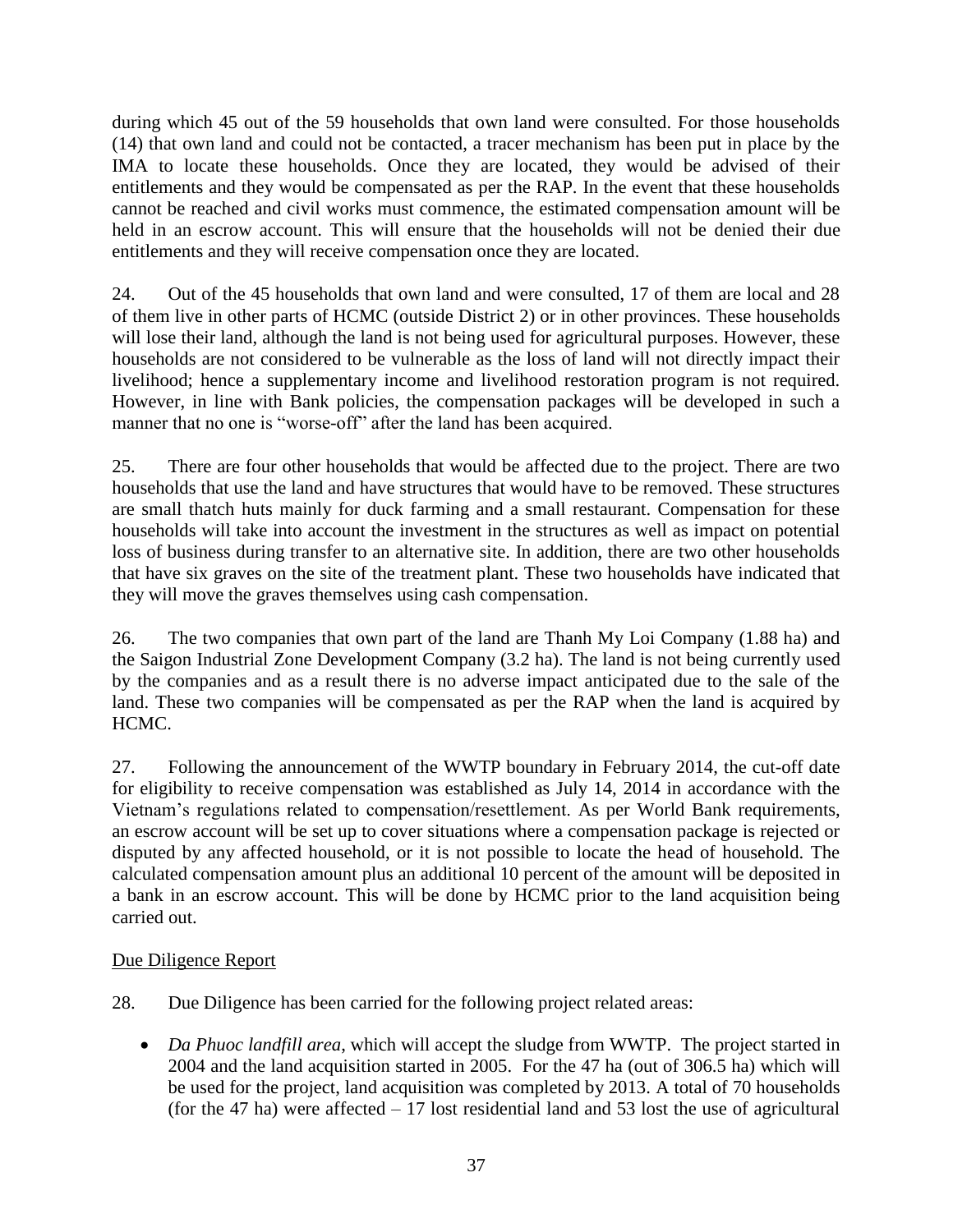land. There were two rounds of consultations with affected households during the due diligence process which confirmed that full compensation payments were made in compliance with the HCMC's regulations and consistent with Bank's safeguard policy objectives. These households have handed the land over to the government, and the construction of the sludge treatment facility has been approved by HCMC PC.

- *Area covered by the interceptor for wastewater*. This is located in District 2 and will be 8 km in length. However, most of it will be located underground, and land acquisition for the current project will be limited to some shafts above the ground. Although most of the proposed right of way of the interceptor is currently in public land, these areas used to be populated by local households and such land was acquired by government and private project developers prior to the current project, as part of the urbanization program for District 2. Review of compensation policies, payment records for land acquisition, and 2 rounds of consultations with affected households indicated that payments for affected households were in accordance with the relevant national Laws, decrees, and regulations of HCMC People's Committee; and they were also in line with the objectives of OP 4.12. It is should be noted that a small portion of the land needed for the interceptor is being acquired by the Thanh My Loi Company for a housing project, not connected with the Bank project. This process of land acquisition which affects 13 households is not completed, although it started in 2007. Within the area to be acquired by the Thanh My Loi Company, land will be required temporarily (during construction) and permanently (for manholes) for 4 shafts of the interceptor as part of the project. The Thanh My Loi Company plans to acquire the land following applicable regulations and IMA would subsequently acquire the area needed for the four shafts. However, by December 2015, if the company has not acquired the land where the four shafts would be constructed, the IMA would acquire the land directly from the current landowners. Compensation to either party would be paid as per the RPF and in both cases the land acquisition for this portion would be monitored through the RAP.
- *WWTP*. The area of the WWTP includes land that had earlier been given to two private companies (1.88 ha for Thanh My Loi and 3.2 ha for Saigon Industrial Zone Development Company) for development projects. Consultations with the companies and a review of their payment records revealed that Saigon Industrial Zone Development Company had acquired the land from 3 households on a willing buyer-willing seller basis. The three households were paid in 2002. Similarly, Thanh My Loi Company had acquired 0.45ha from 6 households from 2007 to 2013 on a willing buyer-willing seller basis (with contracts certified by local government). The due diligence confirms that the land acquisition was in compliance with HCMC PC's regulations and that the transactions made by the companies were on willing buyer willing seller basis. There are no pending legacies issues, and no further action is required under the WWTP RAP.

## Environmental Safeguards

29. The project will bring about environmental improvements as it will treat wastewater from the NLTN and D2 areas and thereby reduce the pollution discharged to the Saigon River. The project is classified as Category A in line with the World Bank Safeguard Policies on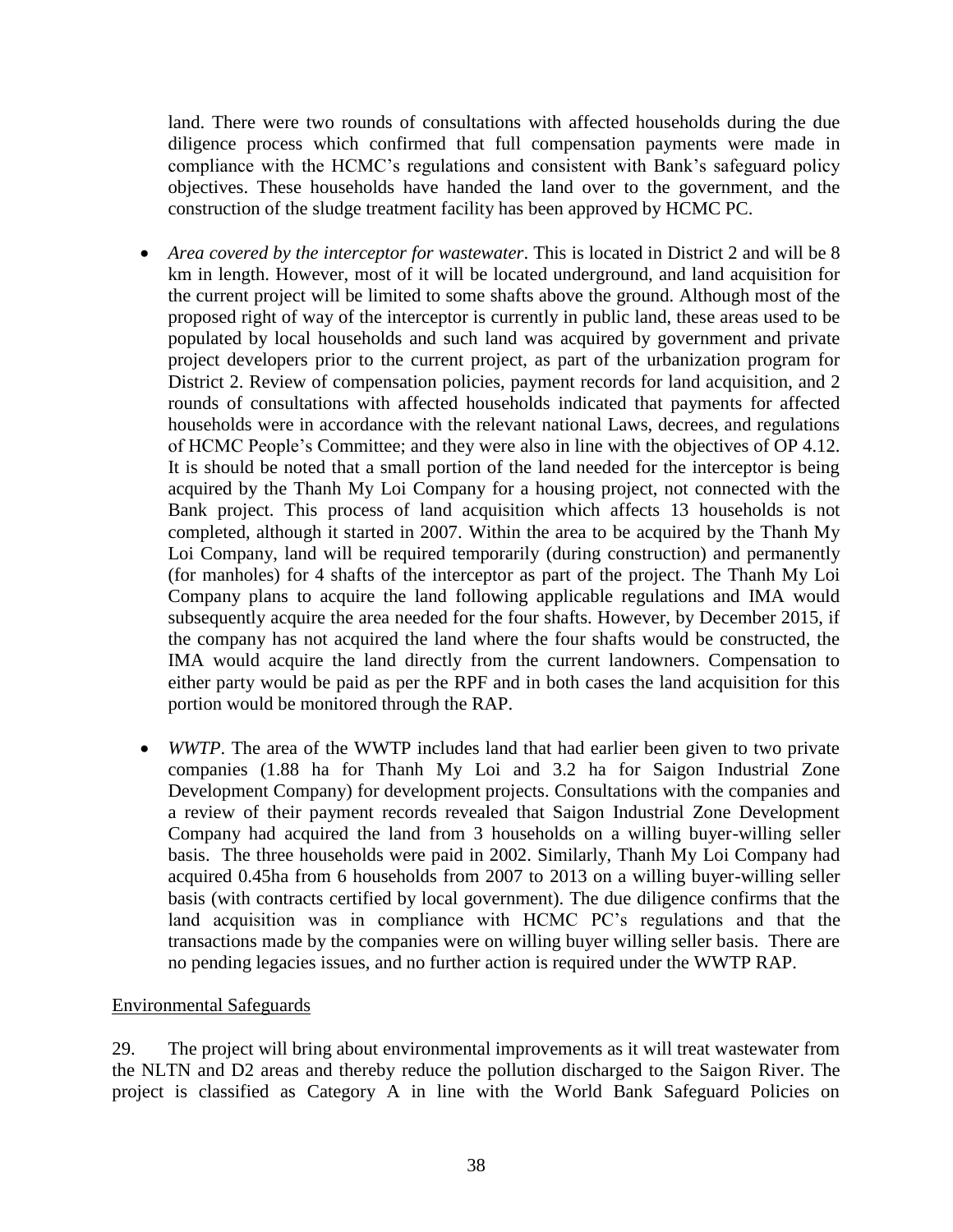Environmental Assessment OP/BP4.01. Additional World Bank Group operational policies triggered are: (a) OP4.04: Natural Habitats; (b) OP 4.11: Physical Cultural Resources; (c) OP4.12: Involuntary Resettlement; and (d) OP7.50: International Waterways. The interventions that are being carried out by HCMC under the project will improve the quality of the Saigon River in line with the plans of the city. The Environmental Impact Assessment was adopted by DONRE on behalf of HCMC PC. It indicated that the interventions under the project will improve the quality of the Saigon River in line with the plans of the city. Other urban development activities – construction of roads, metro stations, urban buildings - outside the project will also take into account environmental concerns, including cumulative impact on the quality of the water in the Saigon River. It is expected that the HCMC authorities will ensure that the quality of the Saigon River will not be negatively affected due to the other investments not connected to the project.

30. The project area is located near the intersection of the Saigon and Dong Nai rivers in an area which has interlinked rivers and canals. The international waterway Saigon River originates in the Kingdom of Cambodia and flows through HCMC before meeting the Dong Nai River. Results of surface water samples in the Dong Nai and Saigon show that BOD and ammonia concentrations often do not meet regulatory standards (QCVN 08:2008/BTNTM, Column A2). Air samples collected at project area for dust, sulfur dioxide, nitrogen dioxide, carbon monoxide and volatile organic constituents showed concentrations within the limits of the Vietnamese technical environmental regulations for ambient air quality. The noise levels in the project area are also within the regulatory limits (National Technical Regulations 26 on Noise).

31. For the WWTP and the interceptor, an Environmental Impact Assessment with EMP has been prepared to cover potential impacts during construction and operation phases. For the District 2 area investments, as the sewerage and drainage investments' locations are still being identified and relevant detailed designs would be completed after the proposed approval of the project by the Bank, a separate Environmental and Social Management Framework (ESMF) has been prepared. The ESMF outlines the process that will be carried out to address environmental and social considerations that may come up during the construction phase once the location of the D2 investments is known. The ESMF was adopted by the IMA on behalf of HCMC PC. The EIA and ESMF will be subject to revisions in line with additional information that would emerge during the detailed design of these investments.

32. The area assigned for the WWTP construction requires 38.47 hectares of land which was mainly used in the past for agricultural purposes. Currently, the area is covered by vegetation (shrubs, small bushes, and nipa) as well as three creeks and ditches, all of which give the area the characteristics of swamp-like conditions. The WWTP area, which is prone to flooding, is not a natural habitat for migratory birds or any protected species. Analysis of samples collected within the project area in Saigon River shown that there are 72 species of the phytoplankton and 39 species of zooplankton. There are no endangered species known in the project area. The interceptor that would take the wastewater from the NLTN area to the wastewater treatment plant will be constructed through a pipe jacking method where the entire stretch  $(8 \text{ km})$  would not have to be excavated. Vertical shafts would be constructed along the path of the interceptor and through these vertical shafts the interceptor would be laid. This type of construction will minimize the impact on the environment during the construction.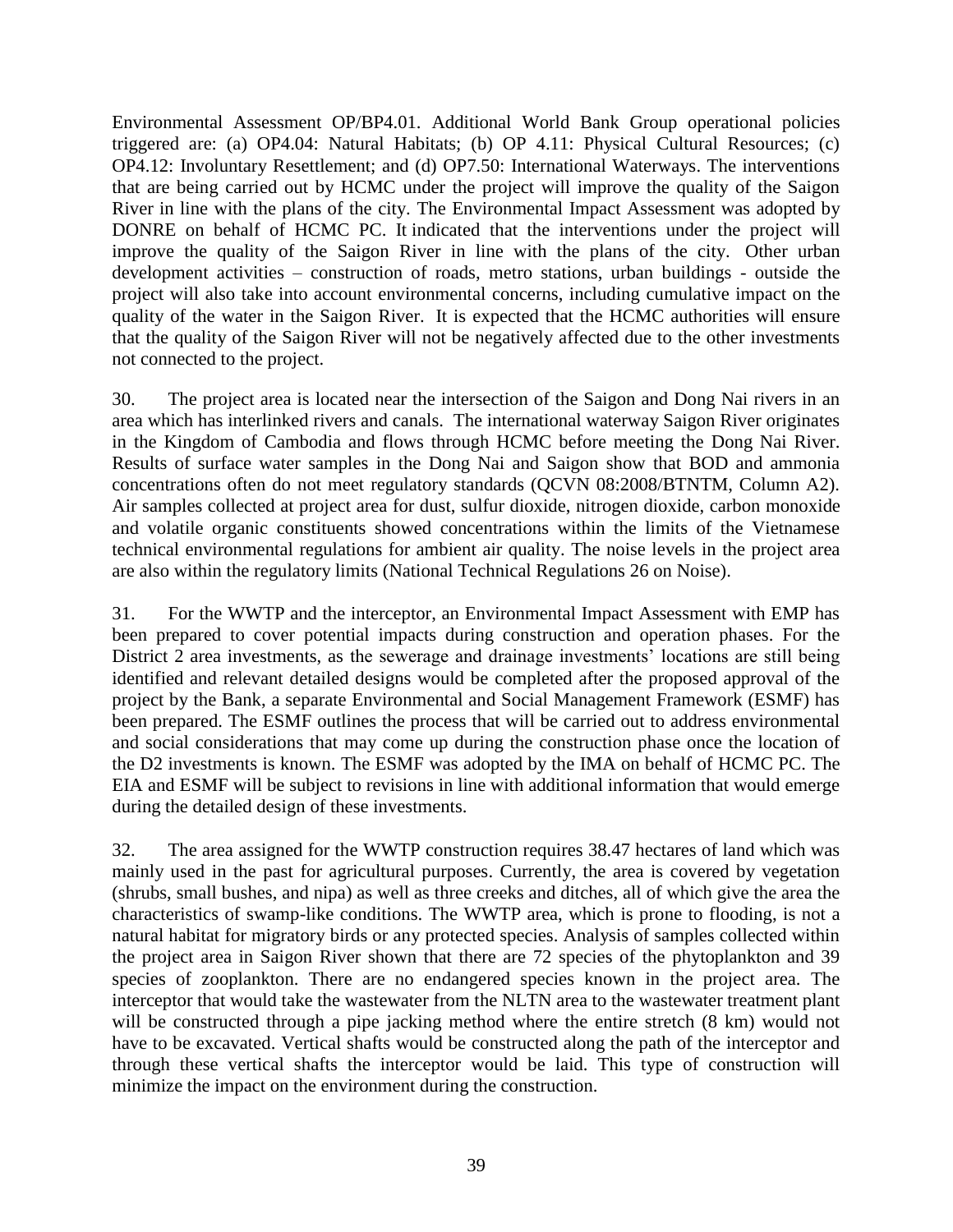#### Project Impacts and Mitigation measures

 $\overline{a}$ 

33. The adverse impacts during construction of the WWTP and interceptor are assessed as localized, temporary, and moderate. These impacts include the generation of dust pollution, noise and vibration due to the operation of heavy equipment, waste generation at the construction site, and traffic interferences. Also, due to the construction activities, local vegetation and landscape will be affected as the vegetation at the site of the wastewater treatment plant will be removed and also a creek that is located in the site will be diverted to another creek to create space for construction. The main impact of this would be: the permanent loss of agricultural land (about 74 percent of the land is agricultural), movement of six graves, and removal of temporary shelters. Potential impacts of the creek diversion include erosion and sedimentation along the receiving creek. The relocation of the creek (about 150 m within the site) will be done in line with the overall flood control measures that are being considered in the site. The negative impacts will be addressed through the application of mitigation measures outlined in the EMP which will include a monitoring plan and through the application of health and safety requirements of workers that would be involved in the construction. Implementation of the EMP will be a requirement for contractors under the project.

34. The environmental concerns during the operational phase include the odor, and management of sludge and effluent from the operation of the WWTP. For odor and effluent concerns, control equipment will be installed in the WWTP and the DBO contractor will be required to conduct environmental quality monitoring to ensure that standards are being met. In addition, the WWTP operational manual (to be prepared by the DBO contractor) will include detailed procedures to handle emergency situations (such as the malfunctioning of the WWTP) and health and safety of workers. The DBO contractor will be responsible for managing the sludge in an environmentally safe manner.<sup>10</sup> The sludge is expected to be transferred by land way to Da Phuoc landfill, located about 25 km from the WWTP. The social and environmental due diligence on Da Phuoc landfill confirmed that its technology and capacity are adequate to receiving and treat the sludge generated from the operation of the WWTP.

35. As the WWTP is located in a flood-prone area, there is a risk that the plant operations could be affected by floods. To avoid any environmental concerns related to discharge of wastewater to the city during a flood event and to protect the WWTP, the flood risk was carefully analyzed and mitigation measures are being planned. The proposed mitigation measures include the construction of a flood protection wall or dyke around the WWTP, locating the electro-mechanical equipment at a higher level that will have a low risk of flooding, and elevating the entire area where the treatment plant will be constructed. The technical option that would be chosen would depend on the DBO contractor, which would have to meet the flood protection requirements specified by HCMC in the bidding documents.

36. Project alternatives were analyzed with respect to type and performance of wastewater treatment technology, WWTP location and interceptor routes, and location of WWTP discharge point. Regarding the treatment technology, four options were considered: Conventional Activated Sludge (CAS); Sequencing Batch Reactor (SBR); Bio-filtration; and Trickling Filter.

 $10$  The volume of sludge that would be generated at the plant will be dependent on the technology that would be chosen for the WWTP.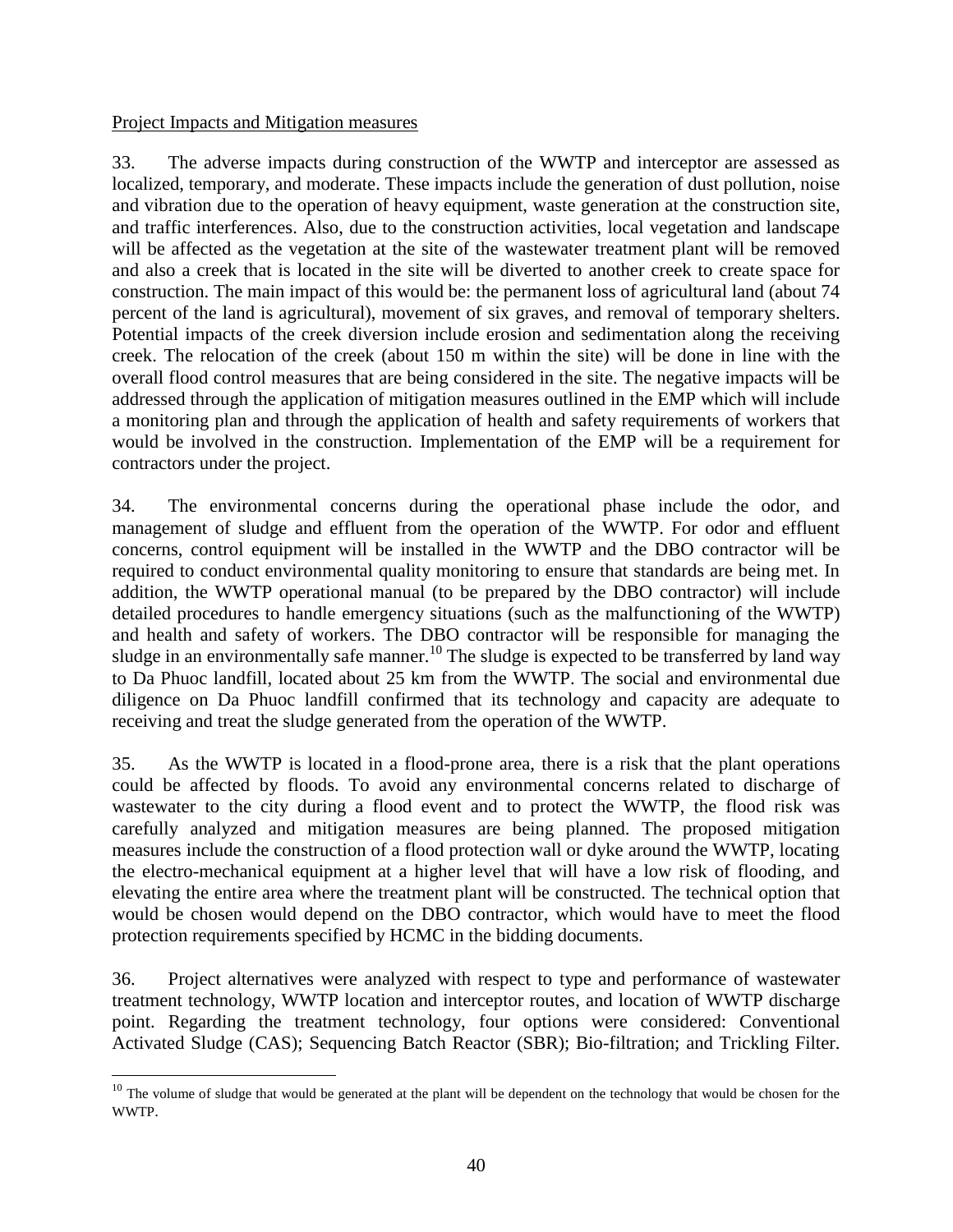All four processes are suitable to meet the required effluent standards (QCVN 14:2008/BTNMT (Column A)). Following Bank procurement procedures, bidders will have the option to bid on a technology that meets effluent standards and has the lowest life cycle cost (Capital expenditure plus discounted Operational Expenditure). For the location of the wastewater treatment plant, three options were considered and the current site was chosen based on availability of land and proximity to the Dong Nai River which has a high flow and the current discharge point of wastewater. Alternative routes were also considered for the interceptor and the current plan follows a path that will have minimal disruption to traffic. Also, three effluent discharge points were considered and the choice was to discharge the water to the Dong Nai River (instead of nearby canals) as the flow of the river is large compared to the canals which will minimize any environmental impacts.

37. Institutional arrangements for environmental monitoring and implementing the EMP are clear. The IMA will have overall responsibility to ensure that the environmental safeguard policies of the Bank are followed; including the implementation of the EMP. Compliance with the EMP is a requirement under the legal agreements of the project. Given the need to implement environmental safeguards, the IMA will receive specific training and will be supported by consultants to ensure that the Bank's policies are being followed and that the aim of improving the environmental conditions of the city is being met. This would include developing the institutional capacity in HCMC on environmental awareness through the Environmental Learning Center that is supported under the project. In addition, environmental auditing of the project will be carried out and the findings of the audits will be reported in the semi-annual reports. The environmental auditing will be financed under the project and will commence within three months after the project implementation begins.

38. A site-specific Environmental Management Plan (EMP) will be developed by construction contractor prior to the start of any construction activities following the procedures specified in the EMP and using information from the detailed design. The EMP will include mitigation measures for negative impacts caused by the construction of the interceptor sewer and WWTP, including measures for health, safety, environmental pollution, and traffic management.

39. Capacity building and training for workers will focus on knowledge about labor safety, collection and treatment of waste and environmental protection. The training programs for workers will be conducted according to construction contracts between the IMA and contractors. Public information program and community relation will be developed during the preconstruction, construction and operation phases.

## Project Public Consultation and disclosure process

40. Extensive public consultations have been carried out for the project. The first public consultation was held between December 24 and 26, 2010. Information on the project was disseminated and sample households were interviewed. The second round of consultations took place between December 20 and 23, 2011. In this consultation, opinions of local authorities and residents were sought.

41. Between February 9 and 24, 2012, the main findings of the draft EIA were discussed with affected households. In addition, to comply with Circular 26/2011/BTNMT and Decree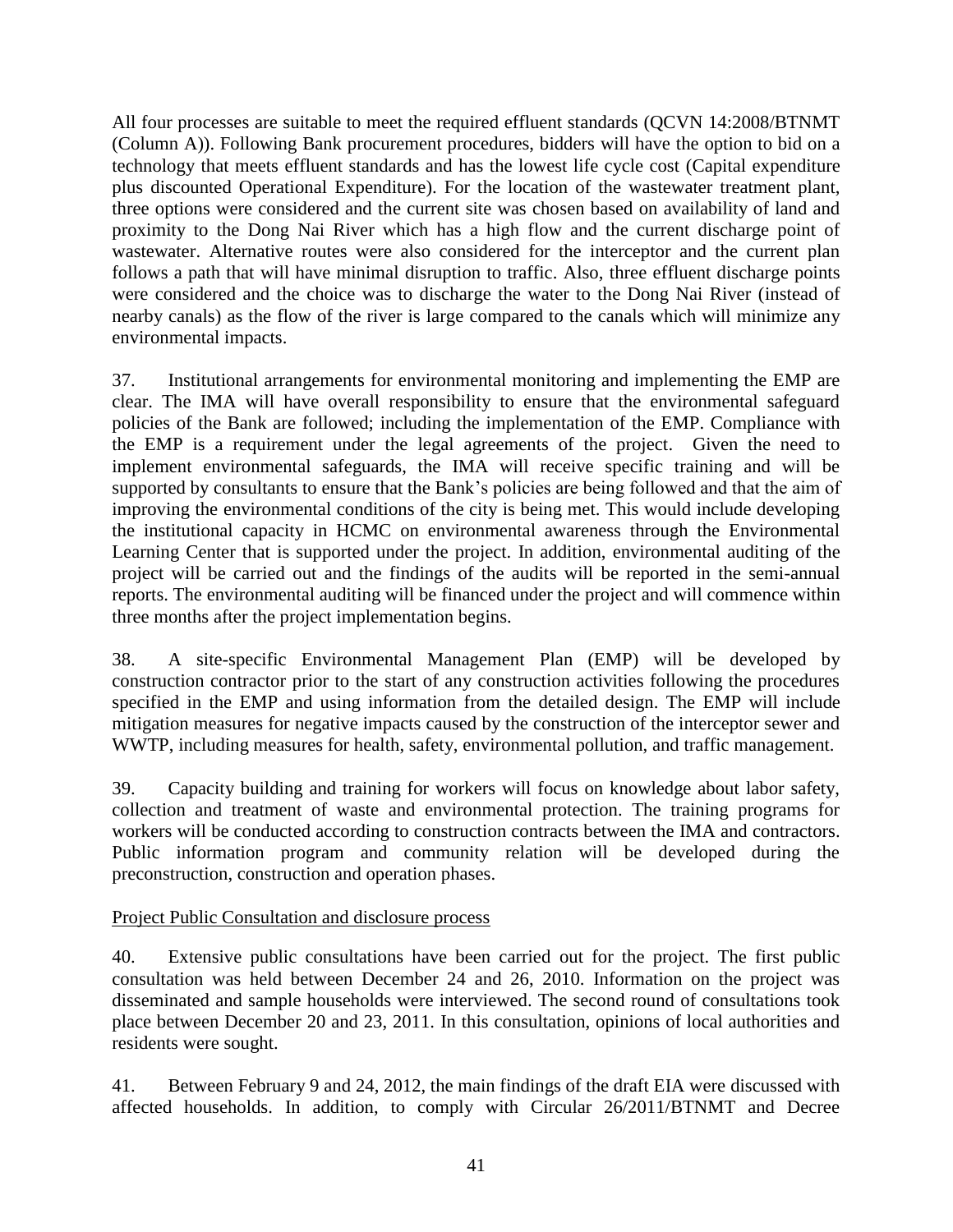29/2011/ND-CP, consultations were undertaken to collect opinions from leaders (e.g., People's Committee, Fatherland Front's Committee) of Wards and Communes and representatives of affected people. The final public consultation was held on April 24, 2014 by the IMA before finalizing the EIA and the ESMF. The consultation results show that the participants support the project and recognize that their living conditions will improve due to the project. They requested that appropriate measures should be taken by the local authorities to keep the environment clean and they also wanted to be informed about the developments regarding the project and the area.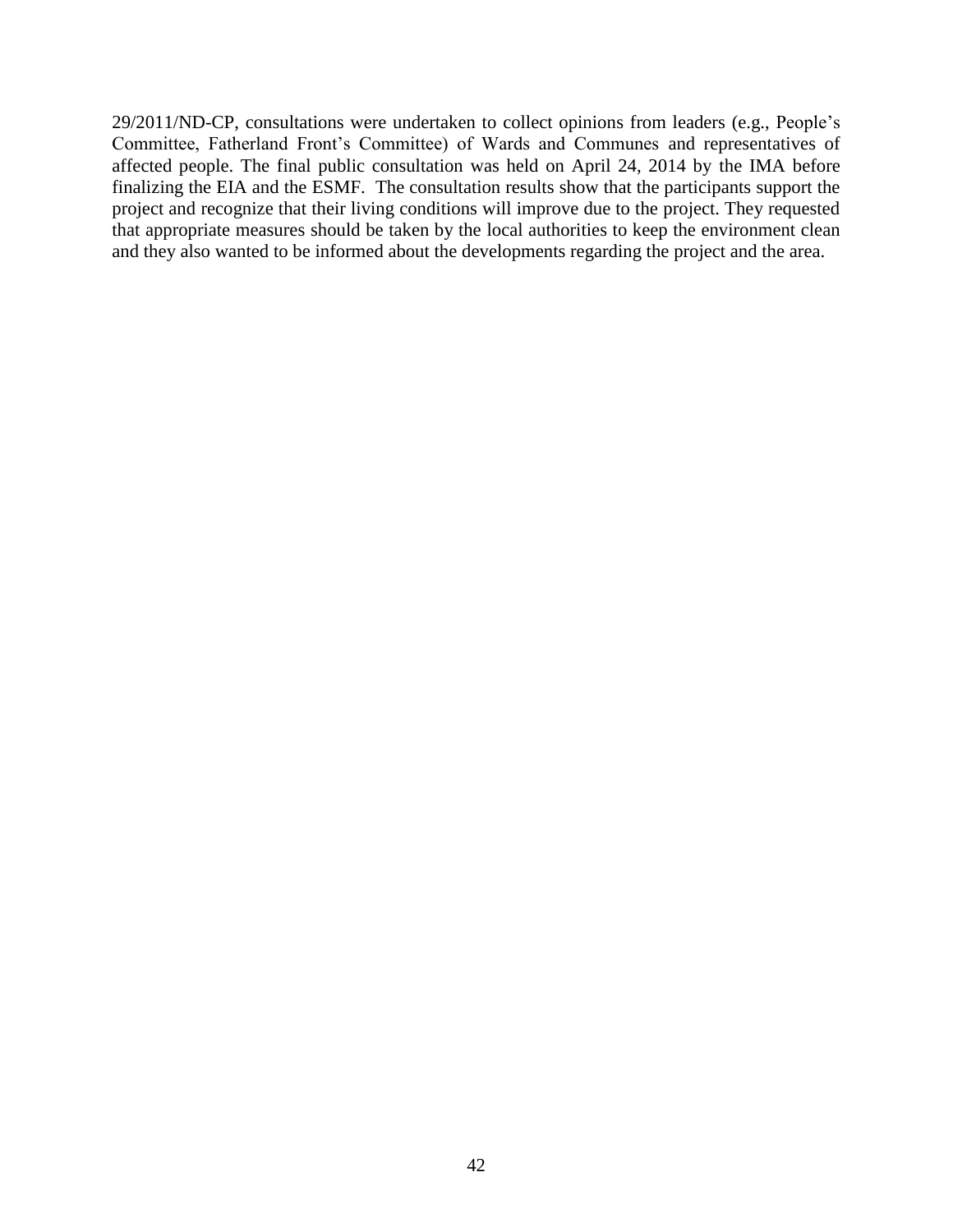**Annex 4: Operational Risk Assessment Framework (ORAF)**

### **Vietnam: Second Ho Chi Minh City Environmental Sanitation Project (P127978)**

| <b>Risks</b>                                                                             |                                                                                                                                                                                                                                                                                                                                                                                                                                                                                                                                                                                                                                                  |                         |             |             |                 |              |                                 |  |  |  |  |  |
|------------------------------------------------------------------------------------------|--------------------------------------------------------------------------------------------------------------------------------------------------------------------------------------------------------------------------------------------------------------------------------------------------------------------------------------------------------------------------------------------------------------------------------------------------------------------------------------------------------------------------------------------------------------------------------------------------------------------------------------------------|-------------------------|-------------|-------------|-----------------|--------------|---------------------------------|--|--|--|--|--|
| <b>Project Stakeholder Risks</b>                                                         |                                                                                                                                                                                                                                                                                                                                                                                                                                                                                                                                                                                                                                                  |                         |             |             |                 |              |                                 |  |  |  |  |  |
| <b>Stakeholder Risk</b>                                                                  | Rating                                                                                                                                                                                                                                                                                                                                                                                                                                                                                                                                                                                                                                           |                         | Moderate    |             |                 |              |                                 |  |  |  |  |  |
| <b>Risk Description:</b>                                                                 |                                                                                                                                                                                                                                                                                                                                                                                                                                                                                                                                                                                                                                                  | <b>Risk Management:</b> |             |             |                 |              |                                 |  |  |  |  |  |
| There are multiple stakeholders, and it may<br>take time to address all their interests. | To mitigate the risks of implementation delays, a number of steps have been taken, including:<br>(a) undertaking public consultations regarding environmental and social aspects and making the<br>safeguards documents publicly available to ensure that project affected persons are aware of and<br>support the project; (b) consulting with stakeholders (officials) of HCMC and the central government to<br>discuss the technical aspects of the project; and (c) creating the Environmental Learning Center to<br>inform all the citizens of HCMC about the benefits of sanitation -- including the benefits of wastewater<br>management. |                         |             |             |                 |              |                                 |  |  |  |  |  |
|                                                                                          | Resp: Client Status:                                                                                                                                                                                                                                                                                                                                                                                                                                                                                                                                                                                                                             |                         | In Progress | Stage: Both | Recurrent:<br>☑ | Due<br>Date: | Frequency:<br><b>CONTINUOUS</b> |  |  |  |  |  |
|                                                                                          | Resp: Client Status:                                                                                                                                                                                                                                                                                                                                                                                                                                                                                                                                                                                                                             |                         | In Progress | Stage: Both | Recurrent:<br>☑ | Due<br>Date: | Frequency:<br><b>CONTINUOUS</b> |  |  |  |  |  |
|                                                                                          | Resp: Client Status:                                                                                                                                                                                                                                                                                                                                                                                                                                                                                                                                                                                                                             |                         | In Progress | Stage: Both | Recurrent:<br>☑ | Due<br>Date: | Frequency:<br><b>CONTINUOUS</b> |  |  |  |  |  |
| Implementing Agency (IA) Risks (including Fiduciary Risks)                               |                                                                                                                                                                                                                                                                                                                                                                                                                                                                                                                                                                                                                                                  |                         |             |             |                 |              |                                 |  |  |  |  |  |
| Capacity                                                                                 | Rating                                                                                                                                                                                                                                                                                                                                                                                                                                                                                                                                                                                                                                           |                         | Substantial |             |                 |              |                                 |  |  |  |  |  |
| <b>Risk Description:</b>                                                                 | <b>Risk Management:</b>                                                                                                                                                                                                                                                                                                                                                                                                                                                                                                                                                                                                                          |                         |             |             |                 |              |                                 |  |  |  |  |  |
| Implementation capacity may be<br>inadequate.                                            | The implementation capacity is being strengthened along these lines: (a) the same entity that had<br>worked with the Bank before, under HCMC ES1, would implement the project as staff are familiar with<br>Bank procedures; (b) the IMA will hire consultants, as needed, to support the implementation; and (c)<br>the DBO contractor will be in place for at least 10 years (5 years for design and build stage and at least<br>5 years for operations with provisions in the contract to extend the operating period) and it will bring in<br>good international practices to HCMC.                                                          |                         |             |             |                 |              |                                 |  |  |  |  |  |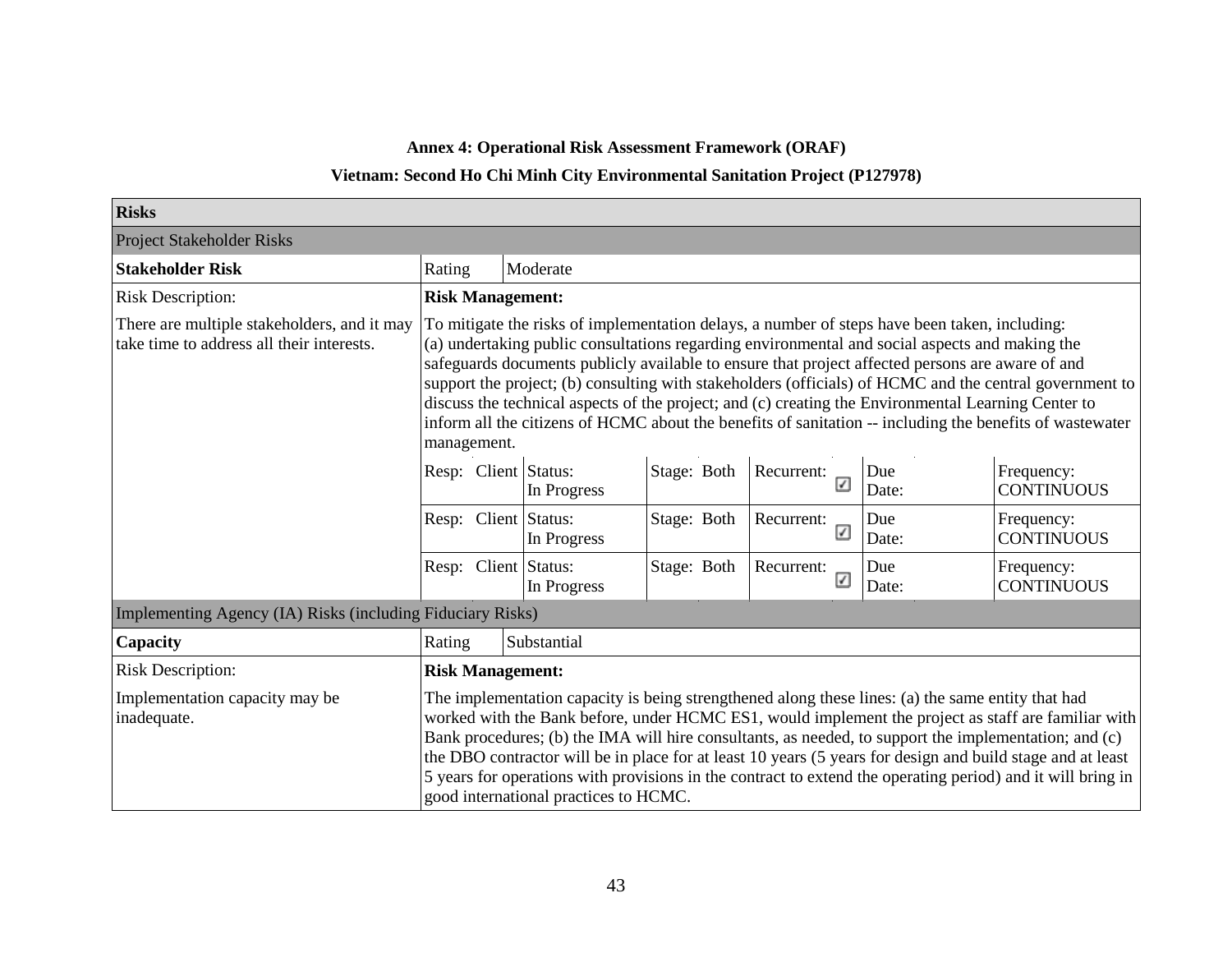|                                                                                                                                                                                                              |                                                                                                                                                                                                                                                                                                                                                                                                                                                                                                                                                                                                                                |                         | Resp: Client Status:<br>In Progress | Stage: Both | Recurrent:<br>☑ | Due<br>Date: | Frequency:<br><b>CONTINUOUS</b> |  |  |  |  |
|--------------------------------------------------------------------------------------------------------------------------------------------------------------------------------------------------------------|--------------------------------------------------------------------------------------------------------------------------------------------------------------------------------------------------------------------------------------------------------------------------------------------------------------------------------------------------------------------------------------------------------------------------------------------------------------------------------------------------------------------------------------------------------------------------------------------------------------------------------|-------------------------|-------------------------------------|-------------|-----------------|--------------|---------------------------------|--|--|--|--|
| Governance                                                                                                                                                                                                   | Rating                                                                                                                                                                                                                                                                                                                                                                                                                                                                                                                                                                                                                         |                         | Substantial                         |             |                 |              |                                 |  |  |  |  |
| <b>Risk Description:</b>                                                                                                                                                                                     |                                                                                                                                                                                                                                                                                                                                                                                                                                                                                                                                                                                                                                | <b>Risk Management:</b> |                                     |             |                 |              |                                 |  |  |  |  |
| Economic decisions may not be taken as<br>the experience on wastewater management<br>is limited in Vietnam, especially for a large<br>project as this one.                                                   | The project will address this risk through focused objectives, streamlined project design, and a limited<br>number of procurement events. Cost effectiveness of the investments would be ensured through the<br>Bank's competitive procurement process. In addition, consultants would be hired by the IMA to<br>provide advice on technical and procurement matters and the Bank's Anti-Corruption guidelines will<br>apply for this project.                                                                                                                                                                                 |                         |                                     |             |                 |              |                                 |  |  |  |  |
|                                                                                                                                                                                                              |                                                                                                                                                                                                                                                                                                                                                                                                                                                                                                                                                                                                                                |                         | Resp: Client Status:<br>In Progress | Stage: Both | Recurrent:<br>☑ | Due<br>Date: | Frequency:<br><b>CONTINUOUS</b> |  |  |  |  |
| <b>Project Risks</b>                                                                                                                                                                                         |                                                                                                                                                                                                                                                                                                                                                                                                                                                                                                                                                                                                                                |                         |                                     |             |                 |              |                                 |  |  |  |  |
| <b>Design</b>                                                                                                                                                                                                |                                                                                                                                                                                                                                                                                                                                                                                                                                                                                                                                                                                                                                | Rating<br>Low           |                                     |             |                 |              |                                 |  |  |  |  |
| <b>Risk Description:</b>                                                                                                                                                                                     |                                                                                                                                                                                                                                                                                                                                                                                                                                                                                                                                                                                                                                | <b>Risk Management:</b> |                                     |             |                 |              |                                 |  |  |  |  |
| Land acquisition challenges and<br>timeliness of results delivery.                                                                                                                                           | The public authorities would provide oversight of the construction schedule and processes – and<br>permit/construction delays could impact the intervention by these authorities would be expected in the case of construction delays. Both the HCMC<br>PC and D2 Authorities are familiar with the project which will allow timely issuance of construction<br>permits. A Grievance Redress Mechanism will be in place to handle concerns about any aspect of the<br>project. During supervision missions, the Bank will monitor implementation and construction progress.                                                    |                         |                                     |             |                 |              |                                 |  |  |  |  |
|                                                                                                                                                                                                              |                                                                                                                                                                                                                                                                                                                                                                                                                                                                                                                                                                                                                                |                         | Resp: Client Status:<br>In Progress | Stage: Both | Recurrent:<br>☑ | Due<br>Date: | Frequency:<br><b>CONTINUOUS</b> |  |  |  |  |
| <b>Social and Environmental</b>                                                                                                                                                                              | Rating                                                                                                                                                                                                                                                                                                                                                                                                                                                                                                                                                                                                                         |                         | Substantial                         |             |                 |              |                                 |  |  |  |  |
| <b>Risk Description:</b>                                                                                                                                                                                     |                                                                                                                                                                                                                                                                                                                                                                                                                                                                                                                                                                                                                                | <b>Risk Management:</b> |                                     |             |                 |              |                                 |  |  |  |  |
| During construction works at the specific<br>sites, temporary risks due to dust, traffic<br>and noise are increased.<br>During operations, complaints could arise<br>due to odors, improper sludge disposal, | An Environmental Assessment has been carried out and an Environmental Management Plan is in place<br>to address environmental concerns. In addition, a social assessment has been carried out and the risks<br>related to resettlement and land acquisition will be addressed through the Resettlement Action Plan and<br>Resettlement Policy Framework. During supervision missions, the Bank will ensure that the safeguard<br>procedures being followed are in line with Bank policies. Mitigation measures and health and safety<br>guidelines will be followed during construction works in line with site-specific EMPs. |                         |                                     |             |                 |              |                                 |  |  |  |  |
| malfunction of the WWTP, or flood<br>damage.                                                                                                                                                                 |                                                                                                                                                                                                                                                                                                                                                                                                                                                                                                                                                                                                                                |                         | Resp: Client Status:<br>In Progress | Stage: Both | Recurrent:<br>☑ | Due<br>Date: | Frequency:<br><b>CONTINUOUS</b> |  |  |  |  |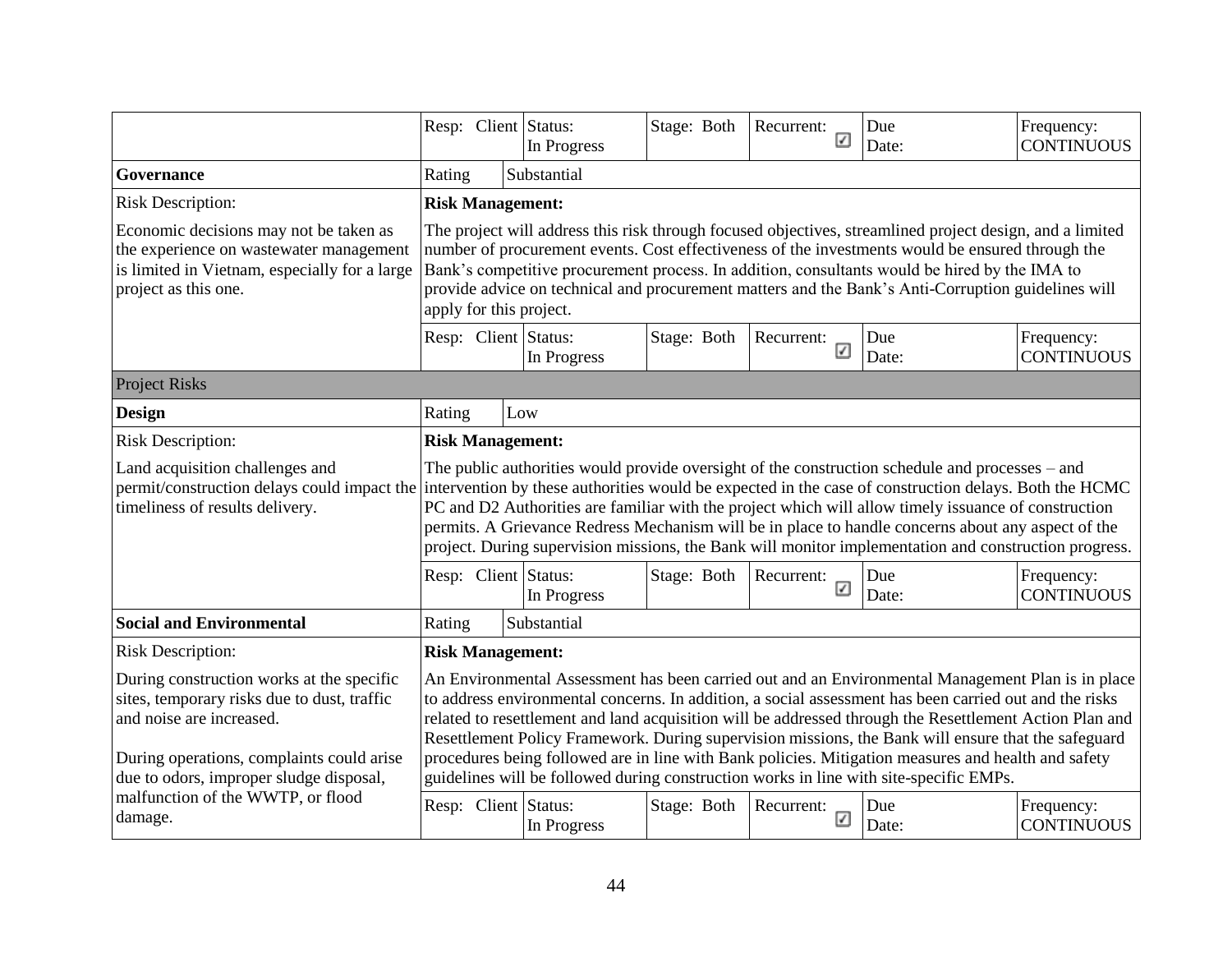| <b>Program and Donor</b>                                                                                                    | Rating                                                                                                                                                                                                                                                                                                                                                                                                     | Low                                                                                                                                                                                                                                                                                                                                                                                                                                                                                                                                                                       |             |                 |                                                                                                                                                                                                        |                                 |  |  |  |  |  |
|-----------------------------------------------------------------------------------------------------------------------------|------------------------------------------------------------------------------------------------------------------------------------------------------------------------------------------------------------------------------------------------------------------------------------------------------------------------------------------------------------------------------------------------------------|---------------------------------------------------------------------------------------------------------------------------------------------------------------------------------------------------------------------------------------------------------------------------------------------------------------------------------------------------------------------------------------------------------------------------------------------------------------------------------------------------------------------------------------------------------------------------|-------------|-----------------|--------------------------------------------------------------------------------------------------------------------------------------------------------------------------------------------------------|---------------------------------|--|--|--|--|--|
| <b>Risk Description:</b>                                                                                                    | <b>Risk Management:</b>                                                                                                                                                                                                                                                                                                                                                                                    |                                                                                                                                                                                                                                                                                                                                                                                                                                                                                                                                                                           |             |                 |                                                                                                                                                                                                        |                                 |  |  |  |  |  |
| The financing of the project is not                                                                                         |                                                                                                                                                                                                                                                                                                                                                                                                            |                                                                                                                                                                                                                                                                                                                                                                                                                                                                                                                                                                           |             |                 |                                                                                                                                                                                                        |                                 |  |  |  |  |  |
| dependent on other donors.                                                                                                  | Resp:                                                                                                                                                                                                                                                                                                                                                                                                      | Status:<br>Stage:                                                                                                                                                                                                                                                                                                                                                                                                                                                                                                                                                         |             | Recurrent:      | Due<br>Date:                                                                                                                                                                                           | Frequency                       |  |  |  |  |  |
| <b>Delivery Monitoring and Sustainability</b>                                                                               | Rating                                                                                                                                                                                                                                                                                                                                                                                                     | Moderate                                                                                                                                                                                                                                                                                                                                                                                                                                                                                                                                                                  |             |                 |                                                                                                                                                                                                        |                                 |  |  |  |  |  |
| <b>Risk Description:</b>                                                                                                    | <b>Risk Management:</b>                                                                                                                                                                                                                                                                                                                                                                                    |                                                                                                                                                                                                                                                                                                                                                                                                                                                                                                                                                                           |             |                 |                                                                                                                                                                                                        |                                 |  |  |  |  |  |
| Information on project indicators may not<br>be regularly collected; this could affect<br>adequate reporting of the results | A Results Framework has been developed which specifies the indicators that will be monitored. In<br>addition, during the implementation period, the IMA will submit semi-annual reports to the Bank that<br>would identify the progress made and issues that need attention. Consultants will support the IMA and<br>as needed the Bank will provide guidance to ensure that the project objective is met. |                                                                                                                                                                                                                                                                                                                                                                                                                                                                                                                                                                           |             |                 |                                                                                                                                                                                                        |                                 |  |  |  |  |  |
|                                                                                                                             | Resp: Client Status:                                                                                                                                                                                                                                                                                                                                                                                       | In Progress                                                                                                                                                                                                                                                                                                                                                                                                                                                                                                                                                               | Stage: Both | Recurrent:<br>☑ | Due<br>Date:                                                                                                                                                                                           | Frequency:<br><b>CONTINUOUS</b> |  |  |  |  |  |
| <b>Other (Optional)</b>                                                                                                     | Rating                                                                                                                                                                                                                                                                                                                                                                                                     | Moderate (with risk mitigation measures)                                                                                                                                                                                                                                                                                                                                                                                                                                                                                                                                  |             |                 |                                                                                                                                                                                                        |                                 |  |  |  |  |  |
| <b>Risk Description:</b>                                                                                                    | <b>Risk Management:</b>                                                                                                                                                                                                                                                                                                                                                                                    |                                                                                                                                                                                                                                                                                                                                                                                                                                                                                                                                                                           |             |                 |                                                                                                                                                                                                        |                                 |  |  |  |  |  |
| Financial Management procedures not<br>followed, which can affect implementation                                            |                                                                                                                                                                                                                                                                                                                                                                                                            | arrangements, and regular audit of the project                                                                                                                                                                                                                                                                                                                                                                                                                                                                                                                            |             |                 | A number of measures have been taken to manage the risk. These measures include proper operations<br>of project accounting software, use of a Financial Management Manual which includes the fund flow |                                 |  |  |  |  |  |
|                                                                                                                             | Resp: Client Status:                                                                                                                                                                                                                                                                                                                                                                                       | In Progress                                                                                                                                                                                                                                                                                                                                                                                                                                                                                                                                                               | Stage: Both | Recurrent:<br>☑ | Due<br>Date:                                                                                                                                                                                           | Frequency:<br><b>CONTINUOUS</b> |  |  |  |  |  |
| <b>Other (Optional)</b>                                                                                                     | Rating                                                                                                                                                                                                                                                                                                                                                                                                     | Moderate (with risk mitigation measures)                                                                                                                                                                                                                                                                                                                                                                                                                                                                                                                                  |             |                 |                                                                                                                                                                                                        |                                 |  |  |  |  |  |
| <b>Risk Description:</b>                                                                                                    | <b>Risk Management:</b>                                                                                                                                                                                                                                                                                                                                                                                    |                                                                                                                                                                                                                                                                                                                                                                                                                                                                                                                                                                           |             |                 |                                                                                                                                                                                                        |                                 |  |  |  |  |  |
| Procurement procedures not followed,<br>which can affect implementation                                                     |                                                                                                                                                                                                                                                                                                                                                                                                            | A number of measures are in place to address procurement risk. These include: hiring qualified firms<br>to carry out project preparation activities, appointing qualified procurement staff, mobilizing qualified<br>staff for bid evaluation of major works, requesting bid evaluation committee to sign a Code of Conduct<br>declaration to carry out their activities, protecting bids and proposals after they are submitted to the<br>IMA, employing a qualified firm to carry out construction supervision, and improving the procurement<br>record keeping system. |             |                 |                                                                                                                                                                                                        |                                 |  |  |  |  |  |
|                                                                                                                             | Resp: Client Status:                                                                                                                                                                                                                                                                                                                                                                                       | In Progress                                                                                                                                                                                                                                                                                                                                                                                                                                                                                                                                                               | Stage:      | Recurrent:<br>☑ | Due<br>Date:                                                                                                                                                                                           | Frequency:<br><b>CONTINUOUS</b> |  |  |  |  |  |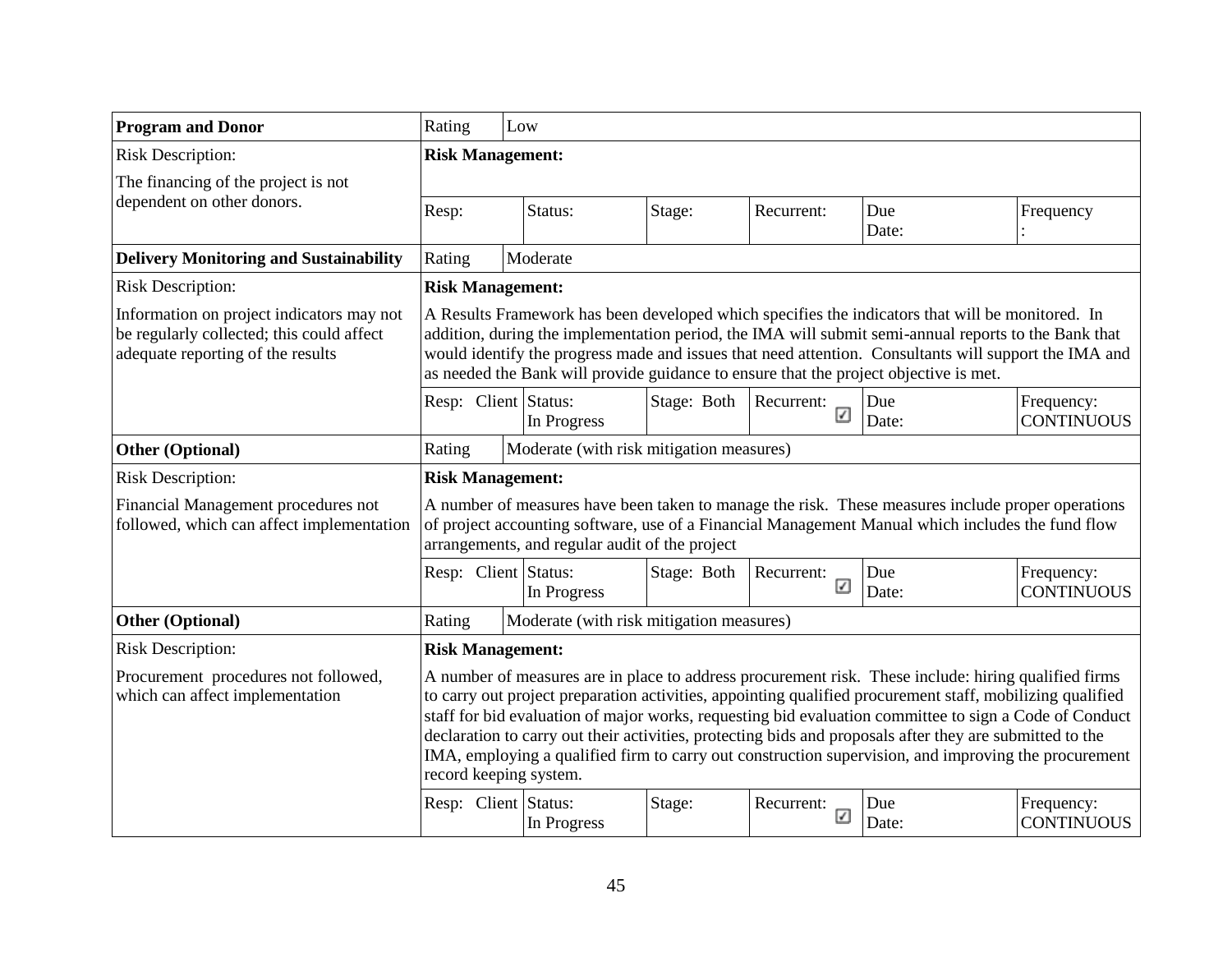6. Overall Risk

#### **Overall Implementation Risk: Substantial**

Risk Description:

The Overall Implementation risk is considered to be substantial given the risks associated with institutional capacity, governance, social and environmental issues that may come up for the project. Construction in urban areas takes time and to address the above risks a number of measures have been considered: (a) the land acquisition process and consultation with the stakeholders have already begun to ensure that the project affected people are aware and that they support the project; (b) the site for the wastewater treatment plant and the routing for the interceptor have been chosen to minimize disruption for the city; and (c) a pipe jacking method is being considered for the interceptor construction where the pipe would be pushed under the ground through shafts which would minimize open excavation causing less inconvenience for the citizens.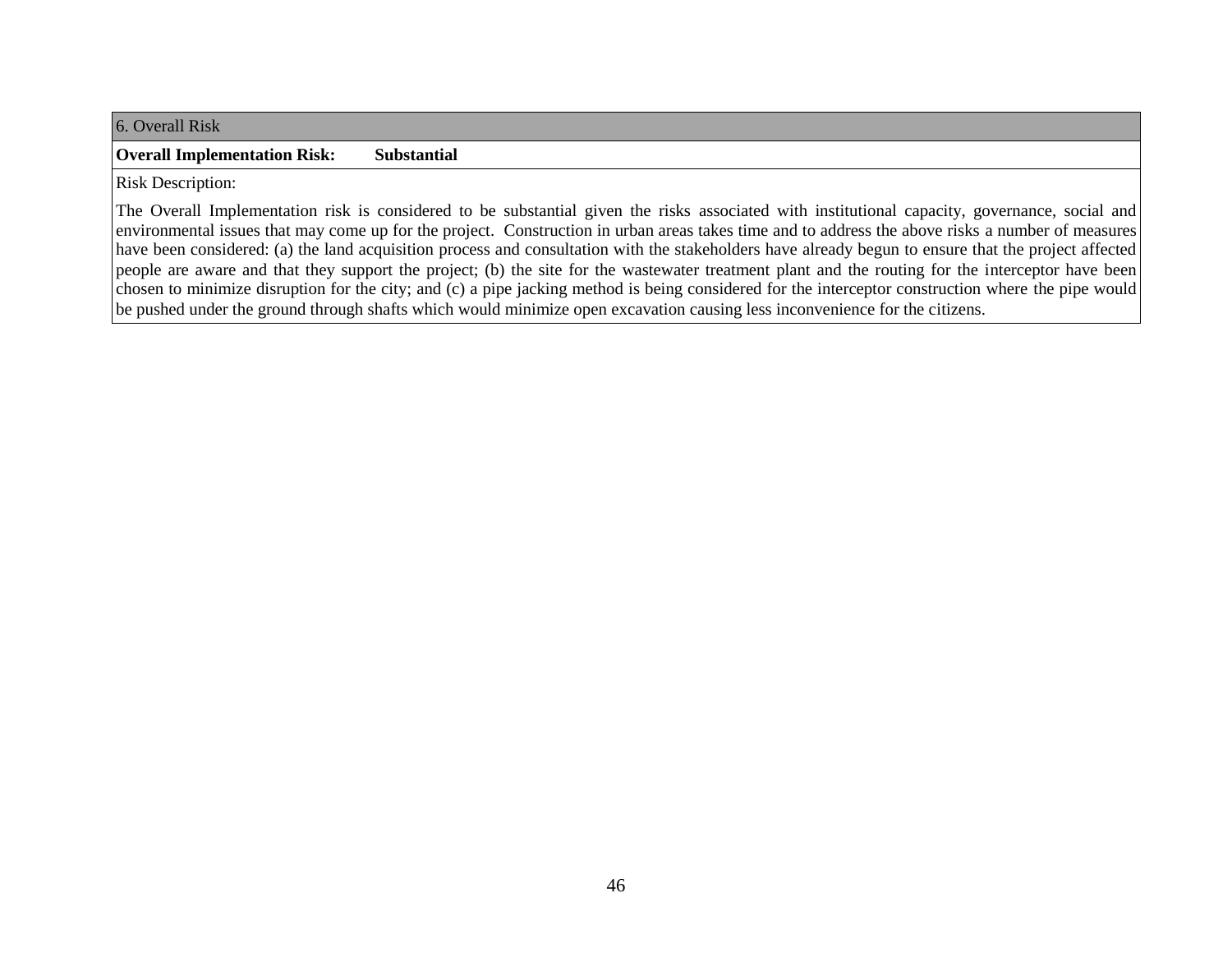### **Annex 5: Implementation Support Plan**

## **VIETNAM: Second Ho Chi Minh City Environmental Sanitation Project**

## **Strategy and Approach for Implementation Support**

1. The Implementation Support Plan (ISP) for the HCMC ES2 project has been developed based on the nature of the project and its risk profile. It outlines the approach the Bank will take to support HCMC's efforts to implement the project and manage key risks to achieve results and attain project objectives. The ISP aims to make implementation support to the client more flexible and efficient, and focuses on implementation risk mitigation measures which are mainly related to challenges in construction in an urban setting. The implementation support provided by the Bank will also address other issues such as those linked to technical matters, financial management, and procurement.

2. The project will have a Project Operational Manual (POM), prepared and implemented by the IMA. The POM will provide overall guidance on project implementation and will include information such as the detailed project description, financing plan, roles and responsibilities for implementing agencies, the role of the Bank during implementation, key actions required to meet the project development objectives, the schedule of procurement actions, and the monitoring and evaluation arrangements. The Bank will supervise how well implementation is being carried out and will provide guidance on implementation arrangements.

3. The Bank's Hanoi office has staff that can address matters in a range of areas, including: technical, social safeguards, environmental safeguards, procurement, and financial management. Additional support would be provided from the Bank's office in Washington, DC. Furthermore, as needed, the Bank will hire specialized consultants to advise on wastewater management issues.

## **Implementation Support Plan**

4. The Bank has set out its implementation support plan for the project. As most of the Bank's staff for this project team are based in Hanoi, the Bank will be able to provide constant advice and guidance to the entities that will implement the project. In addition, semi-annual project supervision would be carried out. The plan for implementation support is summarized below:

- (a) *Technical inputs*. Engineering inputs are required to review construction plans, bid documents, and bid evaluation reports. The Bank will ensure that it has adequate technical capacity in its team. During construction and commissioning, technical supervision will be provided to ensure that technical contractual obligations are met. The team's engineer will conduct regular site visits during project implementation, and involve technical specialists as needed.
- (b) *Fiduciary requirements and inputs*. Training will be provided by the Bank's FM specialist and the procurement specialist before the commencement of project implementation. The team will support the IMA's FM and procurement specialists.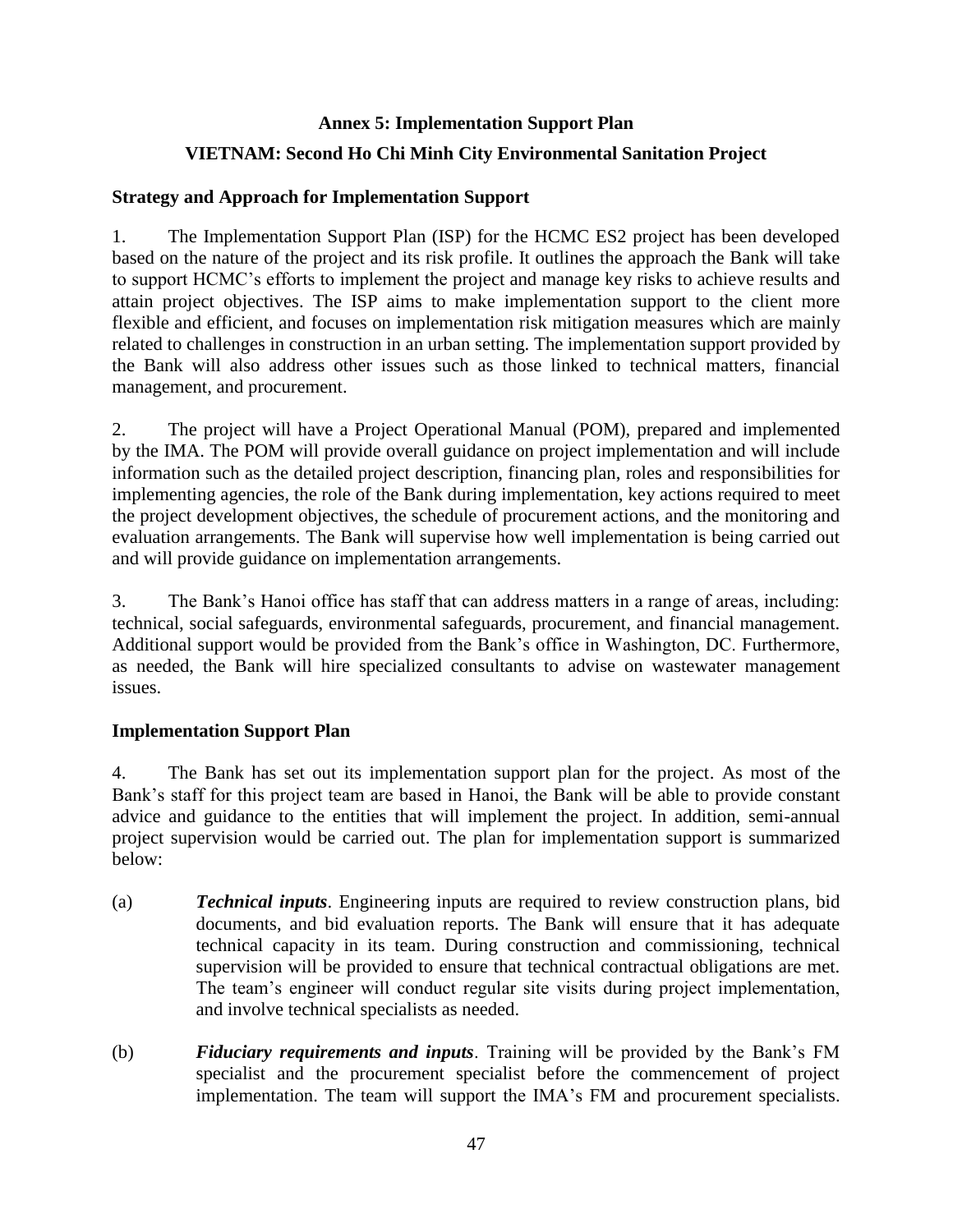The Bank's FM specialist and the procurement specialist are both based in the country office to provide timely support. Supervision of FM and procurement matters will be carried out semi-annually as part of the project supervision plan.

- (c) *Social safeguards*. The social safeguards specialist will ensure that land to be acquired under the project is done so in line with the Bank's policies and procedures and those laid out in the safeguards documents. The social safeguards specialist will provide training to the staff that will implement the project and provide regular guidance to counterparts on project implementation. As needed, the social specialist will involve other social safeguard specialists to provide guidance on land acquisition matters.
- (d) *Environmental safeguards*. The environmental safeguards specialist will ensure that environmental procedures followed are in line with the Bank's policies and those procedures laid out in the safeguards documents. Given that the project has environmental benefits, the specialist will ensure that the targeted benefits materialize in a timely manner and that timely training and advice are provided to counterparts on project implementation. As needed, the environmental specialist will involve other specialists to provide guidance on environmental matters and environmental safeguards.

5. The main focus in terms of implementation support is summarized below. It is anticipated that during the first year, significant support will be required from the task team and selected specialists. The Bank's support during that first year of implementation will focus on procurement of the large contracts. Thereafter, the focus will be on timely implementation of the project and meeting the project objectives. Decentralized implementation support will be carried out for this project, with members of the Task Team primarily based in the country office. The core staff skill mix required is summarized below (Table A5.1). The information provided is on an annual basis. In addition to the needs outlined in the matrix below, other specialists (e.g., financial specialists) may be drawn upon to support project implementation as needs arise.

| <b>Skills Needed</b>            | Number of<br><b>Staff Weeks</b> | <b>Number of Trips</b>  | <b>Comments</b>         |
|---------------------------------|---------------------------------|-------------------------|-------------------------|
| Wastewater Engineer             | 10                              | Field trips as required | Country office-based    |
| <b>Environmental Specialist</b> |                                 | Field trips as required | Country office-based    |
| Social Specialist               |                                 | Field trips as required | Country office-based    |
| <b>Procurement Specialist</b>   |                                 | Field trips as required | Country office-based    |
| <b>Financial Management</b>     | 2                               | Field trips as required | Country office-based    |
| Specialist                      |                                 |                         |                         |
| <b>Task Team Leader</b>         | 10                              |                         | Based in Washington, DC |

|  | Table A5.1: Task team skills mix requirements for implementation support |  |  |
|--|--------------------------------------------------------------------------|--|--|
|  |                                                                          |  |  |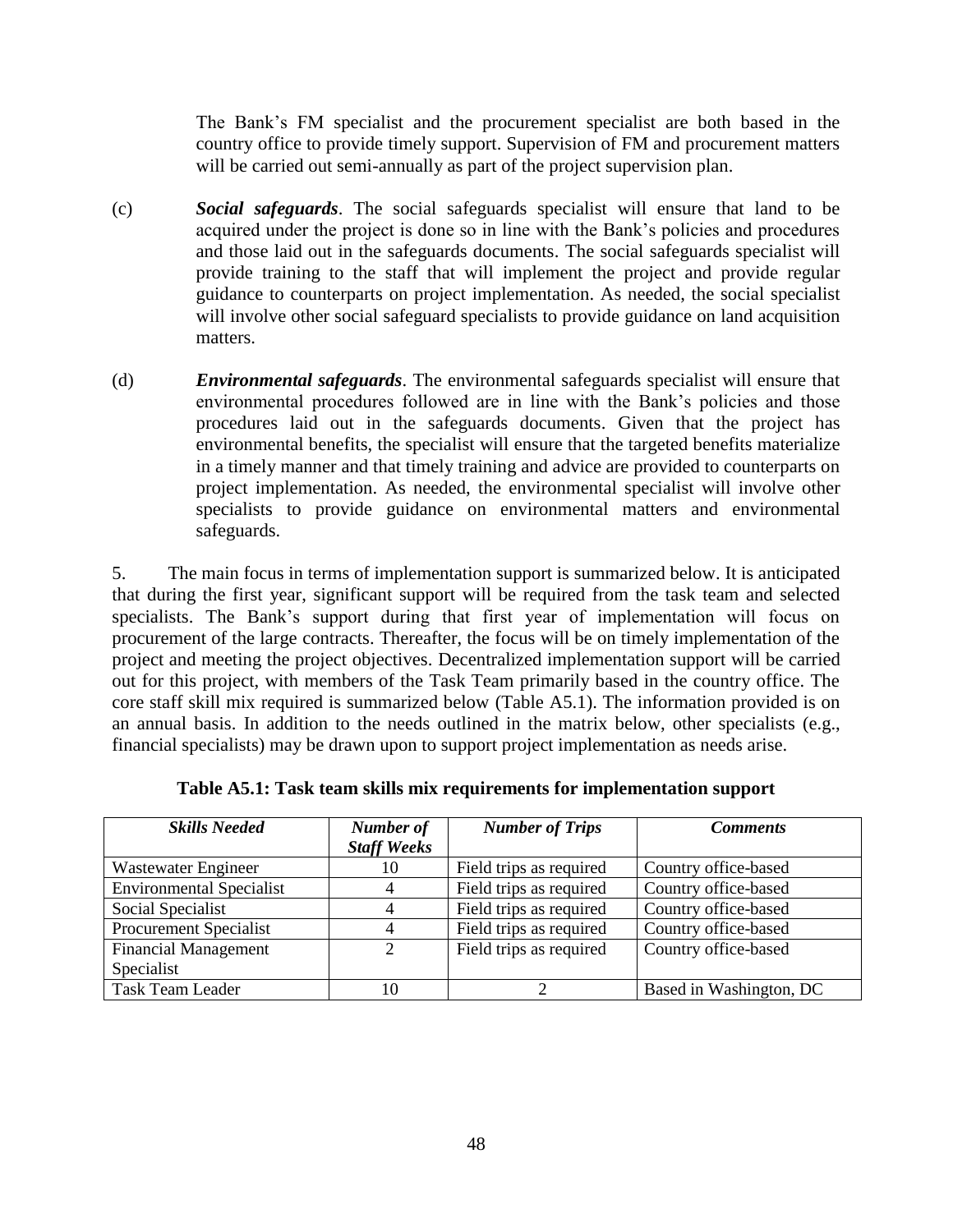# **Annex 6: Economic and Financial Analyses VIETNAM: Second Ho Chi Minh City Environmental Sanitation Project**

### **Economic Analysis**

## Context

1. The second phase of the project (HCMC ES2) proposes to make environmental improvements by: (a) preventing discharge of untreated wastewater to the Saigon River by transferring the wastewater to another location where it would be treated before being discharged to the Dong Nai River; and (b) developing a sewerage network in certain areas D2 and transferring the wastewater to the treatment plant. Currently, in this area, the untreated wastewater ends up in water bodies due to lack of proper sewers and treatment facilities.

2. In qualitative terms, the positive externalities of improved environment and reduced health risks are largely due to the reduction of pollution being discharged to the Saigon River and the water bodies in the D2 area. However, these benefits are difficult to quantify. Thus, a costeffectiveness approach has been used for the economic analysis.

#### Construction of WWTP and the Interceptor

3. While the first phase of the project (HCMC ES1) made improvements in the NLTN area, the untreated wastewater collected from the catchment now discharges to the Saigon River. Activities under HCMC ES2 will eliminate the discharge of untreated wastewater to the Saigon River. Water quality modeling carried out as part of the Environmental Impact Assessment illustrates that the quality of Saigon River will improve in the vicinity of the current discharge point of untreated wastewater.

4. There are regulatory requirements in Vietnam for the wastewater to meet effluent standards. These standards are based on environmental considerations and are being applied in HCMC as the city increases its efforts to improve the quality of surface water. The wastewater collected in the NLTN basin will have to meet this regulatory standard and as a result treatment of the wastewater is needed. The project has been designed in way to ensure that least cost options are being considered. Specifically, at the feasibility study stage, multiple technical options for wastewater treatment that would meet the regulatory requirements were considered. At the bidding stage, following Bank procurement procedures, the DBO operator that would be able to meet the effluent standards would be considered technically responsive. However, the DBO contractor that provides the lowest life cycle cost (combination of capital costs and net present value of operating cost) for a technically responsive bid will be awarded the contract. This way, cost effectiveness of treatment will be ensured.

#### Construction of the Sewerage in the District 2 Area

5. The inclusion of District 2 under the scope of the proposed HCMC ES2 will help to improve the environmental conditions in three zones of the district which do not have a sewerage system. Out of eight zones, these three zones were considered priorities, as there is an existing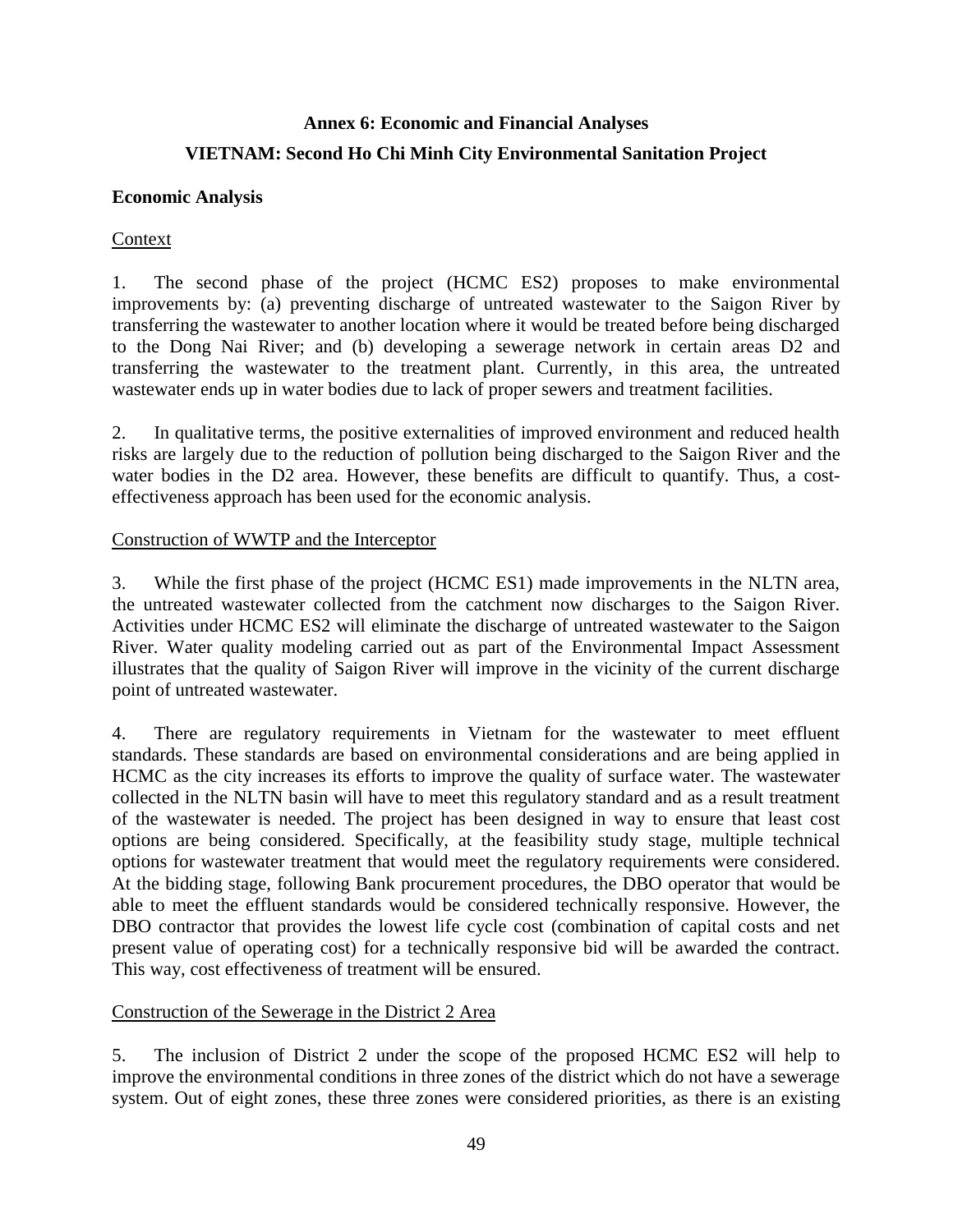population in these areas. A poverty mapping was carried out for the project and these areas have 78% of the poor households of the D2 area.

6. District 2 comprises 5,018 ha of land and had 140,829 inhabitants in 2012, making it one of the less densely populated areas of Ho Chi Minh City. It is located near the central business area of District 1, just across and east of the Saigon river. Given its proximity to the central part of HCMC, the population is steadily growing in the district. With the influx of the population there is need for basic infrastructure such as roads, water, and sewers. The project supports the development of District 2 through the construction of sewers which will allow the area to be used more for residential and business purposes. There are also parts of the district that flood during high tides as the water from the rivers flows back to the streets through drains. One-way valves will be installed in the drains in some areas to prevent this type of flooding during high tides.

7. The focus of the project in District 2 is on three populated areas (Thao Dien, Binh An and Binh Trung) to provide better services to the citizens. Wastewater from these areas is collected and discharge to nearby water bodies, including the Saigon River. By collecting the wastewater from these areas and transferring it to the wastewater treatment plant that will be constructed under the project, there would be an overall environmental improvement in the area. In addition, measures would be taken in these areas to prevent flooding during high tides when water from the river backs up into the streets through the sewer lines.

8. To build the sewers, there are two options and they were considered in detail for all the three areas: (a) build separate sewers for rain water and wastewater; or (b) build combined sewers and/or interceptors to collect the wastewater from households. The lower cost option was chosen in each of the areas to ensure cost effectiveness. In the Thao Dien area, as most of the houses have connections to combined sewers, the lower cost option was to ensure that the wastewater from the households do not reach Saigon River. The main investments, therefore, are to build a collection system that would stop the discharge of wastewater to the Saigon River and transfer the wastewater to the treatment plant built under the project. In the South Thao Dien area, it is more cost effective to install separated systems and that approach would be followed. On the other hand, in the Binh Trung area, it is more cost effective to build combined systems which would be supported under the project.

## **Financial Analysis**

9. The capital costs for the Project are US\$495 million and primarily cover construction and equipment costs with a portion dedicated to resettlement, contingencies, VAT, and project implementation. The project is funded through an IBRD loan of US\$250 million, an IDA credit of US\$200 million, and grant funding of US\$45 million from HCMC to cover the remainder of the capital expenditures.

10. Currently the Ho Chi Minh City People's Committee (HCMC PC) is the owner of all sanitation and flood management network assets. The wastewater and flood management activities are carried out by the Steering Committee of Flood Control (SCFC), which is responsible for operating existing wastewater treatment plants in the city. For this project, a decision has been taken by HCMC authorities that: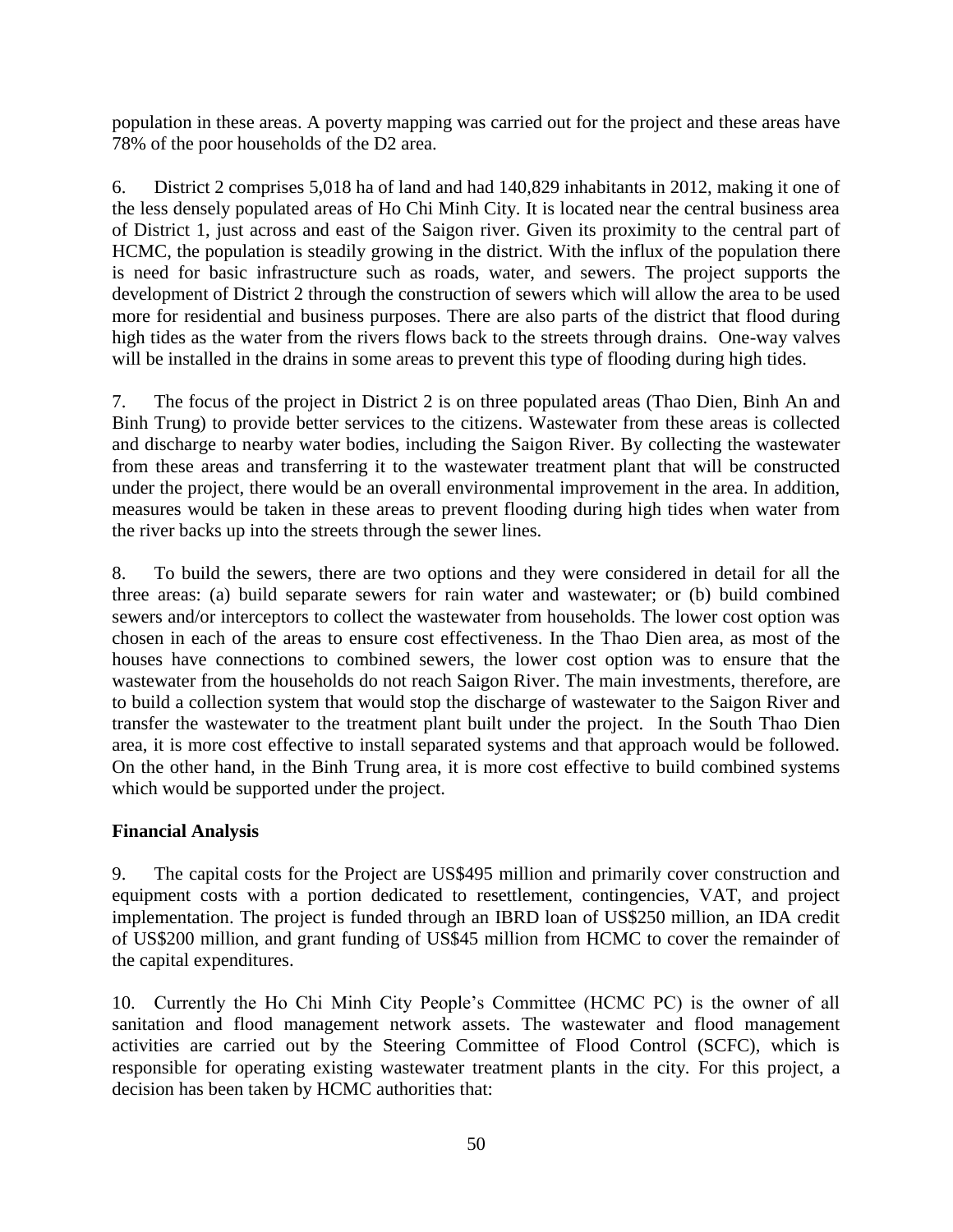- *For the implementation stage of the project*, the IMA will be in charge of carrying out the investments. It has carried out the first phase of this project and is familiar with Bank procedures, which will facilitate timely implementation. The IMA will also sign the contract with the DBO firm. During the design and construction phases of the contract, the IMA will supervise the contractor. During the operational phase of the contract, the IMA will seek technical inputs from SCFC as needed.
- *The operational phase of the treatment plant has two parts.* In the first part, when the DBO contract is underway, the private sector will be operating the plant under a contract with the IMA (for at least five years, with provisions to extend the operating period of the contract). During this time, SCFC will provide technical assistance to the IMA and also will be responsible to ensure that adequate environmental fee is collected through the water tariffs to pay the DBO contractor. As per established procedures in HCMC, the Saigon Water Company (SAWACO) collects an environmental fee as part of the water tariff. This fee is transferred to the PC which, in turn, provides the funds to SCFC. The second part will start after the DBO contract expires, when SCFC will operate the plant and will also be responsible for ensuring that the environmental fee is adequate to cover costs.

11. The revenues transferred to SCFC for wastewater operations are driven by two government decrees: Decree 88 and Decree 25. Decree 88 requires full cost recovery of the operations and maintenance (O&M) portion for wastewater management and sanitation. However, the provisions of the decree have not been used by the HCMC authorities so far, since the environmental fee collected through SAWACO has been sufficient to support the wastewater operations of the city. However, in the future, as more wastewater plants are in operations, the wastewater management costs will increase and HCMC will have to take measures to finance the increased cost.

12. Decree 25 sets the current pricing and charge dedicated to wastewater treatment. Under this decree, SAWACO is required to transfer 10 percent of the total clean water charges collected in the entire city to support SCFC's activities. Of this 10 percent, 1 percent is retained by SAWACO as a collection fee. The objective of such a tariff is to ensure that SCFC generates sufficient revenues so it can be financially autonomous and be in a position to deliver consistent, uninterrupted service to consumers regarding wastewater management.

#### SCFC Budget and Financials

13. SCFC's operating costs are split into three groups: (a) priority one - wastewater management costs which cover direct (e.g., electricity, treatment chemicals, waste disposal, maintenance, and pumping station costs) and indirect (e.g., salaries and collection fees) operating costs related to wastewater treatment plants; (b) priority two - principal and interest on all outstanding loans related to wastewater treatment projects; and (c) priority three – expenses related to flood management.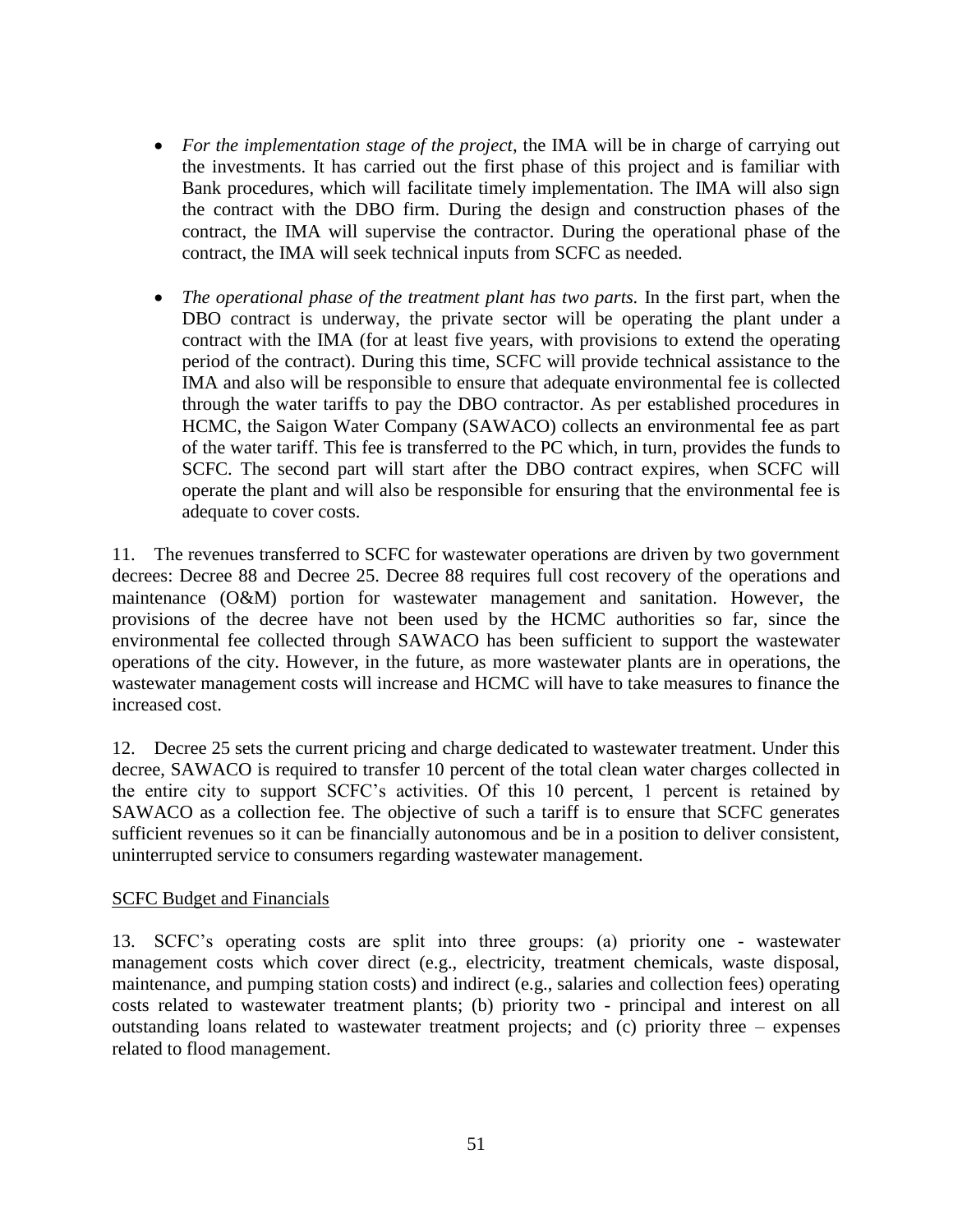14. Historically, SCFC has had sufficient revenues from the environmental fee (10 percent of water tariffs) to cover wastewater related expenditures (priority one). This trend is expected to continue to about 2020 when the new wastewater treatment plant comes on line. However, in the past, SCFC has received funding from HCMC to cover part of debt service and the flood management expenditures (priorities two and three). As the flood management and wastewater management are different types of expenditures, a separation of accounts within SCFC will facilitate a better understanding on the cost recovery mechanism: wastewater operations should be funded by tariffs while the flood management expenditures should be supported by HCMC's budget given the public good nature of the activity.

15. Figure A6.1 below indicates the sources and uses of funds of SCFC. Additional details are shown in Table A6.1. The assumptions for the projections are:

- *Revenues*: The environmental fee was calculated assuming combined water tariffs based on a 4 percent affordability level of average household incomes in the Ho Chi Minh City area. In addition, a contribution from HCMC in the form of an operating subsidy has been assumed to cover any funding shortfalls for both wastewater and flood management operations. Capital expenditure for the project is assumed to be funded from the IBRD loan, the IDA credit, and contributions from HCMC.
- *Expenses*: Operating costs cover both direct and indirect expenses for existing and new wastewater operations and debt service. Flood management costs are assumed to grow at 5 percent per year from current levels until 2020; 3 percent until 2030; and leveling out at 2 percent thereafter. The capital expenditure for the project is assumed to match the schedule on the use of funds from IBRD, IDA, and HCMC. As the IDA funds are passed on as grants to HCMC, there is no debt service assumed for these funds. For the IBRD funds, a term of 28 years with a 10 year grace period is assumed along with applicable interest, Front End Fee, and Commitment Charge on the unwithdrawn balance.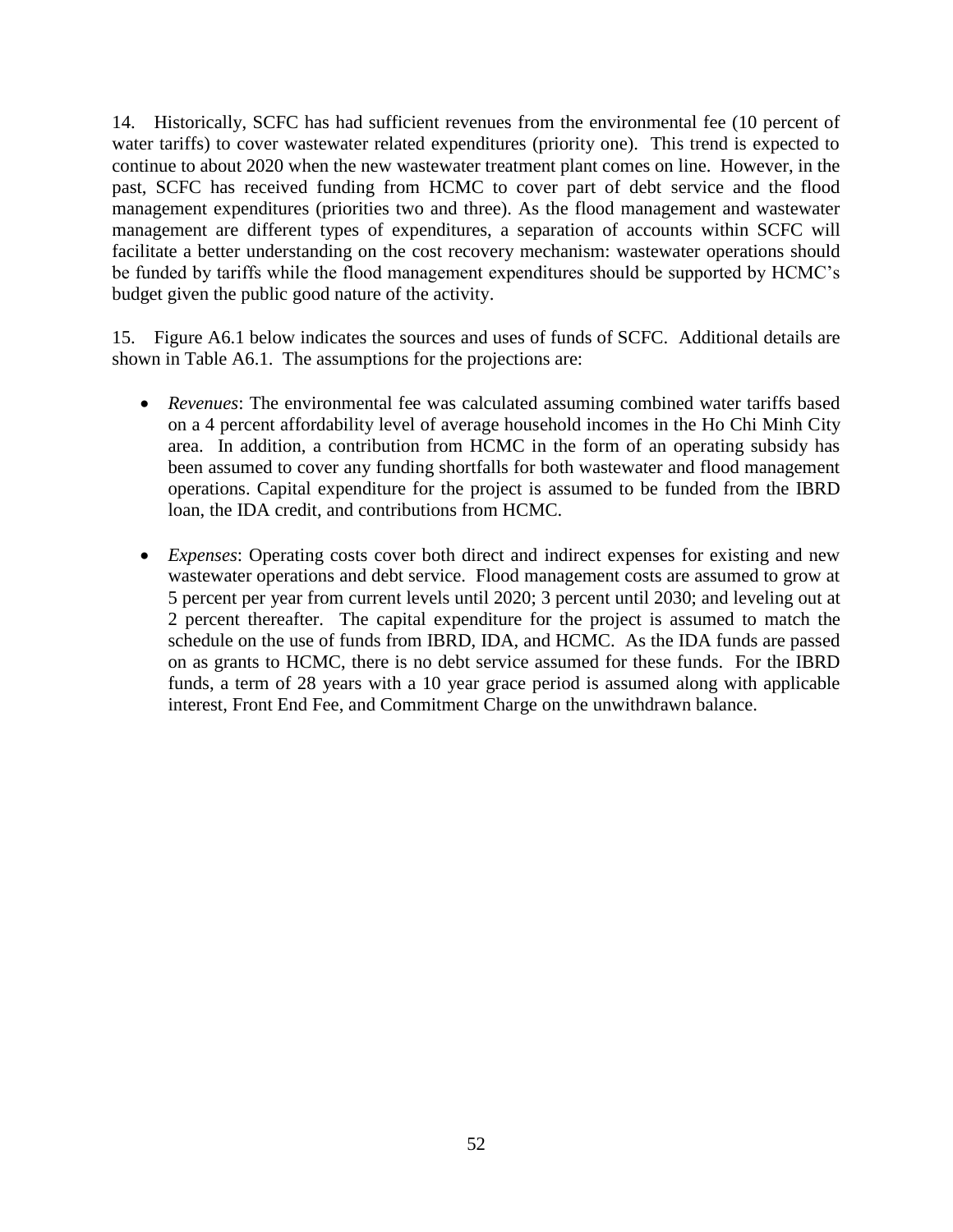



#### Project financial risks and mitigation measures

16. There are two financial risks to the project: (a) during the construction phase, the timely provision of the counterpart funds by HCMC to the IMA (US\$45 million); and (b) during the operations phase, the availability of sufficient funds at SCFC to cover its cost for flood and wastewater management (including sufficient payment to the DBO contractor). The projections on sources and uses of funds indicate that: a) between now and 2020, the environmental fee will be sufficient to cover wastewater management operations; however, additional financial support would be needed from HCMC to cover debt service obligations and flood management operations; and b) after 2020, the existing structure of the environmental fee (based on cost recovery) will not be sufficient to cover wastewater management operations (priority one).

17. Historically, HCMC has provided contributions to SCFC to cover operating gaps. For instance, in 2012 the contribution was US\$7.5 million, representing about 0.07 percent of the city's budget (about US\$10.29 billion in 2012). While the contribution is marginal relative to HCMC's total budget revenues, there is risk that sufficient funds will not be transferred to SCFC from HCMC given the city's competing financial obligations. In particular, it would be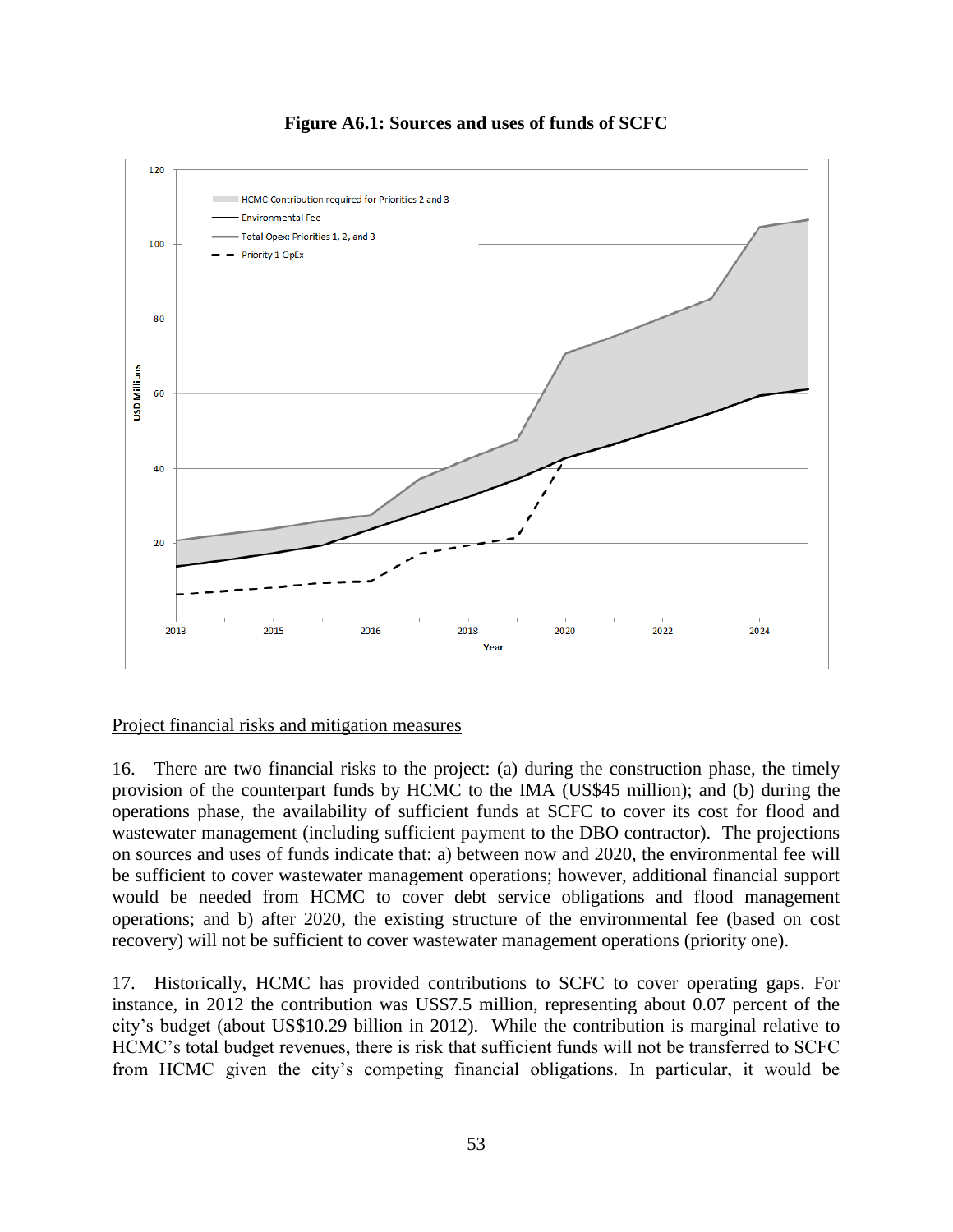important to pay the DBO contractor on time to support sustainable operations of the treatment plant.

18. To support the project, wastewater fees (currently 10 percent of water tariffs) would have to increase to support the investments. It is estimated that due to the project and interventions in other catchment areas, the cost of wastewater management will increase about 4.5 times between 2016 and 2021 (US\$9.5 million to US\$42.8 million). To account for this increase in costs, tariffs have to increase as the revenues from wastewater tariffs as they are currently structured will not be adequate to cover the wastewater expenditures. Thus, the following actions will be necessary:

- Wastewater tariffs will have to be increased to levels sufficient to cover wastewater management operating costs – priority one. The affordability of tariffs to the population was assessed, taking into account that no more than 4 percent of the household income should be spent on water and sanitation. The required increase of wastewater tariffs from US\$0.05/ $m^3$  (2014) to US\$0.11/ $m^3$  (2021) is affordable. The combined water and wastewater tariffs projected out to 2022 will be affordable to all residents of the project area, with combined bills representing around 1 and 2.9 percent of average and poor household incomes, respectively. For this affordability analysis, an average income of US\$295/month (or about US\$2.5/capita/day) was used for poor households, based on the information from HCMC. To support the increase in tariffs, the IEC campaigns will help to highlight the importance of sanitation and the associated costs related to collecting and treating wastewater.
- An additional financial contribution from HCMC PC to cover related debt service and flood management expenditures (priorities 2 and 3); and in case the wastewater revenues are not sufficient, HCMC PC would also have to contribute towards priority 1 expenditures to meet operating costs.
- 19. To address the financial viability of project, the legal agreements will specify that:
	- Within a year of project effectiveness, SCFC will maintain two separate accounts: one for flood management and the one for wastewater management to ring fence the two operations. This will facilitate the goal of increasing cost recovery for wastewater management through tariffs; and also help to define the amount of public support needed for flood protection measures.
	- Every year, SCFC will submit its financial statements to the Bank and demonstrate how its costs would be recovered through contributions from HCMC and through tariffs.
	- HCMC will facilitate timely increase of wastewater tariffs to ensure cost recovery.
	- HCMC will provide the necessary financial support that is needed to meet investment and operating costs of the project.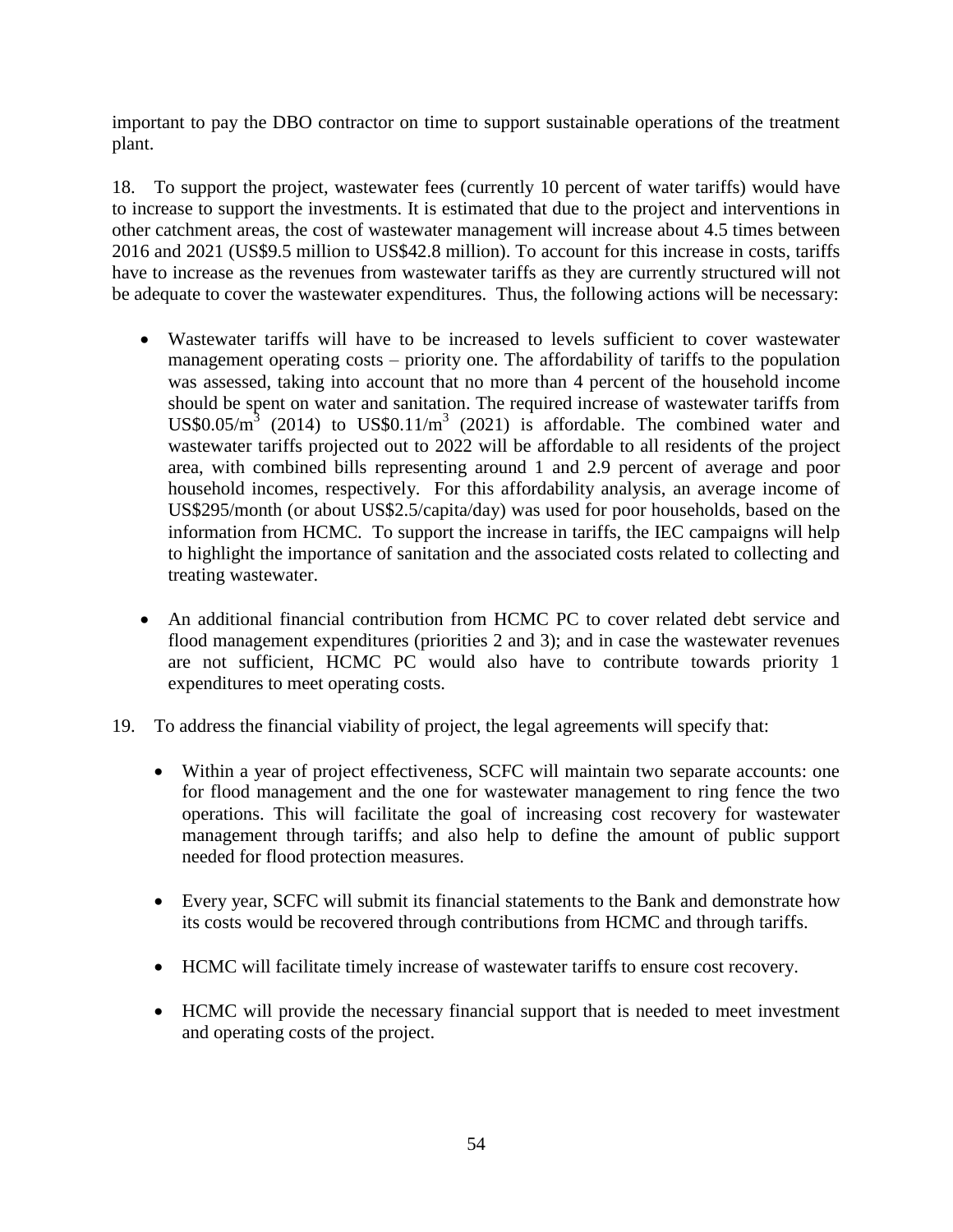# **Table A6.1: SCFC sources and uses of funds, 2013-2025**

| Year                                                                                                                                                                 |                                       | 2013                     | 2014                     | 2015                     | 2016                     | 2017                     | 2018                     | 2019                     | 2020                     | 2021                      | 2022                      | 2023                      | 2024                      | 2025                      |
|----------------------------------------------------------------------------------------------------------------------------------------------------------------------|---------------------------------------|--------------------------|--------------------------|--------------------------|--------------------------|--------------------------|--------------------------|--------------------------|--------------------------|---------------------------|---------------------------|---------------------------|---------------------------|---------------------------|
| <b>Construction Phase</b>                                                                                                                                            |                                       |                          |                          |                          |                          |                          |                          |                          |                          |                           |                           |                           |                           |                           |
| <b>Uses of Funds</b>                                                                                                                                                 |                                       |                          |                          |                          |                          |                          |                          |                          |                          |                           |                           |                           |                           |                           |
| <b>Total CapEx (including VAT and Financing Costs)</b>                                                                                                               | <b>USD Million</b>                    |                          |                          | 2.00                     | 11.50                    | 46.25                    | 109.25                   | 143.00                   | 125.25                   | 57.75                     |                           |                           | $\blacksquare$            | $\blacksquare$            |
| Sources of Funds                                                                                                                                                     |                                       |                          |                          |                          |                          |                          |                          |                          |                          |                           |                           |                           |                           |                           |
| World Bank Disbursement Schedule (IBRD and IDA)                                                                                                                      | <b>USD Million</b>                    |                          |                          | 2.00                     | 6.50                     | 38.25                    | 101.25                   | 135.00                   | 117.25                   | 49.75                     |                           |                           |                           |                           |
| <b>HCMC Contribution for Component 5</b>                                                                                                                             | <b>USD Million</b>                    |                          |                          |                          | 5.00                     | 8.00                     | 8.00                     | 8.00                     | 8.00                     | 8.00                      |                           |                           |                           |                           |
| <b>Total CapEx Funds:</b>                                                                                                                                            | <b>USD Million</b>                    |                          |                          | 2.00                     | 11.50                    | 46.25                    | 109.25                   | 143.00                   | 125.25                   | 57.75                     |                           |                           |                           |                           |
|                                                                                                                                                                      |                                       |                          |                          |                          |                          |                          |                          |                          |                          |                           |                           |                           |                           |                           |
| <b>Operating Phase</b>                                                                                                                                               |                                       |                          |                          |                          |                          |                          |                          |                          |                          |                           |                           |                           |                           |                           |
| Priority 1 Sources and Uses of Funds:                                                                                                                                |                                       |                          |                          |                          |                          |                          |                          |                          |                          |                           |                           |                           |                           |                           |
| <b>NLTN Project OpEx</b>                                                                                                                                             | <b>USD Million</b>                    | $\overline{\phantom{a}}$ |                          |                          |                          | $\overline{\phantom{a}}$ | $\overline{\phantom{a}}$ | $\overline{\phantom{a}}$ |                          | 11.90                     | 12.72                     | 13.62                     | 14.20                     | 14.63                     |
| Other WW Operating Costs                                                                                                                                             | <b>USD Million</b>                    | 6.26                     | 7.19                     | 8.27                     | 9.51                     | 9.98                     | 17.16                    | 19.44                    | 21.48                    | 30.92                     | 33.83                     | 37.09                     | 40.74                     | 44.85                     |
| <b>Total Priority 1 Costs</b>                                                                                                                                        | <b>USD Million</b>                    | 6.26                     | 7.19                     | 8.27                     | 9.51                     | 9.98                     | 17.16                    | 19.44                    | 21.48                    | 42.81                     | 46.55                     | 50.71                     | 54.94                     | 59.47                     |
| Total Funding For Priority 1: Environmental Fee (Wastewater Tariffs)                                                                                                 | <b>USD Million</b>                    | 13.87                    | 15.56                    | 17.46                    | 19.59                    | 23.75                    | 28.06                    | 32.54                    | 37.19                    | 42.81                     | 46.55                     | 50.71                     | 54.94                     | 59.47                     |
|                                                                                                                                                                      |                                       |                          |                          |                          |                          |                          |                          |                          |                          |                           |                           |                           |                           |                           |
| Priority 2 and 3 Sources and Uses of Funds:                                                                                                                          |                                       |                          |                          |                          |                          |                          |                          |                          |                          |                           |                           |                           |                           |                           |
| <b>NLTN Project Debt Service</b>                                                                                                                                     | <b>USD Million</b>                    | $\overline{\phantom{a}}$ |                          |                          | 0.07                     | 0.59                     | 2.22                     | 4.74                     | 7.24                     | 8.63                      | 9.02                      | 9.34                      | 9.61                      | 23.74                     |
| Other Outstanding Loans                                                                                                                                              | <b>USD Million</b>                    | 3.43                     | 3.43                     | 3.43                     | 3.43                     | 3.43                     | 3.43                     | 3.43                     | 3.43                     | 3.43                      | 3.43                      | 3.43                      | 3.43                      | 3.43                      |
| Priority 2 (Debt Service - Principal + Interest)                                                                                                                     | <b>USD Million</b>                    | 3.43                     | 3.43                     | 3.43                     | 3.49                     | 4.01                     | 5.65                     | 8.16                     | 10.67                    | 12.05                     | 12.44                     | 12.76                     | 13.04                     | 27.17                     |
| Piority 3 (Flood Management)                                                                                                                                         | <b>USD Million</b>                    | 11.19                    | 11.80                    | 12.39                    | 13.01                    | 13.66                    | 14.34                    | 15.06                    | 15.51                    | 15.98                     | 16.46                     | 16.95                     | 17.46                     | 17.98                     |
| <b>Total Priority 2 and 3 Costs</b>                                                                                                                                  | <b>USD Million</b>                    | 14.61                    | 15.23                    | 15.82                    | 16.51                    | 17.67                    | 19.99                    | 23.22                    | 26.18                    | 28.03                     | 28.90                     | 29.72                     | 30.50                     | 45.15                     |
| Environmental Fee (if in excess of Priority 1 costs)                                                                                                                 | <b>USD Million</b>                    | 7.61                     | 8.37                     | 9.19                     | 10.08                    | 13.76                    | 10.90                    | 13.10                    | 15.71                    | ÷                         | $\sim$                    | $\sim$                    | $\sim$                    | $\sim$                    |
| Additional HCMC Tax Revenue Required to cover Priorities 2 and 3                                                                                                     | <b>USD Million</b>                    | 7.00                     | 6.86                     | 6.63                     | 6.42                     | 3.91                     | 9.09                     | 10.12                    | 10.47                    | 28.03                     | 28.90                     | 29.72                     | 30.50                     | 45.15                     |
| Total Funding for Priority 2 and 3                                                                                                                                   | <b>USD Million</b>                    | 14.61                    | 15.23                    | 15.82                    | 16.51                    | 17.67                    | 19.99                    | 23.22                    | 26.18                    | 28.03                     | 28.90                     | 29.72                     | 30.50                     | 45.15                     |
|                                                                                                                                                                      |                                       |                          |                          |                          |                          |                          |                          |                          |                          |                           |                           |                           |                           |                           |
| <b>SCFC Operations and Tariff Structure</b>                                                                                                                          |                                       |                          |                          |                          |                          |                          |                          |                          |                          |                           |                           |                           |                           |                           |
| Water Volume                                                                                                                                                         | Million/m3                            | 330                      | 337                      | 344                      | 351                      | 358                      | 365                      | 372                      | 380                      | 387                       | 391                       | 395                       | 399                       | 403                       |
| Wastewater Tariff                                                                                                                                                    | USD/m3                                | 0.04                     | 0.05                     | 0.05                     | 0.06                     | 0.07                     | 0.08                     | 0.09                     | 0.10                     | 0.11                      | 0.12                      | 0.13                      | 0.14                      | 0.15                      |
| Wastewater Revenue                                                                                                                                                   | <b>USD Millions</b>                   | 13.87                    | 15.56                    | 17.46                    | 19.59                    | 23.75                    | 28.06                    | 32.54                    | 37.19                    | 42.81                     | 46.55                     | 50.71                     | 54.94                     | 59.47                     |
|                                                                                                                                                                      |                                       |                          |                          |                          |                          |                          |                          |                          |                          |                           |                           |                           |                           |                           |
| Affordability Assessment for Average Income                                                                                                                          |                                       | 2013                     | 2014                     | 2015                     | 2016                     | 2017                     | 2018                     | 2019                     | 2020                     | 2021                      | 2022                      | 2023                      | 2024                      | 2025                      |
| Household Water Consumption (1251/c/d)                                                                                                                               | m3/month                              | 14.25                    | 14.25                    | 14.25                    | 14.25                    | 14.25                    | 14.25                    | 14.25                    | 14.25                    | 14.25                     | 14.25                     | 14.25                     | 14.25                     | 14.25                     |
| Combined Water and Wastewater Tariff                                                                                                                                 | USD/month                             | 0.46                     | 0.51                     | 0.56                     | 0.61                     | 0.65                     | 0.69                     | 0.73                     | 0.76                     | 0.80                      | 0.83                      | 0.86                      | 0.89                      | 0.92                      |
| Average Water and Wastewater Bill                                                                                                                                    | USD/month                             | 6.58                     | 7.24                     | 7.96                     | 8.76                     | 9.30                     | 9.87                     | 10.46                    | 10.89                    | 11.35                     | 11.77                     | 12.20                     | 12.65                     | 13.11                     |
| Average Income per Capita (2)                                                                                                                                        | VND Millions/capita/year              | 183.22                   | 201.54                   | 211.62                   | 222.20                   | 233.31                   | 244.97                   | 257.22                   | 270.08                   | 283.59                    | 297.77                    | 312.66                    | 328.29                    | 344.70                    |
| Average Household Income (3.8 people/household)                                                                                                                      | USD/month                             | 716.48                   | 788.13                   | 827.54                   | 868.92                   | 912.36                   | 957.98                   | 1,005.88                 | 1,056.17                 | 1,108.98                  | 1,164.43                  | 1,222.65                  | 1,283.79                  | ,347.97                   |
| Percentage of Income for Water and Wastewater Bill (Average)                                                                                                         | $\%$                                  | 0.92%                    | 0.92%                    | 0.96%                    | 1.01%                    | 1.02%                    | 1.03%                    | 1.04%                    | 1.03%                    | 1.02%                     | 1.01%                     | 1.00%                     | 0.98%                     | 0.97%                     |
|                                                                                                                                                                      |                                       |                          |                          |                          |                          |                          |                          |                          |                          |                           |                           |                           |                           |                           |
| Affordability Assessment for Low Income (Poor)                                                                                                                       |                                       | 2013                     | 2014                     | 2015                     | 2016                     | 2017                     | 2018                     | 2019                     | 2020                     | 2021                      | 2022                      | 2023                      | 2024                      | 2025                      |
| Household Water Consumption (1251/c/d)                                                                                                                               | m3/month                              | 14.25                    | 14.25                    | 14.25                    | 14.25                    | 14.25                    | 14.25                    | 14.25                    | 14.25                    | 14.25                     | 14.25                     | 14.25                     | 14.25                     | 14.25                     |
| <b>Combined Water and Wastewater Tariff</b>                                                                                                                          | USD/m3                                | 0.46                     | 0.51                     | 0.56                     | 0.61                     | 0.65                     | 0.69                     | 0.73                     | 0.76                     | 0.80                      | 0.83                      | 0.86                      | 0.89                      | 0.92                      |
| Average Water and Wastewater Bill                                                                                                                                    | USD/month                             | 6.58                     | 7.24                     | 7.96                     | 8.76                     | 9.30                     | 9.87                     | 10.46                    | 10.89                    | 11.35                     | 11.77                     | 12.20                     | 12.65                     | 13.11                     |
|                                                                                                                                                                      |                                       |                          |                          |                          |                          |                          |                          |                          |                          |                           |                           |                           |                           |                           |
|                                                                                                                                                                      |                                       |                          |                          |                          |                          |                          |                          |                          |                          |                           |                           |                           |                           |                           |
| Poor Income per Capita (1)<br>Low-Income Household Income (3.8 people/household)<br>Percentage of Income for Water and Wastewater Bill (Low Income - 1st Quintile) % | VND Millions/capita/year<br>USD/month | 65.32<br>255.45<br>2.58% | 71.86<br>280.99<br>2.58% | 75.45<br>295.04<br>2.70% | 79.22<br>309.80<br>2.83% | 83.18<br>325.29<br>2.86% | 87.34<br>341.55<br>2.89% | 91.71<br>358.63<br>2.92% | 96.29<br>376.56<br>2.89% | 101.11<br>395.39<br>2.87% | 106.16<br>415.16<br>2.83% | 111.47<br>435.91<br>2.80% | 117.05<br>457.71<br>2.76% | 122.90<br>480.59<br>2.73% |